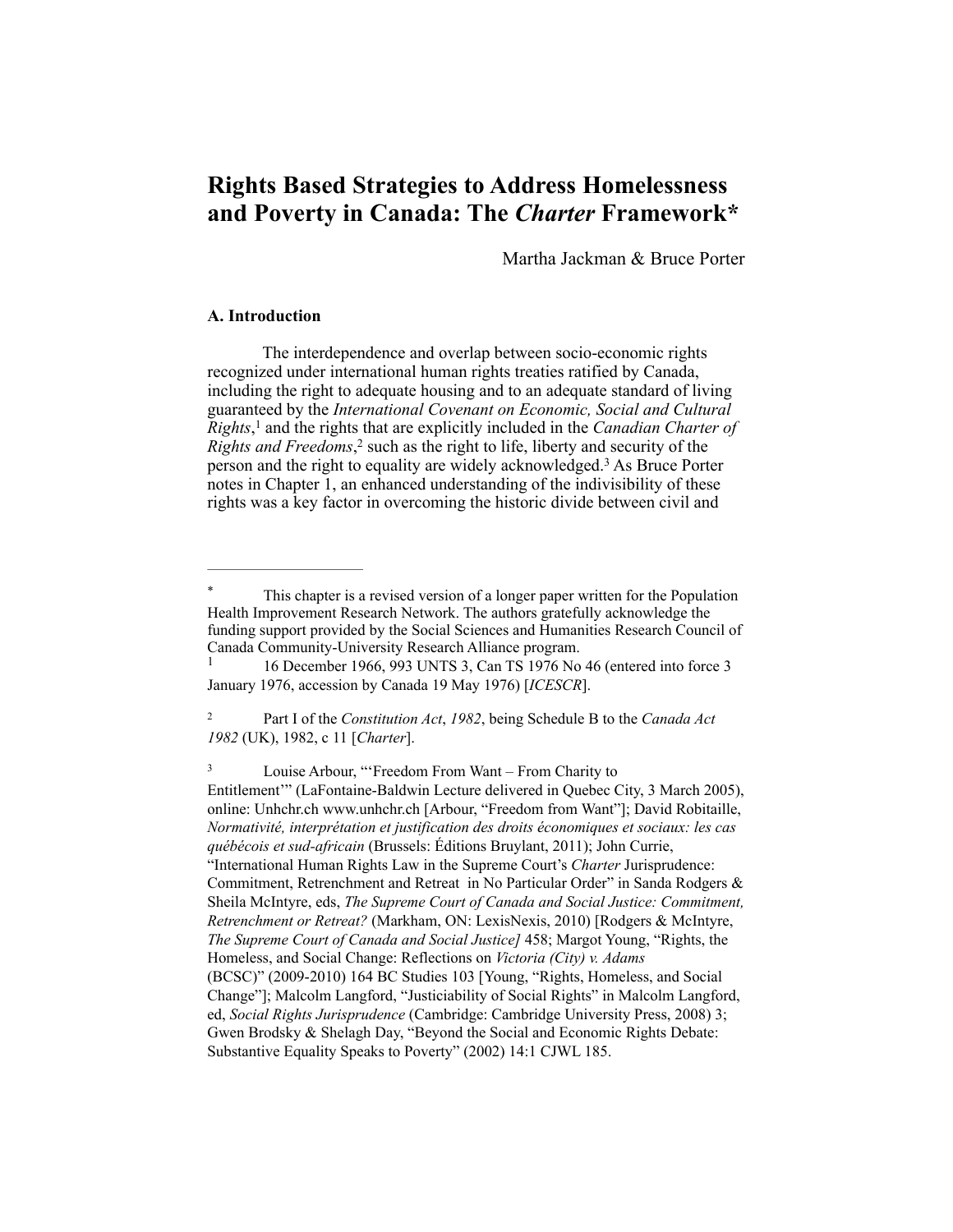political rights and economic and social rights at the international level.<sup>4</sup> The UN Human Rights Committee has affirmed that positive measures are required to address homelessness in Canada in order to respect right to life guarantees under article 6 of the *International Covenant on Civil and Political Rights (ICCPR).*<sup>5</sup> The Committee has also pointed out that poverty disproportionately affects women and other disadvantaged groups in Canada and that, as a consequence, social program cuts have had a discriminatory impact on those groups.<sup>6</sup> From an international standpoint, Canadian constitutional guarantees are seen to be directly engaged by Canada's failure to implement effective strategies to address poverty and homelessness. As the UN Committee on Economic, Social, and Cultural Rights notes in its *General Comment* on the domestic application of the *ICESCR*, "[t]he existence and further development of international procedures for the pursuit of individual claims is important, but such procedures are ultimately only supplementary to effective national remedies."7

In its 2009 report, *In from the Margins: A Call to Action on Poverty, Housing and Homelessness*, the Senate Sub-Committee on Cities observes that international human rights continue to be viewed by Canadian

<sup>&</sup>lt;sup>4</sup> See Chapter 1. See also Bruce Porter, "International Human Rights and Strategies to Address Homelessness and Poverty in Canada: Making the Connection," *Ottawa Faculty of Law Working Paper No. 2013-09*, online: CURA http:// [socialrightscura.ca \[Porter, "Making the Connection"\].](http://socialrightscura.ca/)

United Nations Human Rights Committee, *Consideration of Reports Submitted by* <sup>5</sup> *States Parties under Article 40 of the Covenant. Concluding Observations of the Human Rights Committee: Canada*, UNHRCOR, 65th Sess, UN Doc CCPR/C/79/ Add.105, (1999) at para 12 [UNHRCOR, *Concluding Observations*, 1999].

<sup>&</sup>lt;sup>6</sup> *Ibid* at para 20. See also United Nations Committee on Economic, Social and Cultural Rights, *Consideration of Reports Submitted by States Parties Under Articles 16 and 17 of the Covenant. Concluding Observations of the Committee on Economic, Social and Cultural Rights: Canada*, UNCESCROR, 36th Sess, UN Doc E/C.12/CAN/CO/4 & E/C.12/CAN/CO/5, (2006) [UNCESCROR, *Concluding observations*, 2006].

United Nations Committee on Economic, Social and Cultural Rights, *General* <sup>7</sup> *Comment 9: The Domestic Application of the Covenant*, UNCESCROR, 19th Sess, UN Doc E/C.12/1998/24, (1998) at para 4 [UNCESCROR, *General Comment 9*, 1998].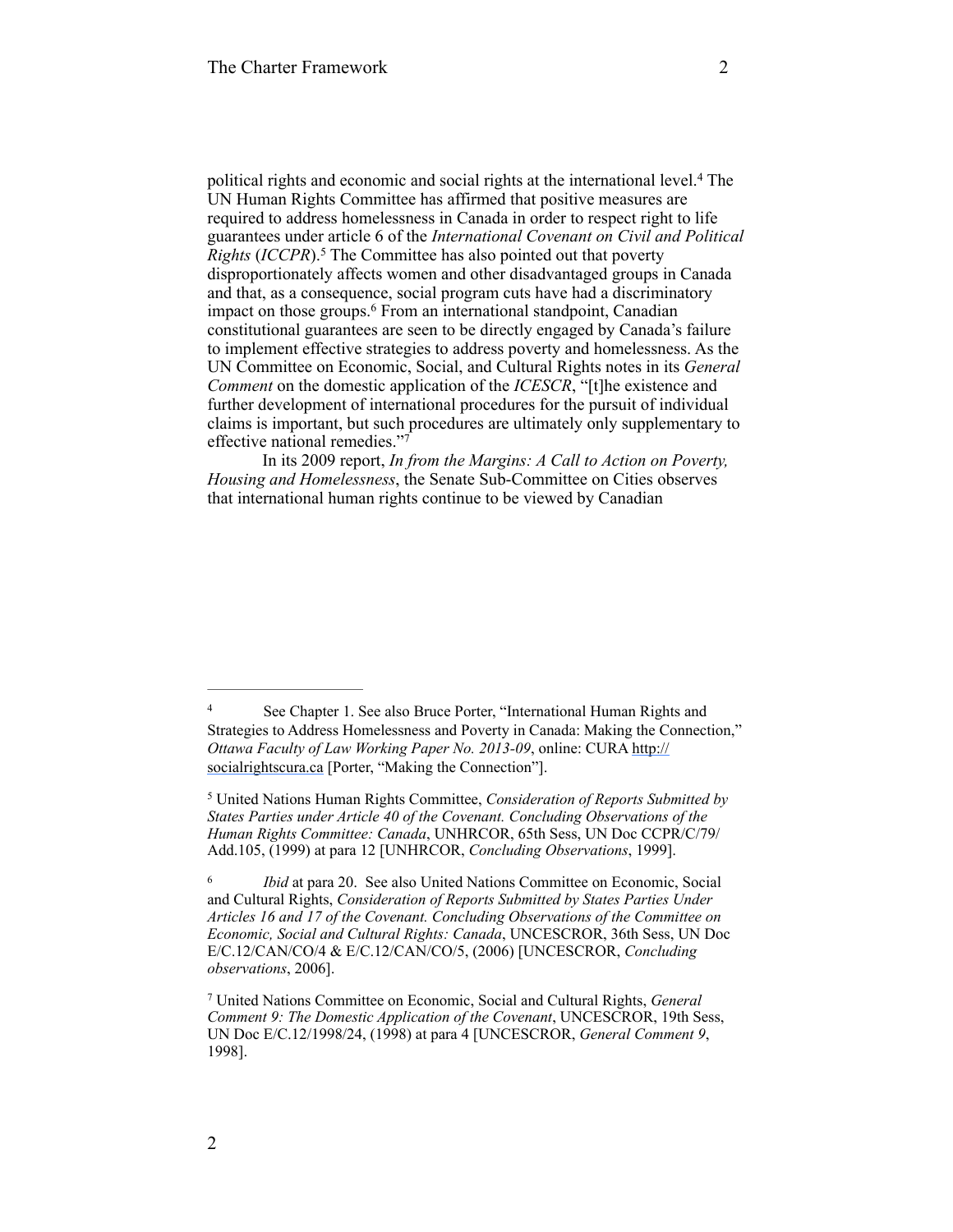governments as "closer to moral obligations than enforceable rights."<sup>8</sup> In this context, the Sub-Committee points to the use by Canadian courts of international human rights to interpret the provisions of the *Charter* as the primary means through which Canada's international human rights obligations achieve domestic legal enforceability.<sup>9</sup> In his dissenting judgment in *Reference Re Public Service Employee Relations Act (Alberta)*, former Chief Justice Dickson declared that "the *Charter* should generally be presumed to provide protection at least as great as that afforded by similar provisions in international human rights documents which Canada has ratified."<sup>10</sup> In applying this interpretive presumption, which was endorsed by the majority in *Slaight Communications v Davidson*<sup>11</sup> and reaffirmed in *Health Services and Support - Facilities Subsector Bargaining Assn v British Columbia*,<sup>12</sup> the Court has not only considered guarantees with direct counterparts in the *Charter*, such as the right to life or to non-discrimination

<sup>&</sup>lt;sup>8</sup> Senate, Subcommittee on Cities of the Standing Senate Committee on Social Affairs, Science and Technology, *In from the Margins: A Call to Action on Poverty, Housing and Homelessness* (December 2009) (Chair: Honourable Art Eggleton, PC) at 69, online: Parliament of Canada [www.parl.gc.ca](http://www.parl.gc.ca) [*In from the Margins*]; see also United Nations Committee on Economic, Social and Cultural Rights, *Consideration of Reports Submitted by States Parties Under Articles 16 and 17 of the Covenant. Concluding Observations of the Committee on Economic, Social and Cultural Rights: Canada*, UNCESCROR, 19th Sess, UN Doc E/C.12/1/Add.31 (1998) at paras 14-15; United Nations Committee on Economic, Social and Cultural Rights, *Consideration of Reports Submitted by States Parties Under Articles 16 and 17 of the Covenant: Concluding Observations of the Committee on Economic, Social and Cultural Rights: Canada*, UNCESCROR, 36th Sess, UN Doc E/C.12/CAN/CO/5 (2006) at para 11(b); Shelagh Day, "Minding the Gap: Human Rights Commitments and Compliance" in Margot Young et al, *Poverty: Rights, Social Citizenship, and Legal Activism* (Vancouver: UBC Press, 2007) 201 [Young, *Poverty*]; Gwen Brodsky, "The Subversion of Human Rights by Governments in Canada" in Young, *Poverty*, *ibid* at 355.

<sup>&</sup>lt;sup>9</sup> *In from the Margins, above note 8 at 69.* 

<sup>&</sup>lt;sup>10</sup> Reference Re Public Service Employee Relations Act (Alberta), [1987] 1 SCR 313 at para 59 [*Alberta Reference*]. See generally Ruth Sullivan, *Driedger on the Construction of Statutes*, 3d ed (Markham: Butterworths, 1994) at 330.

<sup>&</sup>lt;sup>11</sup> Slaight Communications Inc v Davidson, [1989] 1 SCR 1038 [Slaight *Communications*]. See also *Baker v Canada (Minister of Citizenship and Immigration)*, [1999] 2 SCR 817 at para 70 [*Baker*]; *R v Ewanchuk*, [1999] 1 SCR 330, at para 73 [*Ewanchuk*].

<sup>&</sup>lt;sup>12</sup> *Health Services and Support - Facilities Subsector Bargaining Assn v British Columbia,* 2007 SCC 27 at para 70 [*Health Services Assn*].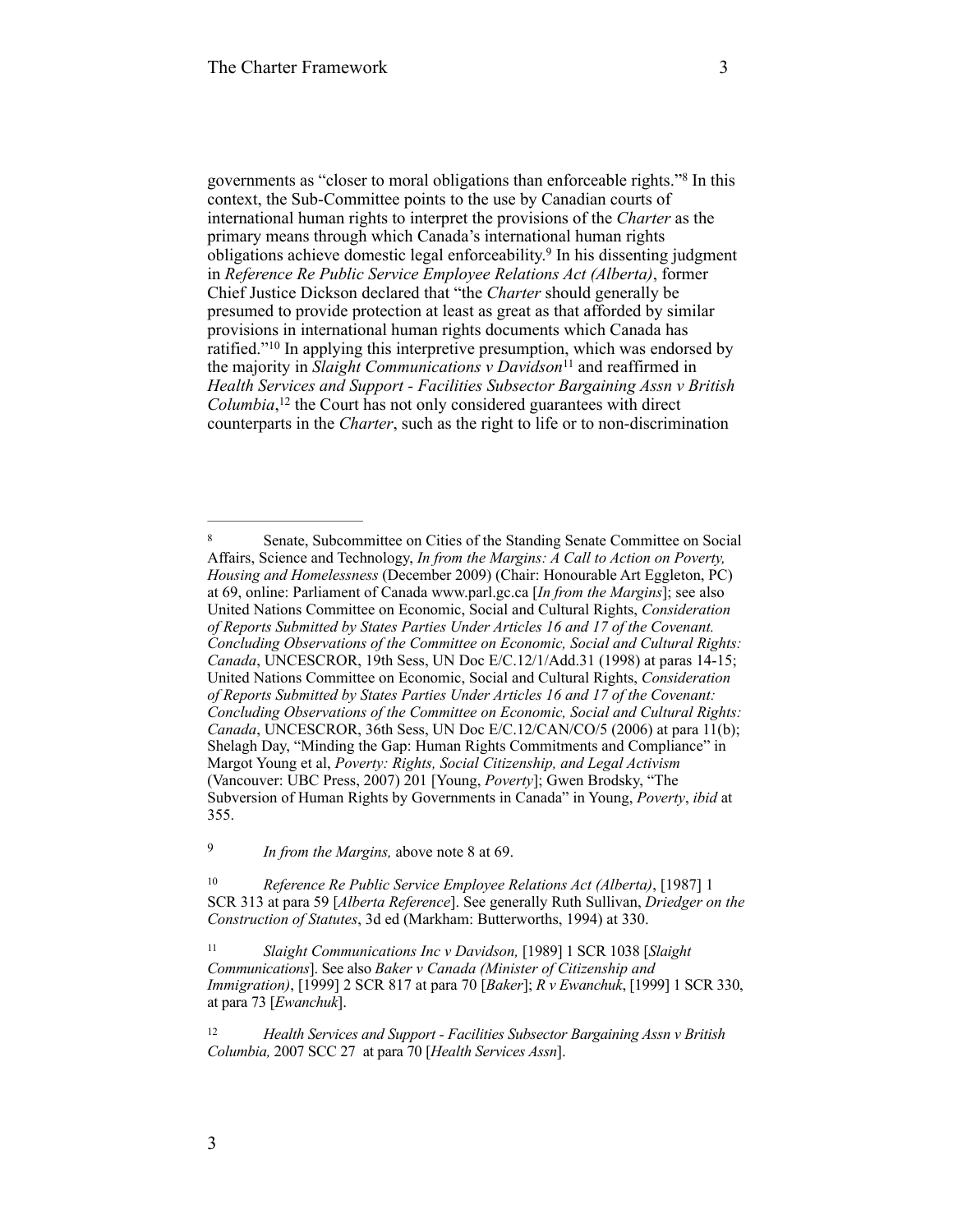under the *ICCPR*.<sup>13</sup> It has also made reference to socio-economic rights as part of the unified international human rights landscape within which *Charter*  interpretation must be situated. In *Slaight Communications*,<sup>14</sup> the Court pointed to Canada's ratification of the *ICESCR* as evidence that the right to work is a fundamental human right that had to be balanced against the *Charter* guarantee of freedom of expression in that case. In relying on the *ICESCR*, the Court endorsed Dickson CJ's statement in the *Alberta Reference* that:

The various sources of international human rights law – declarations, covenants, conventions, judicial and quasi-judicial decisions of international tribunals, customary norms – must, in my opinion, be relevant and persuasive sources for interpretation of the *Charter*'s provisions.15

In the words of McLachlin CJ and Lebel J in *Health Services Bargaining Assn*, "the *Charter*, as a living document, grows with society and speaks to the current situations and needs of Canadians. Thus Canada's *current* international law commitments and the current state of international thought on human rights provide a persuasive source for interpreting the scope of the *Charter*."<sup>16</sup>

The present chapter explores the extent to which a domestic constitutional framework exists in Canada for a rights-based approach to housing and anti-poverty strategies, compatible with and informed by the international human rights law and jurisprudence outlined in Chapter  $1<sup>17</sup>$  In particular, this chapter will focus on three key *Charter* provisions for the protection of the right to adequate housing and to freedom from poverty: first, the right to life, liberty and security of the person guaranteed under section 7 of the *Charter*; second, the right to equal protection and equal benefit of the law under section 15; and third, the obligation to ensure that any limits on

4

*International Covenant on Civil and Political Rights*, 19 December 1966, 13 999 UNTS 171, Can TS 1976 No 47 (entered into force 23 March 1976, accession by Canada 19 May 1976) [*ICCPR*].

<sup>&</sup>lt;sup>14</sup> *Slaight Communications, above note 11 at 1056-57.* 

<sup>&</sup>lt;sup>15</sup> *Alberta Reference*, above note 10 at para 57. See also Craig Scott, "Reaching Beyond (Without Abandoning) the Category of 'Economic, Social and Cultural Rights'" (1999) 21:3 Hum Rts Q 633 at 648; Martha Jackman & Bruce Porter, "Socio-Economic Rights Under the Canadian Charter" in M Langford, ed, *Social Rights Jurisprudence: Emerging Trends in International and Comparative Law* (New York: Cambridge University Press, 2008) 209 at 214-15.

<sup>&</sup>lt;sup>16</sup> *Health Services Assn, above note 12 at para 78.* 

<sup>&</sup>lt;sup>17</sup> See Bruce Porter, Chapter 1.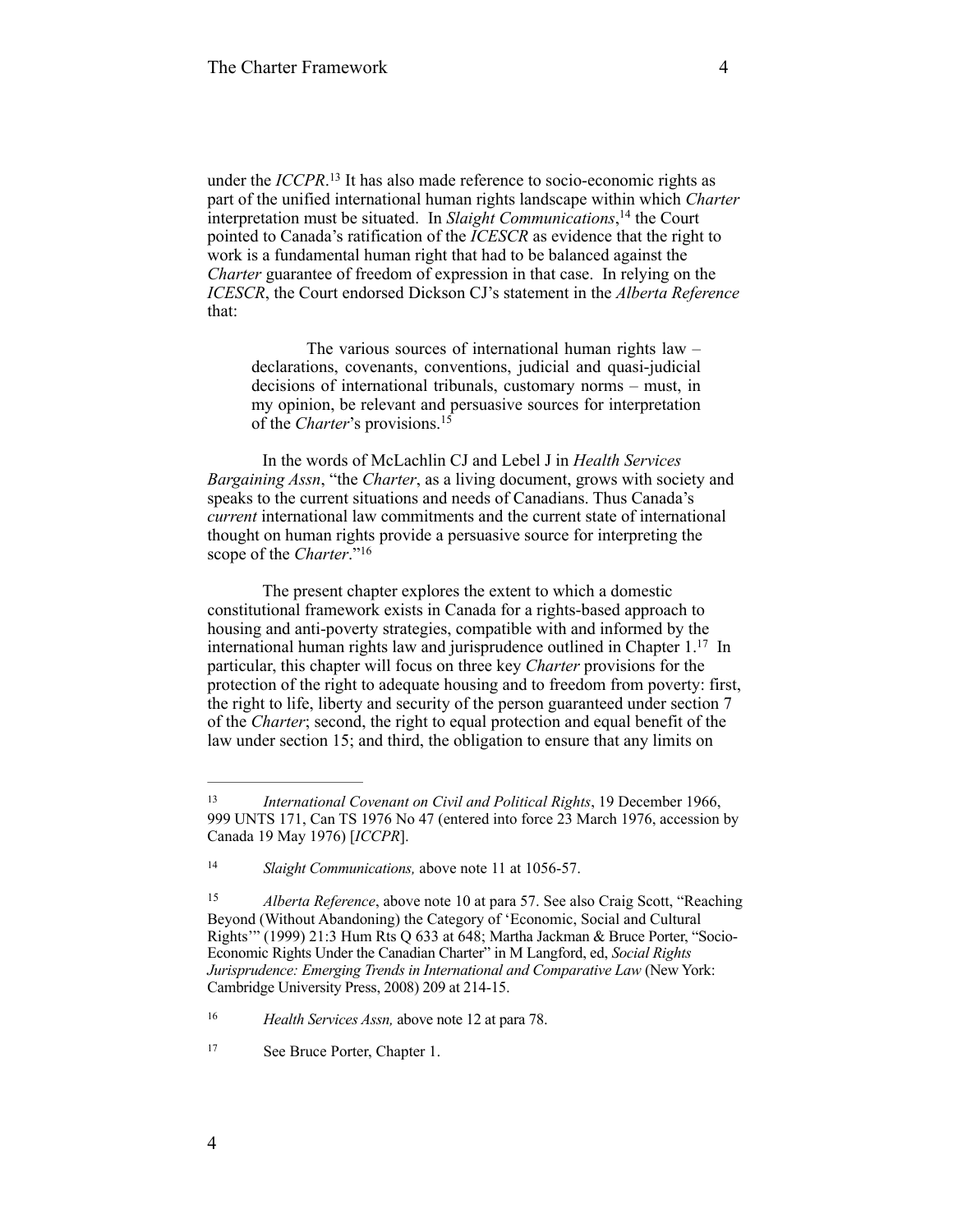*Charter* rights are reasonable and demonstrably justified, pursuant to section 1.18

## **B. Section 7: The Right to Life, Liberty and Security of the Person**

In a lecture delivered at the outset of her mandate as UN High Commissioner on Human Rights, Louise Arbour pointed to the persistence of poverty and gross inequality in Canada and asked the question: "What is it in Canadian society that prevents the poor and marginalized from claiming equal enjoyment to the full range of their rights recognized under law, including economic, social and cultural rights?"<sup>19</sup> In examining how Canadian courts have applied section 7 of the *Charter*<sup>20</sup> in relation to poverty, she concluded that "[t]he first two decades of Charter litigation testify to a certain timidity – both on the part of litigants and the courts – to tackle head on the claims emerging from the right to be free from want."<sup>21</sup> Almost ten years later, poverty and homelessness cases are still scarce and judges remain reluctant to impose positive obligations on governments to adopt reasonable measures to ensure access to adequate housing and other necessities, in accordance with

<sup>&</sup>lt;sup>18</sup> The paper does not address Aboriginal treaty rights under s 35 or the social rights safeguards set out under s 36 of the *Constitution Act, 1982*. For a discussion of social rights issues raised under s 35, see Constance MacIntosh, Chapter 4) and see generally John Borrows, *Canada's Indigenous Constitution* (Toronto: University of Toronto Press, 2010). For a discussion of s 36, see Martha Jackman & Bruce Porter, "Rights-Based Strategies to Address Homelessness and Poverty in Canada: the Constitutional Framework," Ottawa Faculty of Law Working Paper No. 2013-10, online: CURA [www.socialrightscura.ca](http://www.socialrightscura.ca/) [Jackman & Porter, "Constitutional Framework"]; Aymen Nader, "Providing Essential "Services: Canada's Constitutional Commitment under Section 36" (1996) 19:2 Dal LJ 306 (for a discussion of s 36 of the *Constitution Act, 1982*).

<sup>&</sup>lt;sup>19</sup> Arbour, "Freedom From Want" above note 3.

<sup>&</sup>lt;sup>20</sup> Section 7 declares that "[e]veryone has the right to life, liberty and security of the person and the right not to be deprived thereof except in accordance with the principles of fundamental justice."

<sup>&</sup>lt;sup>21</sup> Arbour, "Freedom From Want" above note 3. See also Louise Arbour & Fannie Lafontaine, "Beyond Self-Congratulation: the *Charter* at 25 in an International Perspective" (2007) 45 Osgoode Hall LJ 239 [Arbour & Lafontaine, "Beyond Self-Congratulation"].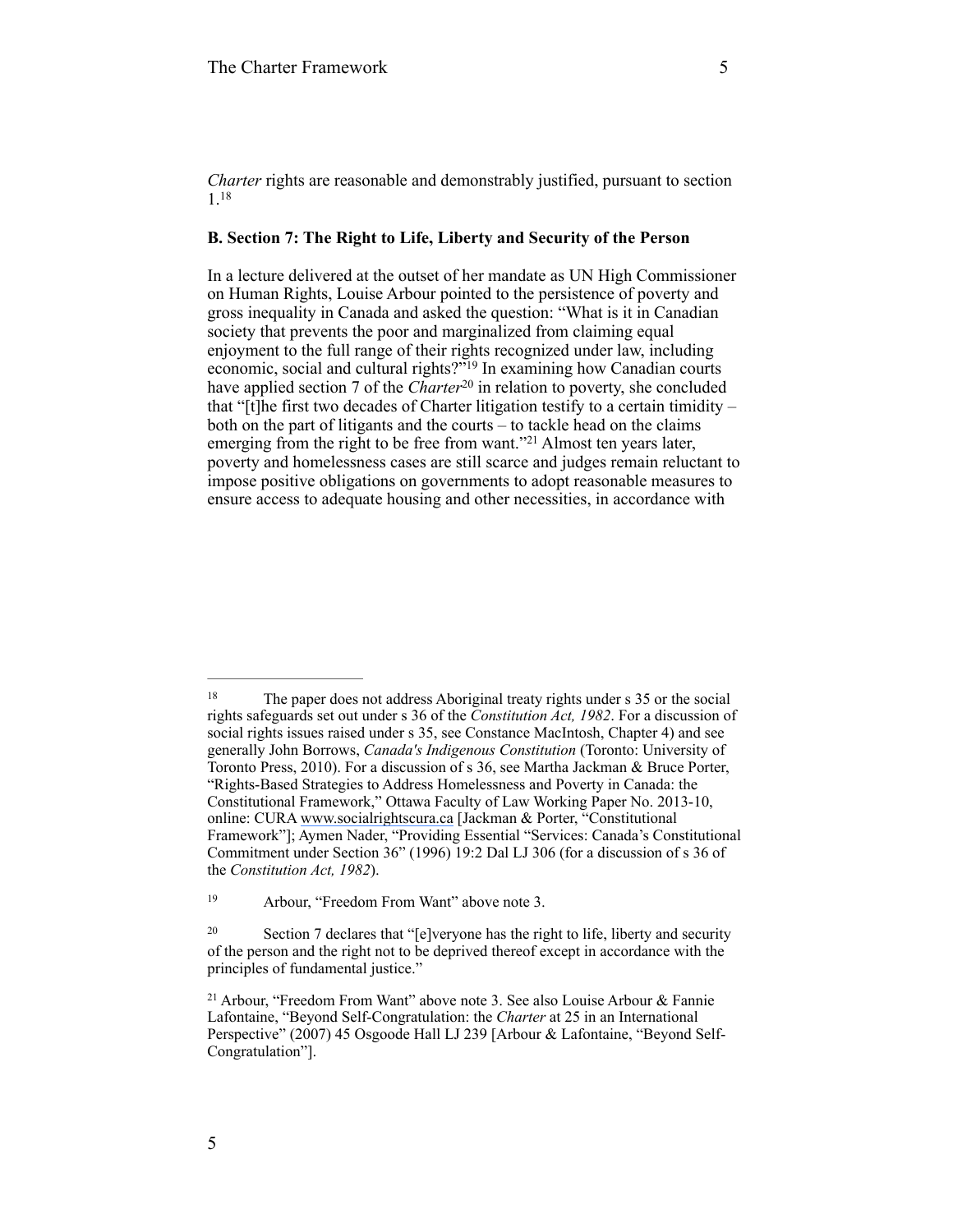the *ICESCR* and other human rights treaties ratified by Canada.<sup>22</sup> The absence of any clear judicial affirmation of the applicability of the right to life, liberty and security of the person in this area has led many to dismiss, or to discount, the claim that section 7 requires governments to take positive measures to address poverty and homelessness.<sup>23</sup> However, as outlined below, the Supreme Court continues to affirm its willingness to entertain such *Charter* claims and the possibility that section 7 protects socio-economic rights.

#### **1) Rights to Adequate Housing and Protection from Poverty**

In its judgment in *Irwin Toy v Quebec (AG)*, the Supreme Court drew a distinction between "corporate-commercial economic rights" which are excluded from the *Charter*, and "economic rights fundamental to human life or survival" $24$  which may fall within the scope of section 7. As Dickson CJ explained,

[l]ower courts have found that the rubric of "economic rights" embraces a broad spectrum of interests, ranging from such rights, included in various international covenants, as rights to social security, equal pay for equal work, adequate food, clothing and shelter, to traditional property-contract rights. To exclude all of these at this early moment in the history of *Charter* interpretation seems to us to be precipitous.25

<sup>&</sup>lt;sup>22</sup> Martha Jackman, "Constitutional Castaways: Poverty and the McLachlin Court" and Jennie Abell, "Poverty and Social Justice at the Supreme Court during the McLachlin Years - Slipsliding Away" in Rodgers & McIntyre, *The Supreme Court of Canada and Social Justice,* above note 3, 297 and 257; Kerri Froc, "Is the Rule of Law the Golden Rule? Accessing 'Justice' for Canada's Poor" (2008) Can Bar Rev 459 [Froc, "Golden Rule"]; Margot Young, "Section 7 and the Politics of Social Justice" (2005) 38 UBC Law Rev 539; Shelagh Day & Gwen Brodsky, *Women and the Canada Social Transfer: Securing the Social Union* (Ottawa: Status of Women Canada, 2007); David Wiseman, "Methods of Protection of Social and Economic Rights in Canada" in Fons Coomans, ed, *Justiciability of Economic and Social Rights: Experiences from Domestic Systems* (Antwerp-Oxford: Intersentia, 2006) 173 [Wiseman, "Social and Economic Rights"].

See for example Andrew Petter, "Wealthcare: The Politics of the *Charter* <sup>23</sup> Revisited" in Andrew Petter, *The Politics of the Charter: The Illusive Promise of Constitutional Rights* (Toronto: University of Toronto Press, 2010) 167.

*Irwin Toy v Quebec (AG),* [1989] 1 SCR 927 at 1003-4 [*Irwin Toy*]. 24

*Ibid.* <sup>25</sup>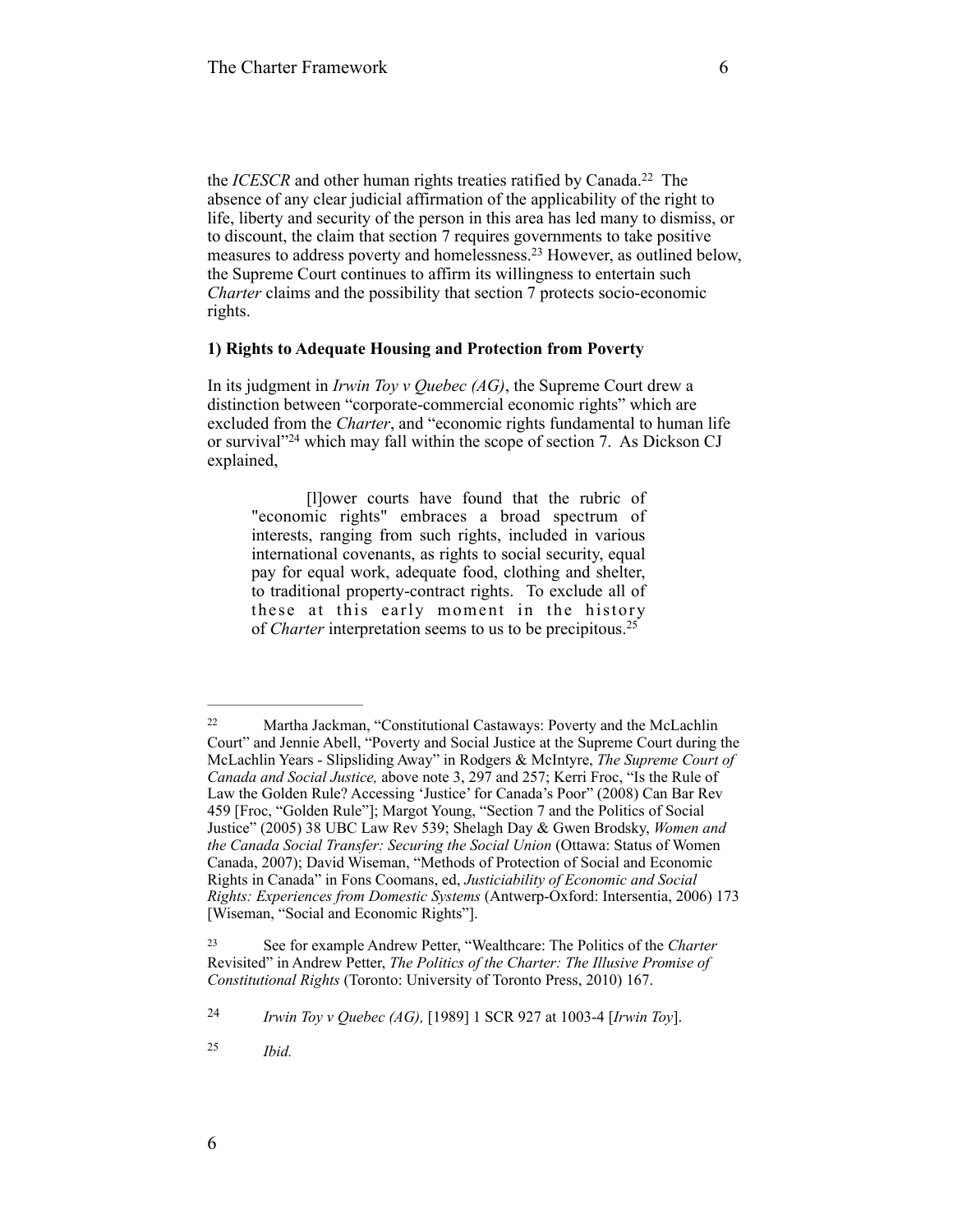In *Gosselin v Quebec (AG)*, the Supreme Court considered a *Charter* challenge to a provincial regulation that reduced the level of social assistance benefits payable to recipients under the age of thirty by two-thirds, unless they were enrolled in education or workfare programs. In her dissenting judgment in the case, Arbour J found that the section 7 right to security of the person places positive obligations on governments to provide those in need with an amount of social assistance adequate to cover basic necessities.<sup>26</sup> Although the majority of the Court viewed the impugned welfare regime as a defensible means of encouraging young people to join the workforce, $27$  McLachlin CJ left open the possibility that:

> [o]ne day s. 7 may be interpreted to include positive obligations. To evoke Lord Sankey's celebrated phrase in *Edwards v Attorney-General for Canada* … the *Canadian Charter* must be viewed as "a living tree capable of growth and expansion within its natural limits…" I leave open the possibility that a positive obligation to sustain life, liberty, or security of the person may be made out in special circumstances.28

Security of the person, as defined by the courts, has both physical and psychological dimensions.<sup>29</sup> There is no longer any doubt that section  $7$ applies well beyond the criminal justice context and that state action that is likely to impair a person's mental and physical health engages the right to security of the person.<sup>30</sup> In *Chaoulli v Quebec (AG)*, the majority of the Court held that the government's failure to ensure access to health care of "reasonable" quality within a "reasonable" time engaged the right to life and security of the person and thus triggered the application of section 7 and the

 *Rodriguez v British Columbia (AG),* [1993] 3 SCR 519 at para 136 29 [*Rodriguez*]; *Federated Anti-Poverty Groups of BC v Vancouver (City)*, 2002 BCSC 105 at paras 201-2 [*Federated Anti-Poverty Groups*].

 *Singh v Minister of Employment and Immigration*, [1985] 1 SCR 177 30 [*Singh*]; *New Brunswick (Minister of Health and Community Services) v G(J)*, [1999] 3 SCR 46 [*G(J)*]; *Rodriguez*, above note 29 at para 21.

*Gosselin v Quebec (AG),* 2002 SCC 84 at para 332 [*Gosselin*]. <sup>26</sup>

*Ibid* at paras 74 & 83. <sup>27</sup>

<sup>&</sup>lt;sup>28</sup> *Ibid* at para 82. See also Martha Jackman, « Sommes nous dignes? Légalité et l'arrêt Gosselin » (2006) 17 RFD 161; Gwen Brodsky et al, "Gosselin v Quebec (Attorney General)" (2006) 18:1 CJWL 189; Gwen Brodsky, "Gosselin v. Quebec (Attorney General): Autonomy With a Vengeance" (2003) 15:1 CJWL 194; Shelagh Day et al, *Human Rights Denied: Single Mothers on Social Assistance* (Vancouver: Poverty and Human Rights Centre, 2005).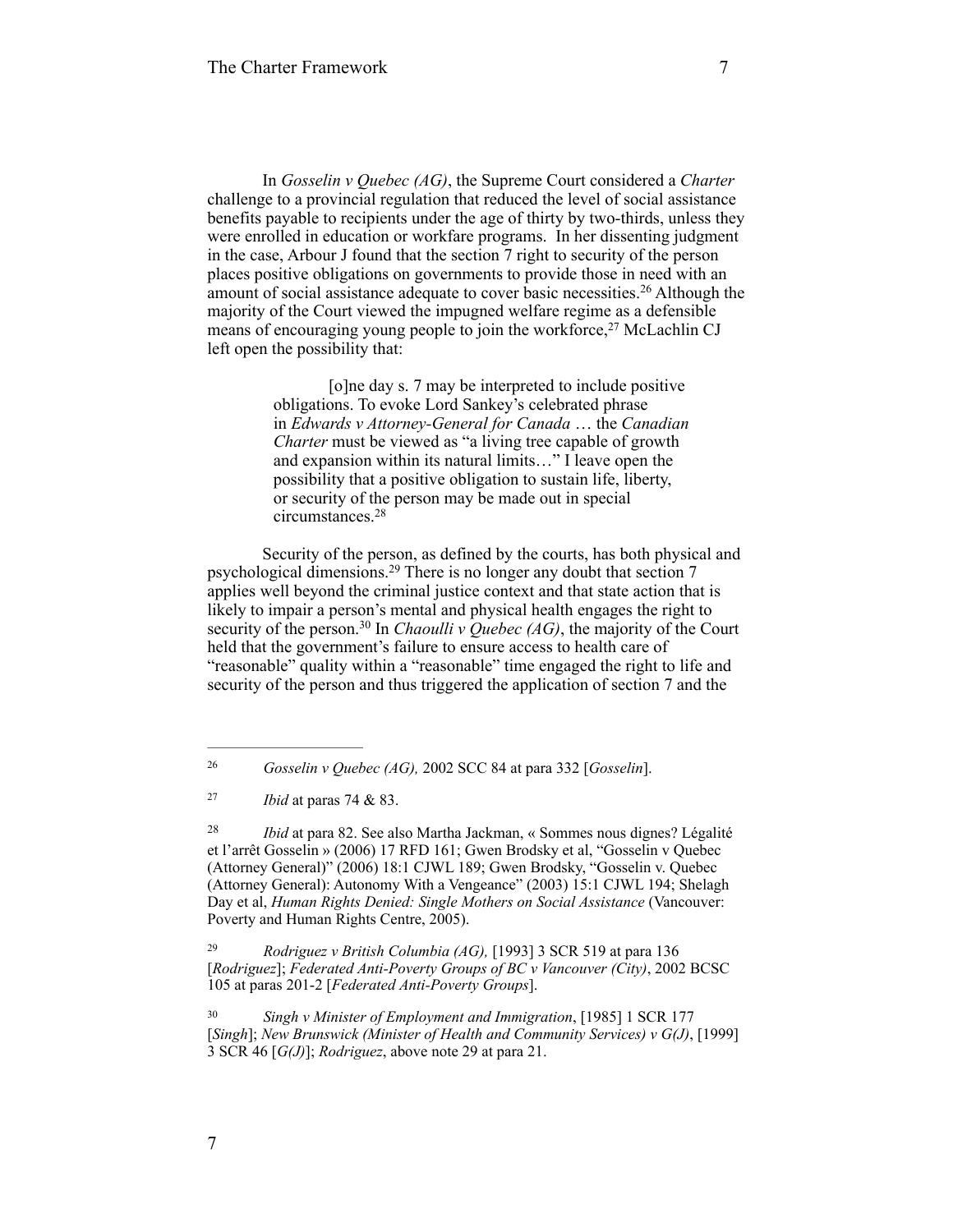equivalent guarantee under Quebec's *Charter of Rights and Freedoms*.<sup>31</sup> In *Canada (AG) v PHS Community Services Society*, the Court reaffirmed that where a law creates a risk to health, this amounts to a deprivation of the right to security of the person and that "where the law creates a risk not just to the health but also to the lives of the claimants, the deprivation is even clearer."32

With increased understanding of the significant health consequences of homelessness and poverty, it has become obvious that governments' failure to ensure reasonable access to housing and to an adequate standard of living for disadvantaged groups undermines section 7 interests, certainly as directly as the regulation of private medical insurance at issue in *Chaoulli*.<sup>33</sup> The Mental Health Commission of Canada reported in 2012 that "[p]eople who are homeless more commonly experience serious mental illness, substance abuse, and challenges with stress, coping, and suicidal behavior than the general population [and] mortality among homeless people in Canada is much higher than among the general Canadian population.<sup>5, 34</sup> The Commission concludes that governments' reliance on shelters is a "costly and ineffective way to respond to the problem."35

In the *Tanudjaja v Attorney General (Canada)* case,<sup>36</sup> a number of individuals who have experienced homelessness and inadequate housing are arguing that the federal and Ontario governments' failure to adopt housing strategies violates their *Charter* rights, including to security of the person under section 7. In her Affidavit in support of the *Tanudjaja* claim, Cathy Crowe, a street nurse who has worked with homeless people in Toronto for more than twenty years, describes some of the consequences of homelessness that she has witnessed:

> I saw infections and illnesses devastate the lives of homeless people – frostbite injuries, malnutrition, dehydration, pneumonias, chronic diarrhoea, hepatitis, HIV

 *Canada (AG) v PHS Community Services Society*, 2011 SCC 44 at para 93 32 [*Insite*].

<sup>33</sup> *Chaoulli*, above note 31. See generally David R Boyd, "No Taps, No Toilets: First Nations and the Constitutional Right to Water in Canada" (2011) 57 McGill LJ 81 at 106-7; Martha Jackman, "*Charter* Review as a Health Care Accountability Mechanism in Canada" (2010) 18 Health LJ 1; Colleen Flood, Kent Roach & Lorne Sossin, eds, *Access to Care, Access to Justice: The Legal Debate over Private Health Insurance in Canada* (Toronto: University of Toronto Press, 2005).

 Mental Health Commission of Canada, *At Home/Chez Soi: Interim Report* <sup>34</sup> (Ottawa: Mental Health Commission of Canada, September 2012) at 12 [Mental Health Commission, *At Home/Chez Soi*].

*Ibid* at 8. <sup>35</sup>

2013 ONSC 5410 [*Tanudjaja*]*.* <sup>36</sup>

*Chaoulli v Quebec (AG),* 2005 SCC 35 at para 105 [*Chaoulli*]. <sup>31</sup>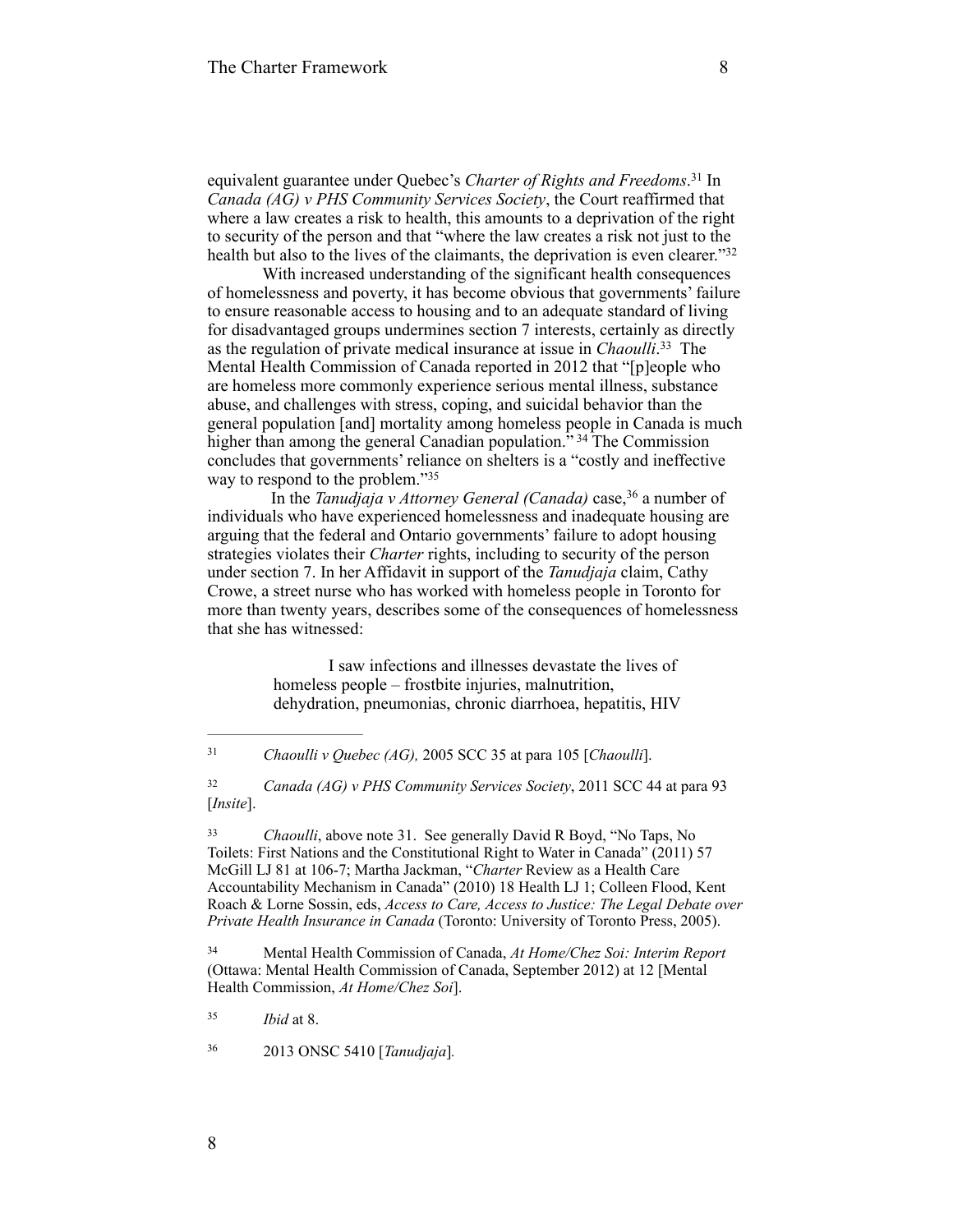infection, and skin infections from bedbug bites. For people who live in adequate housing, these conditions are curable or manageable. For homeless people, however, it is much more difficult. The homeless experience greater exposure to upper respiratory disease; more trauma, including violence such as rape; more chronic illness, greater exposure to illness in congregate settings; more exposure to infectious agents and infestations such as lice and bedbugs; suffer more from a greater risk of depression. This is compounded by their reduced access to health care. 37

Crowe notes that, while these physical illnesses and conditions are difficult enough to treat when people lack adequate housing, treating the emotional and mental effects of homelessness is even more difficult. As she explains "chronic deprivation of privacy, sleep and sense of safety; and living in circumstances of constant stress and violence" leads to "mental and emotional trauma."<sup>38</sup> Crowe goes on to affirm that these negative health outcomes cannot be dealt with effectively "by programs of support for living on the street, emergency shelters, drop-in programs or counselling and referral services despite the critical need for all these services."<sup>39</sup> She argues that they can only be addressed by ensuring access to adequate "permanent housing." <sup>40</sup>

A recent Canadian longitudinal study on the effects of homelessness also found that the negative health outcomes associated with living on the streets or in shelters extend to a much wider segment of the population and also affect those living in inadequate or precarious housing. The results of the study showed that "for every one person sleeping in a shelter there are 23 more people living with housing vulnerability. They are all at risk of devastating health outcomes."<sup>41</sup> People who are vulnerably housed face the same severe health problems as those who are homeless, including reduced life expectancy, increased chronic health conditions, reduced access to health care, and suicide rates that are twice the national average for men and six

Cathy Crowe*,* "Affidavit for *Tanudjaja v Attorney General (Canada)*", Ont 37 Sup Ct File no CV-10-403688 (2011) at paras 23-24 [Crowe, "Affidavit for *Tanudjaja*"]; see also Emily Holton, Evie Gogosis & Stephen Hwan, *Housing Vulnerability and Health: Canada's Hidden Emergency* (Toronto: Research Alliance for Canadian Homelessness, Housing and Health, 2010) [Holton, Gogogis & Hwan, *Housing Vulnerability and Health*].

<sup>&</sup>lt;sup>38</sup> Crowe, "Affidavit for *Tanudjaja*", above note 37 at para 26.

*Ibid* at para 44. <sup>39</sup>

*Ibid*. <sup>40</sup>

Holton, Gogogis & Hwan, *Housing Vulnerability and Health*, above note 37 41 at 4.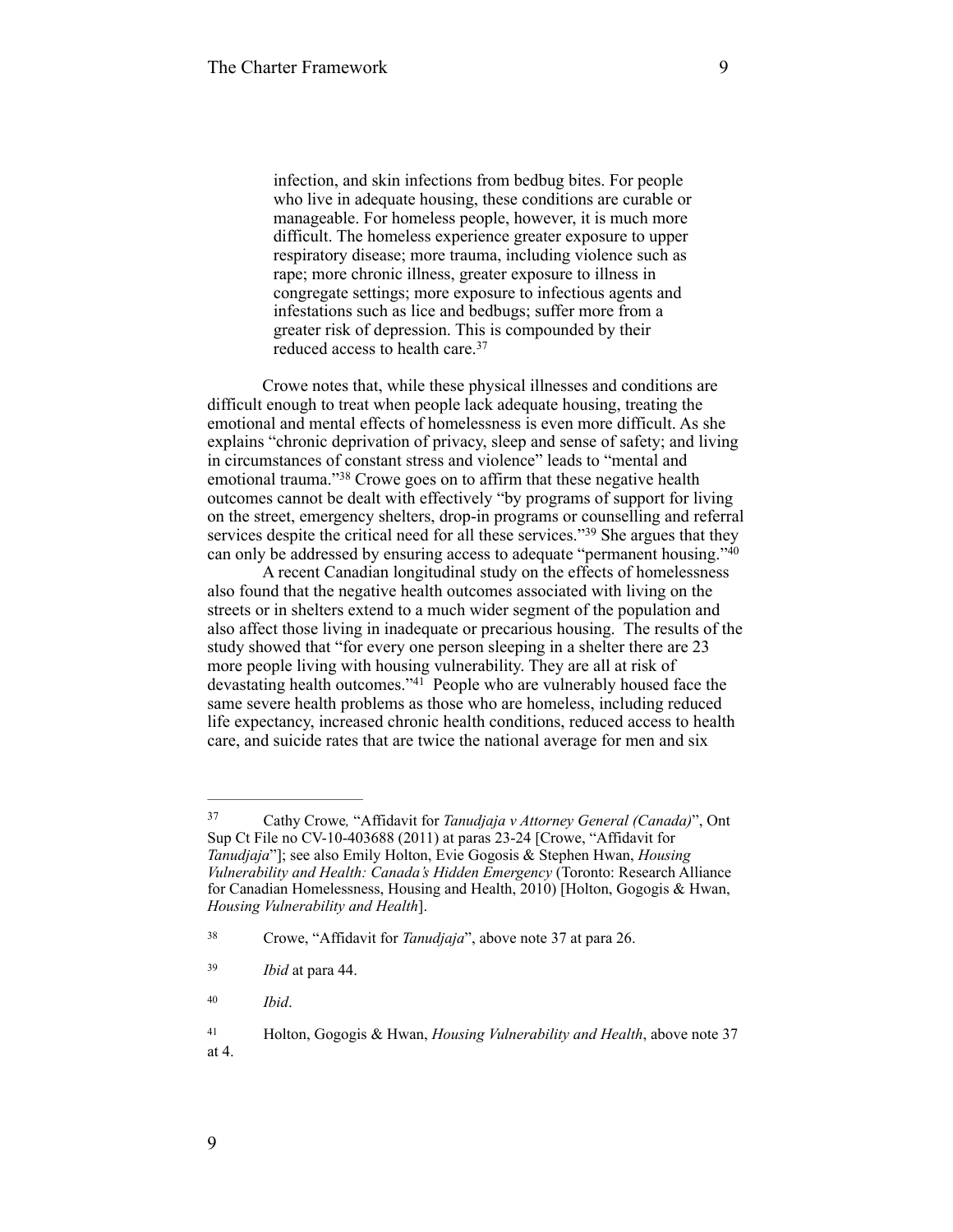times the national average for women.<sup>42</sup> As the Mental Health Commission of Canada concludes: "Living in shelters and on the streets makes it very difficult to take care of one's health, adhere to treatment routines and move forward in one's life."43

The damaging effects of poverty on physical and mental health are equally clear. Income-related differences in life expectancy in Canada provide a stark illustration of the importance of poverty as a determinant of health. For men aged twenty-five in 2001, those in the highest income quintile could expect to live 6.9 years longer than those in the poorest; for women, the difference was  $4.5$  years.<sup>44</sup> Poverty is also associated with higher rates of death and more years of life lost from injury, higher suicide rates, higher rates of strokes and heart attacks, and higher infant mortality rates, among other effects.<sup>45</sup> Beyond its adverse impact on life expectancy, Juha Mikkonen and Dennis Raphael explain why poverty is the single most significant determinant of health in Canada:

Level of income shapes overall living conditions, affects psychological functioning, and influences health-related behaviour such as quality of diet, extent of physical activity, tobacco use, and excessive alcohol use. In Canada, income

Mental Health Commission, *At Home/Chez Soi*, above note 34 at 10. <sup>43</sup>

 Sheila Leatherman & Kim Sutherland, *Quality of Healthcare in Canada: A* <sup>44</sup> *Chartbook* (Ottawa: Canadian Health Services Research Foundation, 2010) at 192 [Leatherman & Sutherland, *Chartbook*] (to put this in perspective, it is estimated that eliminating all cancers would increase life expectancy in the US by 2.8 years).

<sup>&</sup>lt;sup>42</sup> Mental Health Commission, *At Home/Chez Soi*, above note 34 at 11-12; Michael Shapcott, "Housing" in Dennis Raphael, ed, *Social Determinants of Health*, 2d ed (Toronto: Canadian Scholars' Press, 2008) 221 [Raphael, *Social Determinants*]; Toba Bryant, "Housing and Health: More Than Bricks and Mortar" in Raphael, *Social Determinants*, *ibid* 235; *In from the Margins*, above note 8 at 69; Senate, Standing committee on Social Affairs, Science and Technology, *A Healthy, Productive Canada: A Determinant of Health Approach, Final Report of the Senate Subcommittee on Population Health* (June 2009) (Chair: Honourable Wilbert Joseph Keon) at 16, online: Parliament of Canada [www.parl.gc.ca](http://www.parl.gc.ca).

See generally Health Disparities Task Group of the Federal/Provincial/ <sup>45</sup> Territorial Advisory Committee on Population Health and Health Security, *Reducing Health Disparities – Roles of the Health Sector: Discussion Paper* (Ottawa: Public Health Agency of Canada, 2004) at 1-2; Leatherman & Sutherland, *Chartbook* , above note 44 at 192-206; Dennis Raphael, "Social Determinants of Health: An Overview of Concepts and Issues" in Toba Bryant, Dennis Raphael & Marci Rioux, eds, *Staying Alive: Critical Perspectives on Health, Illness and Health Care*, 2d ed (Toronto: Canadian Scholars' Press, 2010) 145 at 150-52.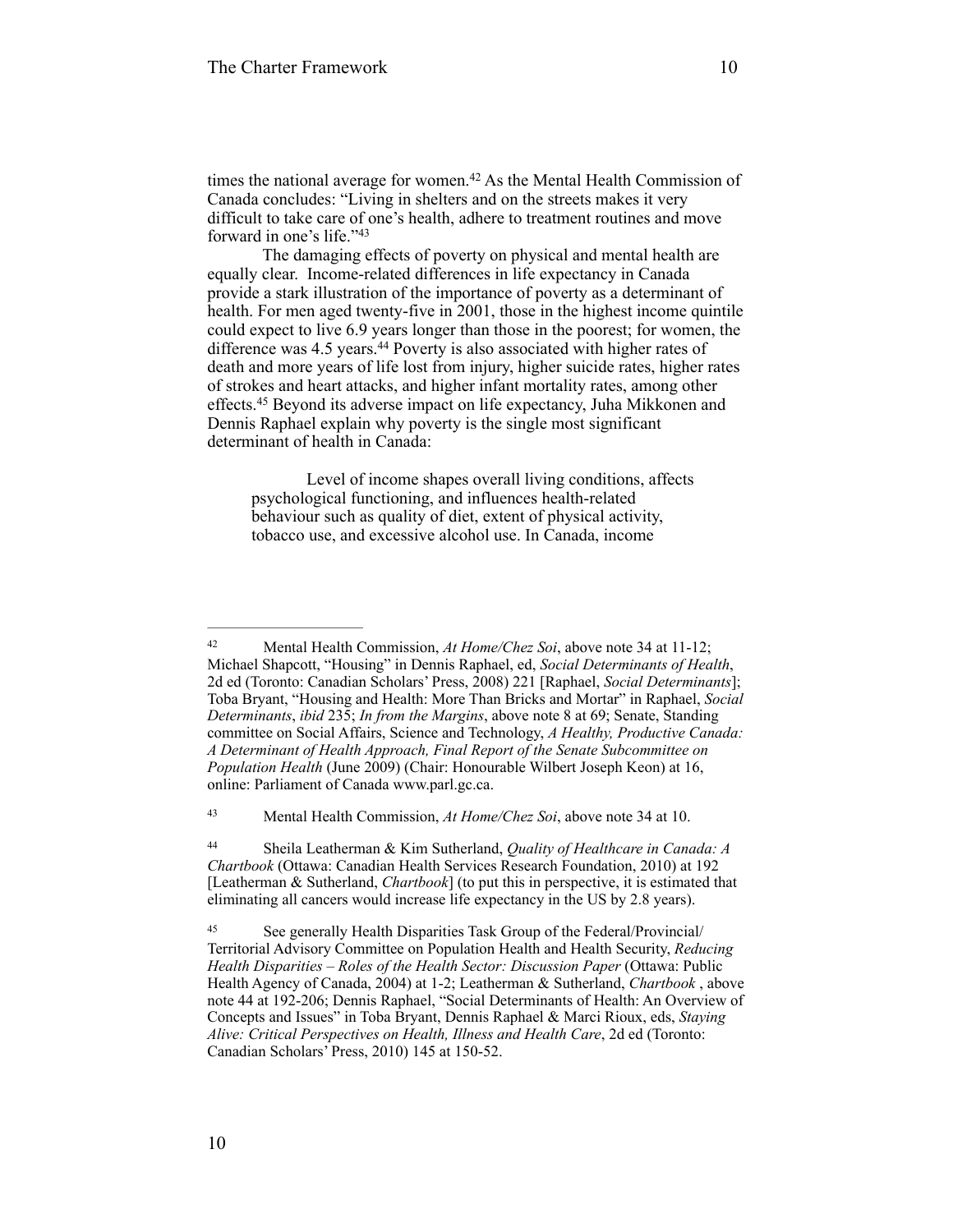determines the quality of other social determinants of health such as food security, housing and other prerequisites of health.46

Raphael concludes that "[p]eople living in poverty experience material and social deprivation, stress, stigma and degradation by others. These experience are clearly seen a threats to health and quality of life."47 Given the negative health consequences and adverse impact of poverty and homelessness on physical and psychological integrity, security, dignity, and other interests which the Supreme Court has recognized as falling within the ambit of section 7, it is hard to imagine how these documented effects of government inaction in relation to poverty and homelessness and governments' ongoing failure to implement effective housing and anti-poverty strategies, as recommended by experts and UN bodies, can reasonably be excluded from section 7 of the *Charter*.

## **2) Principles of Fundamental Justice: Arbitrary Responses to Poverty and Homelessness**

Section 7 requires that any deprivation of the right to life, liberty, or security of the person "must be in accordance with the principles of fundamental justice." In his judgment in *Reference Re BC Motor Vehicle Act*, Lamer CJ explained that the concept of fundamental justice "involves more than natural justice (which is largely procedural) and includes as well a substantive element."<sup>48</sup> Factors to be considered include the drafting history of the

Juha Mikkonen & Dennis Raphael, *Social Determinants of Health: The* <sup>46</sup> *Canadian Facts* (Toronto: York University School of Health Policy and Management, 2010) at 12; *In from the Margins*, above note 8; Nathalie Auger & Carolyne Alix, "Income, Income Distribution, and Health in Canada" in Raphael, *Social Determinants*, above note 42 at 61; Chief Public Health Officer, *The Report on the State of Public Health in Canada, 2008 – Addressing Health Inequalities* (Ottawa: Minister of Health, 2008); Canadian Population Health Initiative, *Reducing Gaps in Health: A Focus on Socio-Economic Status in Urban Canada* (Ottawa: Canadian Institute for Health Information, 2008); Federal/Provincial/Territorial Advisory Committee on Population Health and Health Security, Health Disparities Task Group, *Reducing Health Disparities – Roles of the Health Sector: Discussion Paper* (Ottawa: Public Health Agency of Canada, 2004) at 1-3; National Forum on Health, "Determinants of Health Working Group Synthesis Report" in *Canada Health Action: Building on the Legacy – Synthesis Reports and Issues Papers*, vol 2, (Ottawa: Minister of Public Works and Government Services, 1997) at 9.

Dennis Raphael, *Poverty in Canada: Implications for Health and Quality of* <sup>47</sup> *Life*, 2d ed (Toronto: Canadian Scholars' Press, 2011) at 179 [Raphael, *Poverty in Canada*].

*Reference Re BC Motor Vehicle Act*, [1985] 2 SCR 486 at para 99; *United* <sup>48</sup> *States v Burns*, 2001 SCC 7 at para 71; *Rodriguez*, above note 29 at 590-91.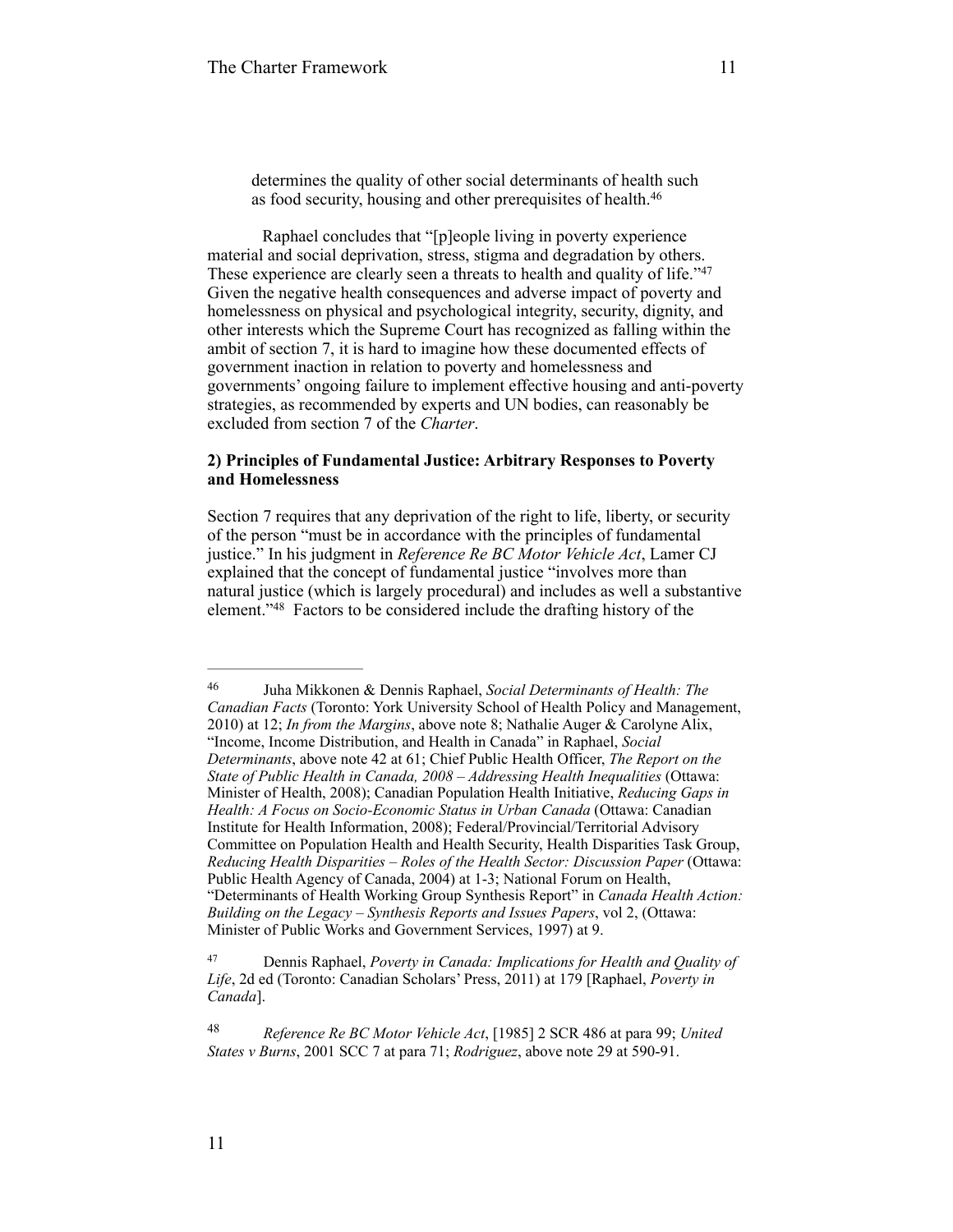*Charter*,<sup>49</sup> Canadian identity and values,<sup>50</sup> and Canada's international human rights commitments.<sup>51</sup> A core principle of fundamental justice under section  $7$ is the notion that governments cannot arbitrarily limit rights to life, liberty and security of the person.<sup>52</sup> Prior to the recent *Insite* case,<sup>53</sup> the Supreme Court's consideration of arbitrariness was largely confined to situations where the government had actively interfered with section 7 rights. The Court had not been called upon to consider whether a government's failure to take action or to adopt positive measures to protect life, liberty, or security of the person were arbitrary and therefore fundamentally unjust within the meaning of section 7.

In the *Insite* case, the Supreme Court rejected the claim that the federal *Controlled Drugs and Substances Act*,<sup>54</sup> itself, violated section 7.55 Instead, the Court considered whether the Minister of Health's failure to grant Insite, a safe injection facility located in Downtown Eastside Vancouver, an exemption from the application of the *Act* was in accordance with principles of fundamental justice.<sup>56</sup> Acknowledging that "the jurisprudence on arbitrariness is not entirely settled" $57$  the Court considered the alternative approaches it had taken to arbitrariness, including whether the impugned measure is "necessary" to or "inconsistent" with, the state objectives underlying the legislation.<sup>58</sup> Reviewing the overwhelming evidence of the benefits of Insite's safe injection and related health services to those in need of them, and the adverse effects of a failure to ensure the continued provision

*Canada (Prime Minister) v Khadr*, 2010 SCC 3 at paras 23 & 48. <sup>51</sup>

*Ibid* at paras 130-32. <sup>58</sup>

<sup>&</sup>lt;sup>49</sup> See Bruce Porter, "Expectations of Equality" (2006) 33 Sup Ct L Rev 23 (the drafters and rights holders expected that the *Charter* would impose a new social contract in which new entitlements would be granted to citizens and new (positive) duties imposed on the government to allow for the realization of *Charter* rights) [Porter, "Expectations of Equality"].

<sup>&</sup>lt;sup>50</sup> Rodriguez, above note 29 at 590-91; see generally Martha Jackman, "The Protection of Welfare Rights under the *Charter*" (1988) 20:2 Ottawa L Rev 257 [Jackman, "Welfare Rights"].

*R v Jones*, [1986] 2 SCR 284 at 303; *Rodriguez*, above note 29 at 203; *R v* <sup>52</sup> *Malmo-Levine; R v Caine*, 2003 SCC 74 at para 135.

*Insite*, above note 32.

*Controlled Drugs and Substances Act*, SC 1996, c 19. *<sup>54</sup>*

*Insite, above note 32 at paras 112-15.* 

*Ibid* at paras 127-36. <sup>56</sup>

*Ibid* at para 132. <sup>57</sup>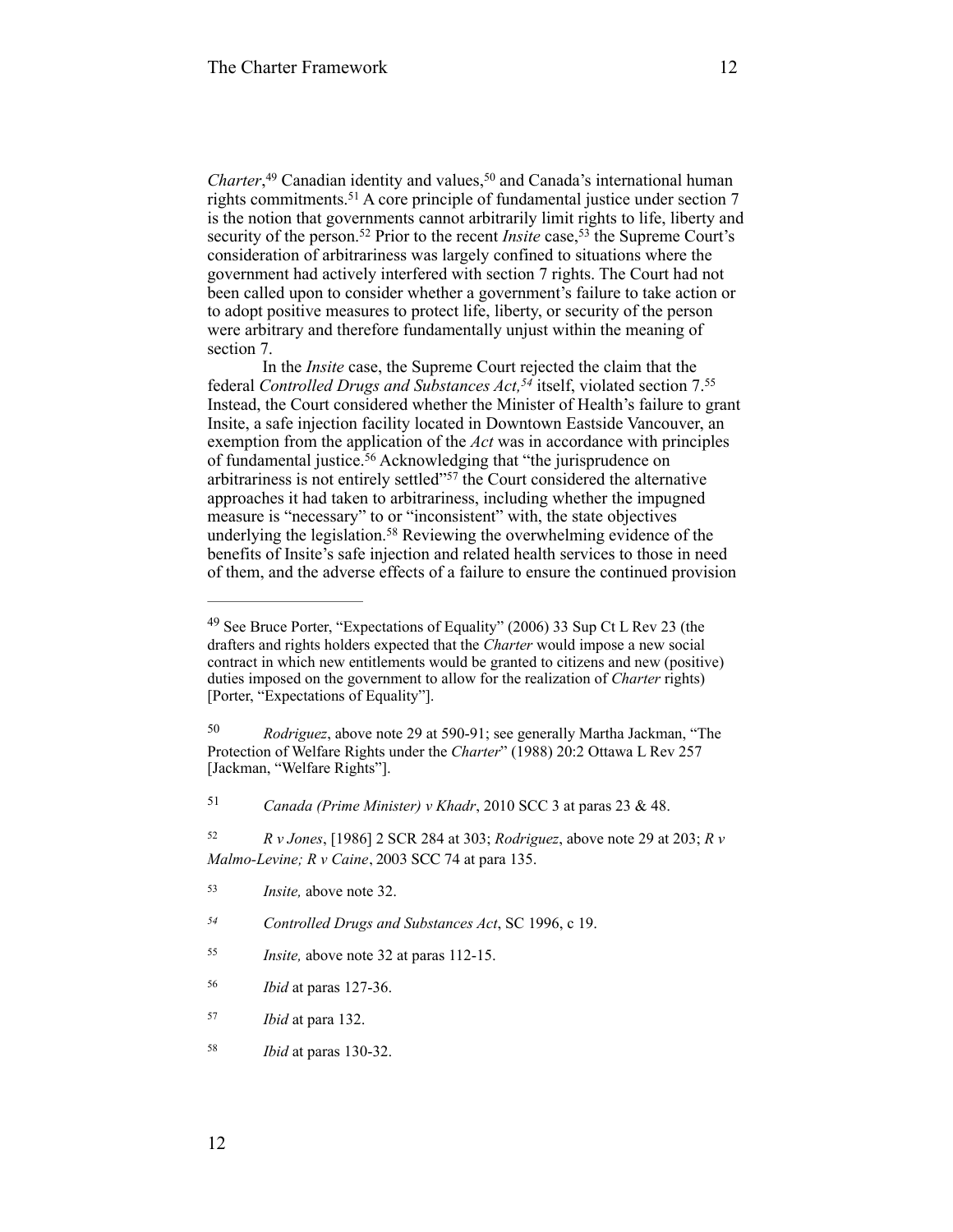of those services, the Court found that the Minister's failure to grant an exemption "qualifies as arbitrary under both definitions."<sup>59</sup> The Court further concluded that: "[t]he effect of denying the services of Insite to the population it serves is grossly disproportionate to any benefit that Canada might derive from presenting a uniform stance on the possession of narcotics."<sup>60</sup>

The Court's decision in *Insite* has significant implications for the application of section 7 to governments' failure to act to protect the life and security of the person of those who are homeless or living in poverty. As Bruce Porter outlines in Chapter 1, UN human rights bodies, housing and poverty experts, and a wide spectrum of civil society have called upon Canadian governments to adopt housing and anti-poverty strategies both as a matter of sound, evidence-based social policy and of domestic and international human rights law.<sup>61</sup> And, as Marie-Êve Sylvestre and Céline Bellot document in Chapter  $7<sup>62</sup>$  there is mounting evidence of the irrationality of governments' inaction in this area, in light of the health outcomes associated with homelessness and poverty, as well as its fiscal consequences. In her Affidavit in the *Tanudjaja* case,<sup>63</sup> Sylvestre points to the arbitrary and unreasonable nature of current government responses to homelessness. She argues that:

> As programmatic responses that addressed the causes of homelessness such as social housing, investment in health care or employment policies, have been reduced or eliminated, governments have adopted unprecedented measures based on the "stigma" of homelessness as a perceived "moral" failure and designed to make homeless people disappear from the public sphere. 64

By prohibiting behavior linked to homelessness in public spaces, such as parks, subway stations, and sidewalks, governments have criminalized

 $62$  See Marie-Êve Sylvestre & Céline Bellot, Chapter 7.

 Marie-Êve Sylvestre*,* "Affidavit for *Tanudjaja v Attorney General* <sup>64</sup> *(Canada)*"*,* Ont Sup Ct File no CV-10-403688 (2011) at para 27 [Sylvestre, "Affidavit for *Tanudjaja*"]; see also Marie-Êve Sylvestre & Céline Bellot, Chapter 7.

*Ibid* at para 131. <sup>59</sup>

*Ibid* at para 133. <sup>60</sup>

<sup>&</sup>lt;sup>61</sup> See Bruce Porter, Chapter 1.

<sup>&</sup>lt;sup>63</sup> *Tanudjaja*, above note 36.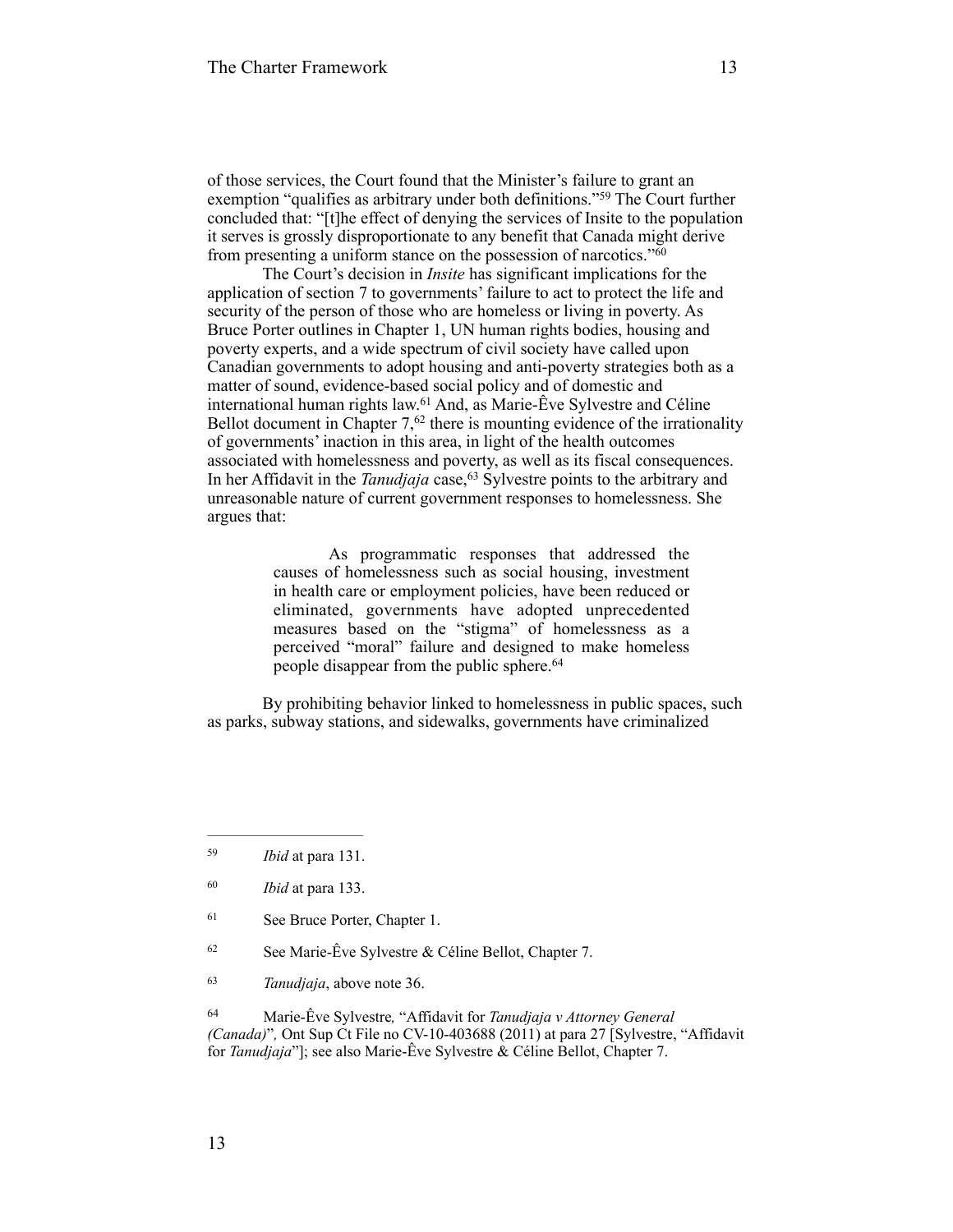homeless people rather than addressing their need for housing.<sup>65</sup> The result of these punitive measures is, as Sylvestre explains, frequently unwarranted incarceration, as well as the imposition of fines on those who are unable to pay them: "homelessness leads to incarceration, and incarceration, in turn, produces homelessness."<sup>66</sup> Janet Mosher also questions the rationality of what has, since the mid-nineties, become the dominant approach to poverty in Canada:

Massive reforms to various federal and provincial social policies … have significantly re-shaped both the physical and ideological landscape of poverty. The day-to-day realities of living in poverty have become harsher; … welfare benefits have been cut … eligibility criteria have been tightened, workfare has been introduced and the discourse … of welfare fraud and the practices connected with its detection have led to increased scrutiny and surveillance of recipients. Police have been given new powers to remove from the streets panhandlers and squeegee workers, who, like welfare recipients, have been demonized as a threat to public order and safety.<sup>67</sup>

These arbitrary governmental responses to the needs of a vulnerable population and the failure to take positive steps to better ensure the protection of life and security of the person of people who are living in poverty and who are homeless are clearly not in accordance with section 7 principles of fundamental justice as interpreted by the Supreme Court, particularly in the *Insite* case.

14

<sup>&</sup>lt;sup>65</sup> *Ibid* at para 28; see also Commission des droits de la personne et des droits de la Jeunesse, *La judiciarisation des personnes itinérantes à Montréal : Un profilage social* (Montreal: Commission des droits de la personne, 2009); Joe Hermer & Janet Mosher, *Disorderly People: Law and the Politics of Exclusion in Ontario* (Halifax: Fernwood, 2002) [Hermer & Mosher, *Disorderly People*].

Sylvestre, "Affidavit for *Tanudjaja*", above note 64 at para 47 (Sylvestre's 66 conclusions are reinforced by a recent study conducted by the John Howard Society of Toronto, which found that sixty-nine percent of the respondents experienced residential instability in the two years prior to their incarceration; twenty-four pecent of them had used a shelter during that period; and twenty-three percent were homeless). See Amber Kellen et al, *Homeless and Jailed: Jailed and Homeless* (Toronto: John Howard Society of Toronto, 2010) at 18-20.

<sup>&</sup>lt;sup>67</sup> Janet Mosher, "The Shrinking of the Public and Private Spaces of the Poor" in Mosher & Hermer, *Disorderly People*, above note 64 at 41; see also Raphael, *Poverty in Canada*, above note 47 at 354-67.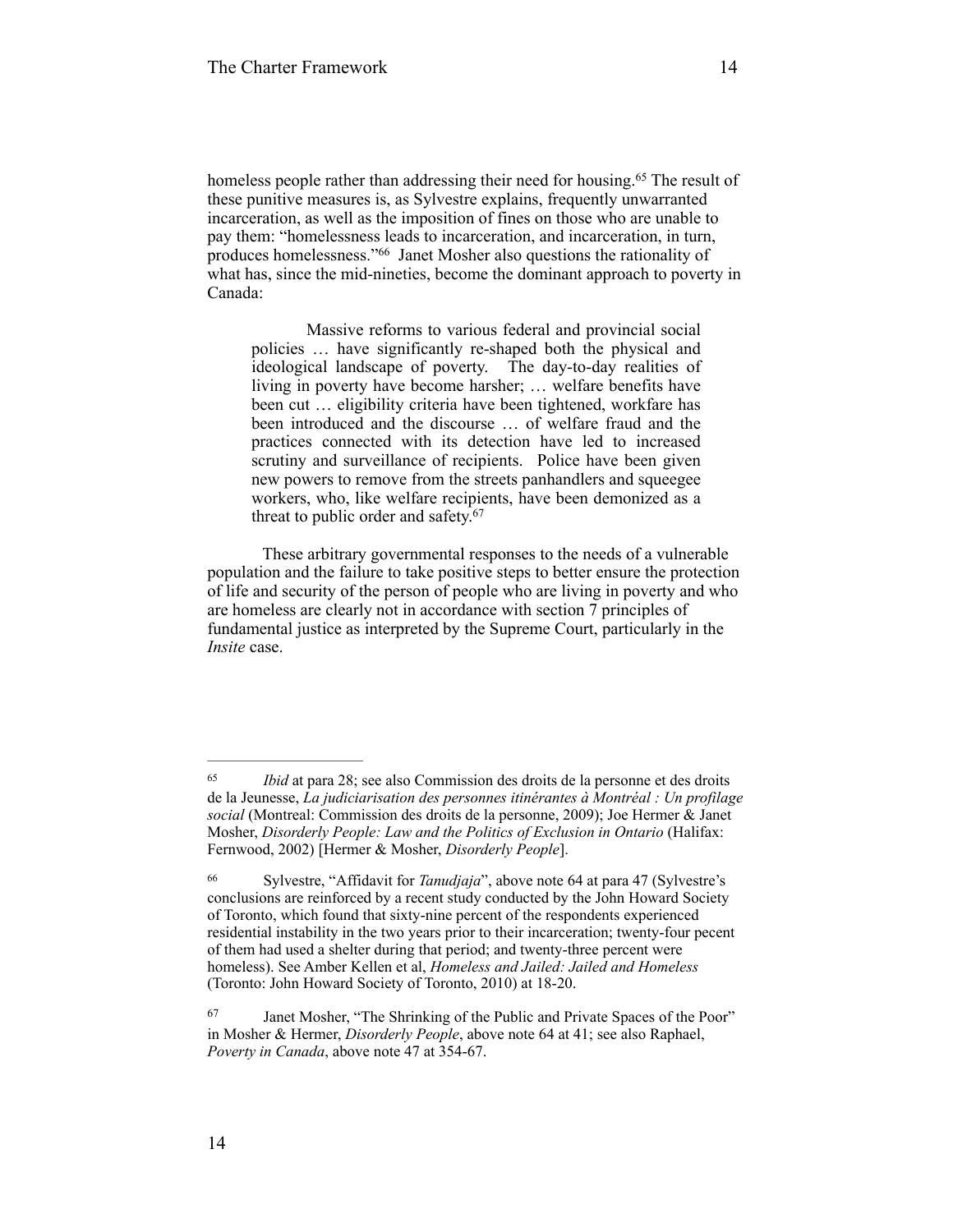#### **3) Meaningful Participation in Housing and Anti-Poverty Strategies**

Section 7 of the *Charter* offers important support for the principle of participation in the design, implementation, monitoring, and evaluation of strategies to address poverty and homelessness, in keeping with the recommendations of UN human rights bodies and civil society organizations in Canada, and as Alana Klein argues in relation to health care in Chapter 6. 68 The Supreme Court has ruled that the principles of fundamental justice under section 7 include the procedural safeguards guaranteed under common law principles of natural justice and fairness.<sup>69</sup> Among these are the right to adequate notice of a decision, the right to respond, and the right to be heard by a fair and impartial decision-maker.<sup>70</sup> In *New Brunswick (Minister of Health and Community Services) v G(J)*, Lamer CJ held that in order to comply with the requirements of fundamental justice, a person "must be able to participate meaningfully" and "effectively" in a decision-making process that engages his or her section  $7$  rights.<sup>71</sup> On that basis, the Chief Justice concluded that section 7 imposed a positive obligation on the government to provide legal aid to a mother in receipt of social assistance, who was threatened with the loss of custody of her children, and who could not afford a lawyer to represent her.<sup>72</sup>

In addition to participatory rights demanded in individualized decision-making, the way in which a program or policy is implemented at a

 *Charkaoui v Canada (Citizenship and Immigration)*, 2007 SCC 9 at para 29; 69 *Suresh v Canada (Minister of Citizenship and Immigration)*, 2002 SCC 1 at para 113; *Singh*, above note 30 at 212-16.

 $\frac{70}{20}$  See generally Lorne Sossin, "Boldly Going Where No Law Has Gone Before: Call Centres, Intake Scripts, Database Fields, and Discretionary Justice in Social Assistance" (2004) 42:3 Osgoode Hall LJ 1 at 30 & 31 [Sossin, "Discretionary Justice"]; Martha Jackman, "Section 7 of the *Charter* and Health-Care Spending," in Gregory Marchildon, Tom McIntosh & Pierre-Gerlier Forest eds, *The Fiscal Sustainability of Health Care in Canada* (Toronto: University of Toronto Press, 2004) 110; Jackman, "Health Care", above note 68 at 5; John M Evans, "The Principles of Fundamental Justice: The Constitution and the Common Law" (1991) 29:1 Osgoode Hall LJ 51; Martha Jackman, "Welfare Rights," above note 50 at 305-22.

<sup>71</sup> *G(J)*, above note 30 at paras 81 & 83.

<sup>72</sup> *Ibid* at para 107; for a discussion of the broader issue of access to legal aid see Melina Buckley, *Moving Forward on Legal Aid: Research on Needs and Innovative Approaches* (Ottawa: Canadian Bar Association, 2010).

<sup>&</sup>lt;sup>68</sup> Porter & Jackman, *Making the Connection*, above note 4 at 7-14; Alana Klein, Chapter 6; Martha Jackman, "The Right to Participate in Health Care and Health Resource Allocation Decisions Under Section 7 of the Canadian Charter" (1995/1996) 4:2 Health L Rev 3 [Jackman, "Health Care"].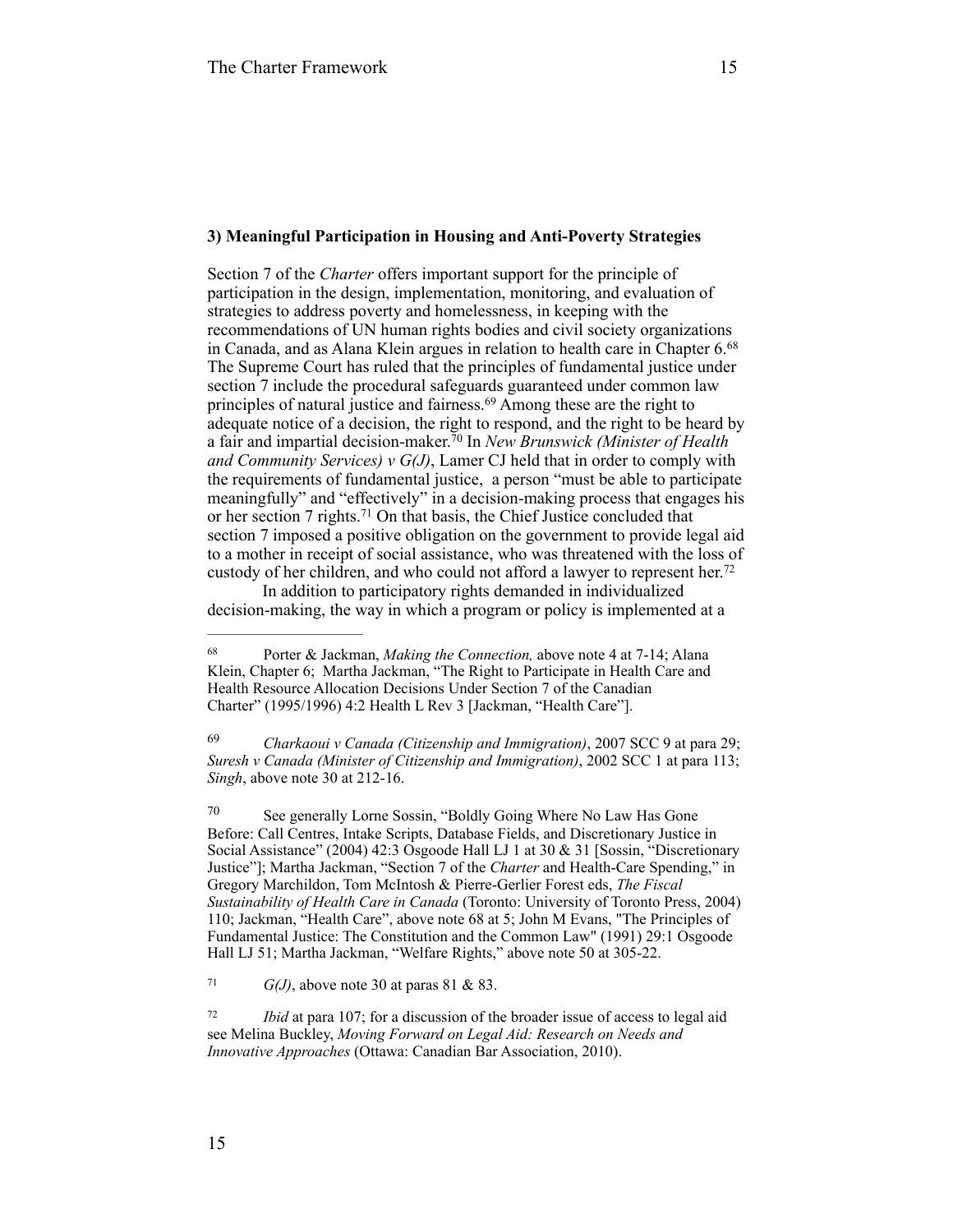systemic level may also violate section 7 principles of fundamental justice. In *Wareham v Ontario (Ministry of Community and Social Services)* the Ontario Court of Appeal held that *"*there is a potential argument to be made that a delay in processing applications for welfare benefits, essential for day-to-day existence and to which the applicants are statutorily entitled, could engage the right to security of the person where that delay has caused serious physical or psychological harm." $73$  The court accepted Lorne Sossin's view that bureaucratic disentitlement includes "structural and situational features of the welfare eligibility process which together have the effect of discouraging applicants and demoralizing recipients" and that this amounts to a violation of procedural fairness guarantees. 74

In the context of housing and anti-poverty strategies, section 7 principles of fundamental justice should be read as requiring participatory rights of the kind called for under international human rights law. In outlining a human-rights based approach to poverty reduction strategies, the UN High Commissioner for Human Rights has called for States to set targets, benchmarks and priorities in a participatory manner "so that they reflect the concerns and interests of all segments of the society."<sup>75</sup> Former UN Special Rapporteur on adequate housing, Miloon Kothari, has also emphasized the importance of using participatory mechanisms for accessing necessary information and for providing accountability to stakeholders in the evaluation of housing programs and strategies.<sup>76</sup> In determining the steps a state must take to meet the "reasonableness standard" set out in the *OP-ICESCR*,<sup>77</sup> the *CESCR* has stated that it will examine whether the decision making-process

*Wareham v Ontario (Ministry of Community and Social Services),* 2008 73 ONCA 771 at para 17 [*Wareham*].

Lorne Sossin, "Discretionary Justice", above note 70 at 399. <sup>74</sup>

United Nations Office of the High Commissioner for Human Rights, 75 *Principles and Guidelines for a Human Rights Approach to Poverty Reduction Strategies*, UN Doc HR/PUB/06/12 (Geneva: OHCHR, 2006) at para 55 [OHCHR, *Guidelines*].

*Report of the Special Rapporteur on Adequate Housing as a Component of the Right to an Adequate Standard of Living, Miloon Kothari*, UN Human Rights Council, 4th Sess, UN Doc A/HRC/4/18, (2007).

*Optional Protocol to the International Covenant on Economic, Social and* <sup>77</sup> *Cultural Rights*, GA Res 63/117, UNGAOR, 63d Sess, Supp No 49, UN Doc A/RES/ 63/117, (2008) [*OP-ICESCR*].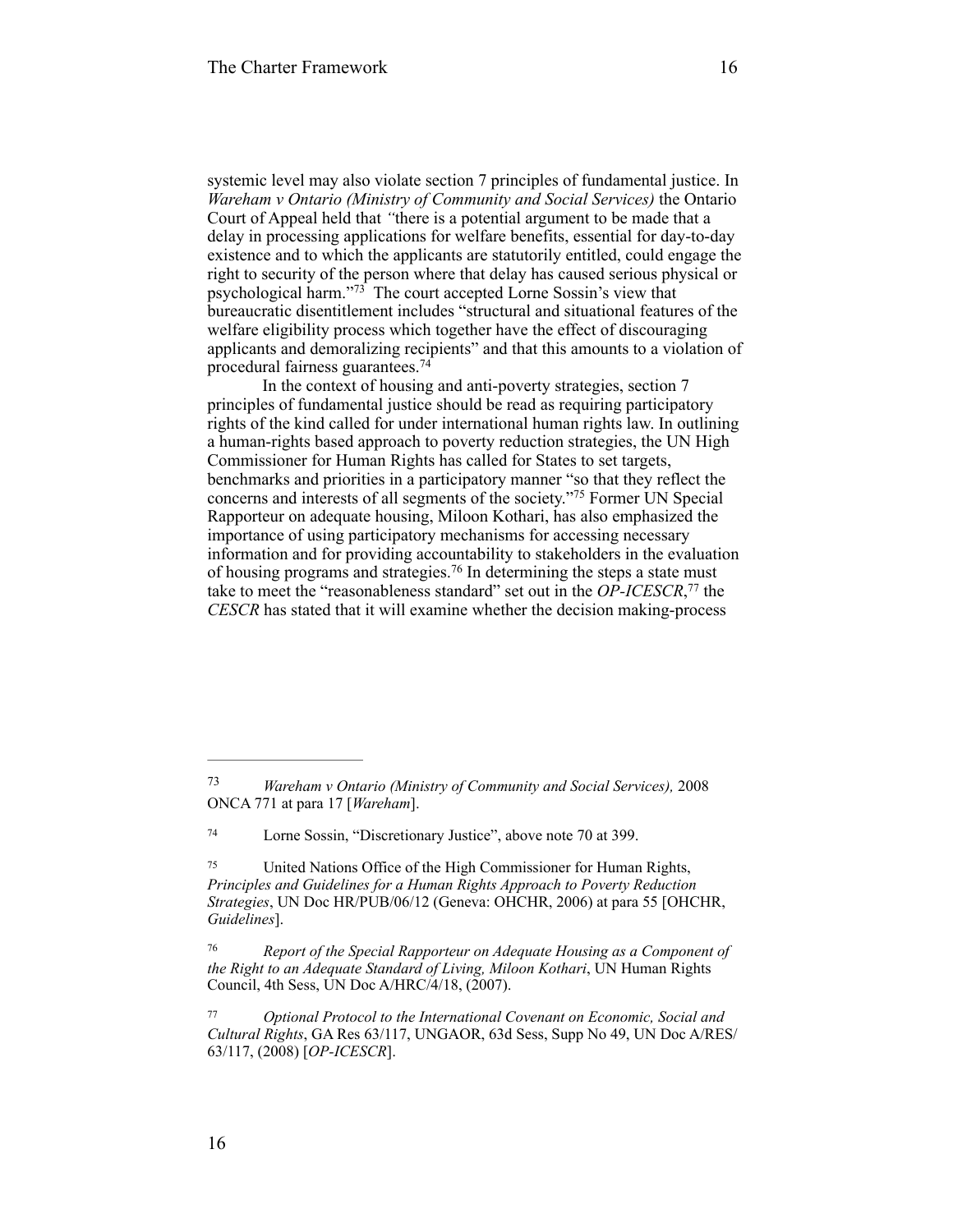with regard to the implementation of a policy or program is transparent and participatory. 78

These types of international human rights law obligations should inform the interpretation and application of the principles of fundamental justice under section 7. Individual dignity, security, and autonomy must be protected through meaningful participation in decision-making at both an individual and broader public policy level. Adequate notice should be provided regarding any changes to housing and poverty-related benefits or programs, ensuring that individuals have a right to be heard by decision makers, a right to appeal decisions, and a right to judicial review.<sup>79</sup> In the broader policy and regulatory setting, participation that meets the requirements of fundamental justice must consist of more than mere consultation and should instead ensure rights-based engagement and access to justice for vulnerable and marginalized groups to ensure that programs and policies respect their rights.

Generalized decisions relating to poverty and homelessness and the allocation of resources and services should be open to hearings and rightsbased adjudication and review for compliance with human rights norms, and active steps should be taken to guarantee the inclusion of disadvantaged groups – those whose members are lacking in resources and who do not have an established history of participation, or grounds for confidence in its value. Such measures are required to ensure that collective involvement in decisionmaking actually results in a more equitable and efficient distribution of decision-making authority, and does not simply reinforce existing decisionmaking patterns and structures.<sup>80</sup> As Louise Arbour has affirmed, "the possibility for people themselves to claim their human rights entitlements through legal processes is essential so that human rights have meaning for those most at the margins, a vindication of their equal worth and human agency."81

United Nations Committee on Economic, Social and Cultural Rights, *An* <sup>78</sup> *Evaluation of the Obligation to Take Steps to the "Maximum of Available Resources" under an Optional Protocol to the Covenant*, UNCESCROR, 38th Sess, UN Doc E/C. 12/2007/1, (2007). See Sandra Liebenberg, "Engaging the Paradoxes of the Universal and Particular in Human Rights Adjudication: The Possibilities and Pitfalls of 'Meaningful Engagement'" (2012) 12 African Human Rights Law Journal 1 (for a discussion of meaningful participation requirement in the South African context).

Sossin, "Discretionary Justice," above note 70; Jackman, "Welfare Rights," 79 above note 50.

<sup>&</sup>lt;sup>80</sup> Jackman, "Health Care", above note 70 at 69.

<sup>&</sup>lt;sup>81</sup> Arbour, "Freedom from want," above note 3.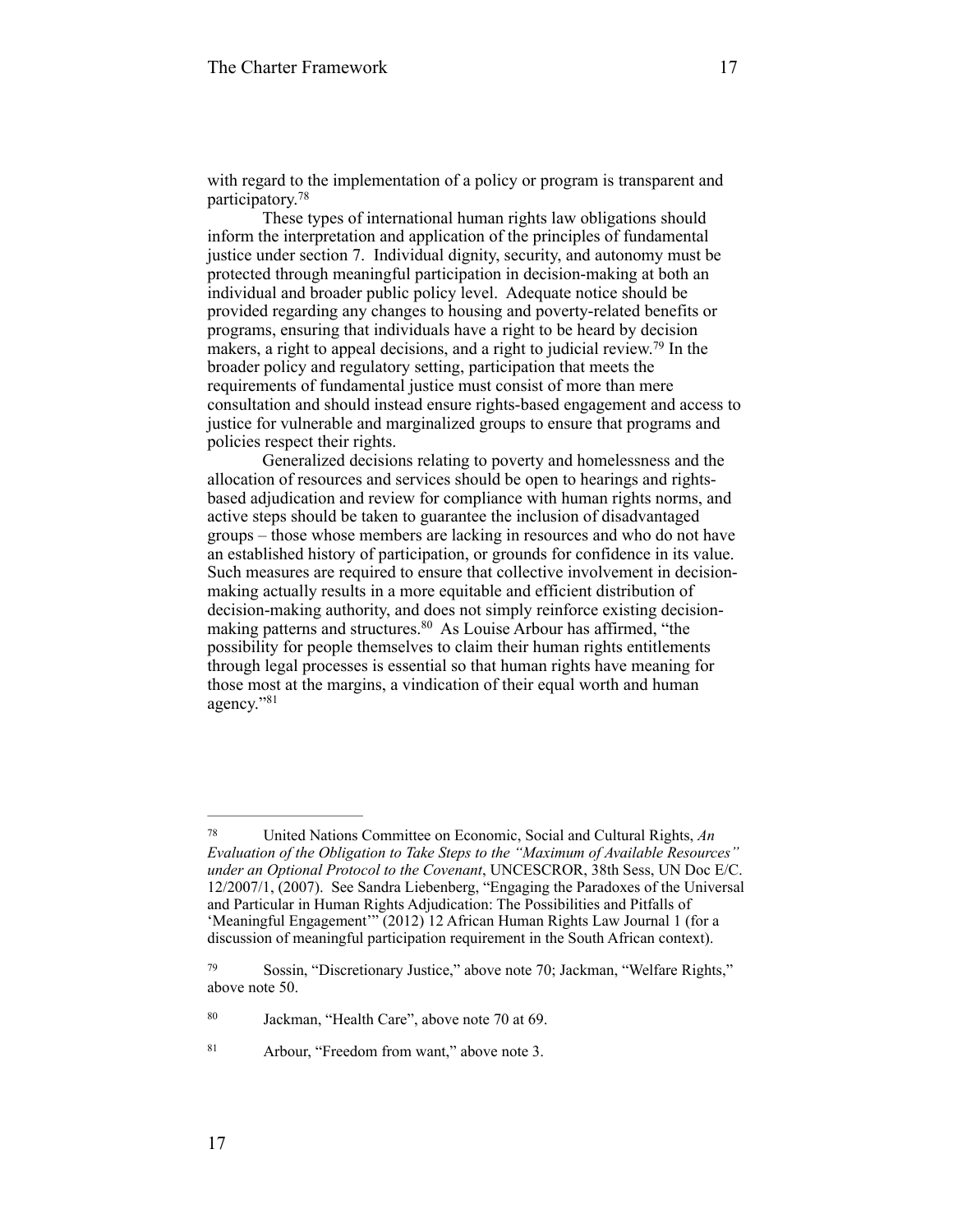#### **C. Section 15: The Right to Equal Protection and Benefit of the Law**

Civil society organizations in Canada, parliamentary committees and international human rights bodies, have emphasized that strategies to address poverty and homelessness should be informed by an equality rights framework.<sup>82</sup> Grounding such a framework in section  $15^{83}$  is critical to addressing the structural and systemic patterns of discrimination and exclusion that underlie these problems and it assists in understanding poverty and homelessness as more than simply a matter of unmet needs but also, fundamentally, as a denial of dignity and rights.<sup>84</sup> The Senate Sub-Committee on Cities notes in its report, *In from the Margins*:

The Charter, while not explicitly recognizing social condition, poverty or homelessness, does guarantee equality rights, with special recognition of the remedial efforts that might be required to ensure the equality of women, visible minorities (people who are not Caucasian), persons with disabilities, and Aboriginal peoples. As the Committee has heard, these groups are all overrepresented among the poor – in terms of both social and economic marginalization. 85

The Supreme Court's equality rights jurisprudence has been subject to significant criticism for undermining the commitment to substantive equality that has been a unique strength of Canadian human rights law and section 15

Porter & Jackman, *Making the Connection,* above note 4. <sup>82</sup>

*Charter*, above note 2 at s 15 (s 15 declares that, 83 (1) Every individual is equal before and under the law and has the right to the equal protection and equal benefit of the law without discrimination and, in particular, without discrimination based on race, national or ethnic origin, colour, religion, sex, age or mental or physical disability. (2) Subsection (1) does not preclude any law, program or activity that has as its object the amelioration of conditions of disadvantaged individuals or groups including those that are disadvantaged because of race, national or ethnic origin, colour, religion, sex, age or mental or physical disability).

<sup>84</sup> Amartya Sen, "Property and Hunger" (1988) 4:1 Economics and Philosophy 57 reprinted in Wesley Cragg & Christine Koggel, eds, *Contemporary Moral Issues* (Toronto: McGraw-Hill Ryerson, 2005) 402-408.

*In from the Margins*, above note 8 at 69; House of Commons, 85 Standing Committee on Human Resources, Skills and Social Development and the Status of Persons with Disabilities, *Federal Poverty Reduction Plan: Working in Partnership Towards Reducing Poverty in Canada* (November 2010) (Chair: Candice Hoeppner) at 2, online: Parliament of Canada [www.parl.gc.ca.](http://www.parl.gc.ca)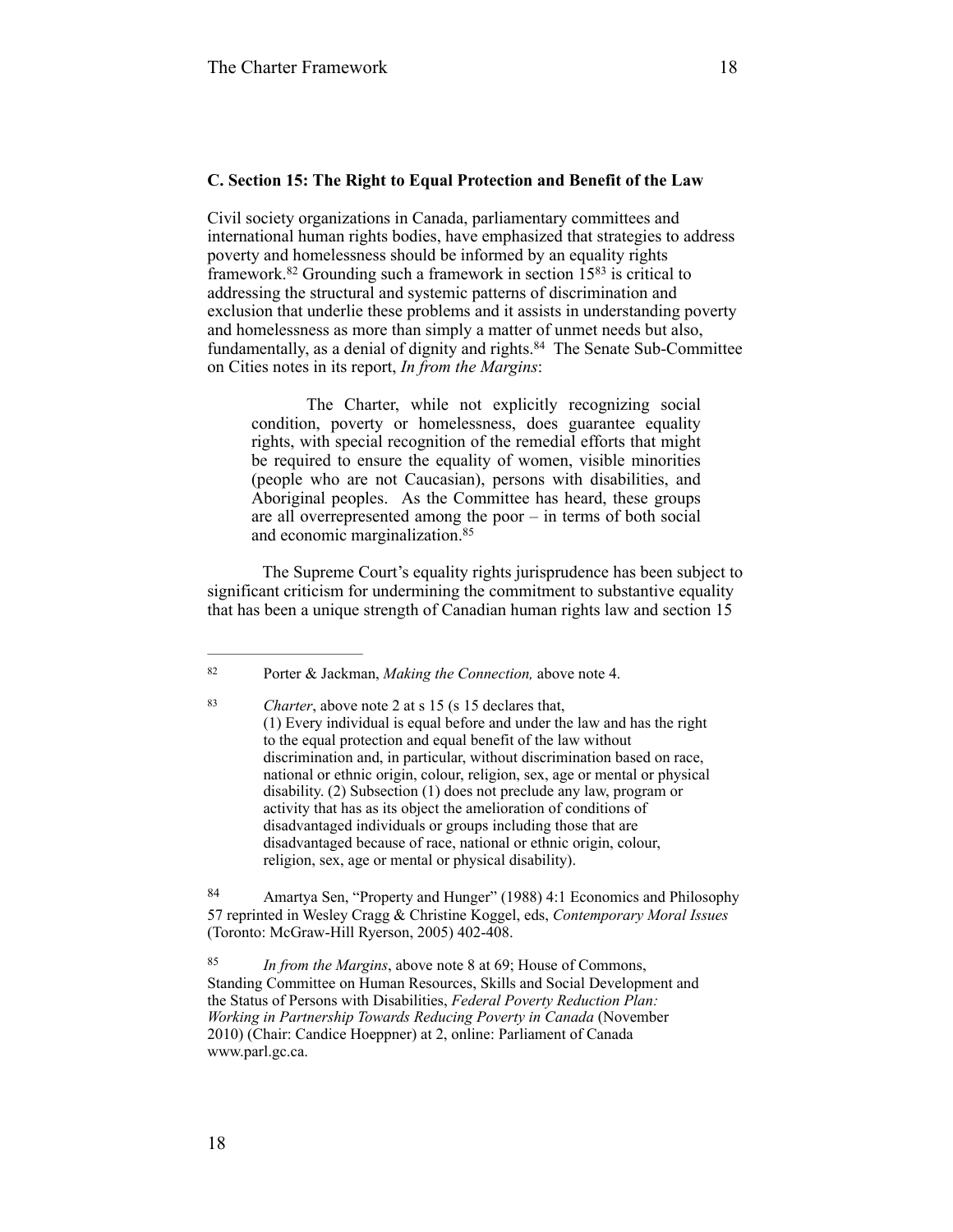of the *Charter*.<sup>86</sup> However, as with section 7, the Court has left the door open to advancing substantive social rights claims under section 15. In light of recent commentary from the Court, there remains a solid conceptual basis for a renewed rights-based approach to poverty and homelessness in Canada. In  $R \, v$  *Kapp*,<sup>87</sup> the Court reiterated the ideal of substantive equality as it was affirmed in *Andrews v Law Society of British Columbia*<sup>88</sup> and it acknowledged the formalism of its analytical framework in *Law v Canada* (*Minister of Employment and Immigration*).<sup>89</sup> The Court has abandoned the *Law* analysis in favour of the simplified two-step approach from *Andrews* that asks, first, whether a law, policy or provision creates a distinction on an enumerated or analogous ground and, second, whether that distinction is discriminatory in a substantive sense.<sup>90</sup>

In *Withler v Canada (AG)*,<sup>91</sup> the Court further clarified that finding a section 15 violation does not depend on identifying a particular comparator group that "mirrors" the claimant's characteristics, as long as the "claimant establishes a distinction based on one or more enumerated or analogous grounds."<sup>92</sup> The Court recognized that a mirror comparator group analysis "may fail to capture substantive inequality  $\ldots$  – and, indeed, thwart the identification of – the discrimination at which s. 15 is aimed.<sup>793</sup> The Court went on to affirm that consideration of whether a distinction amounts to

- 2011 SCC 12 [*Withler*]. 91
- <sup>92</sup> *Ibid* at para 60.

<sup>93</sup> *Ibid.* See Dianne Pothier, "Equality as a Comparative Concept: Mirror, Mirror, on the Wall, What's the Fairest of Them All?" in McIntyre & Rodgers, *Diminishing Returns*, above note 86 at 135; Diana Majury & Daphne Gilbert, "Critical Comparisons: The Supreme Court of Canada Dooms Section 15" (2006) 24 Windsor YB Access Just 111.

See Sheila McIntyre, "Timely Interventions: MacKinnon's Contribution to 86 Canadian Equality Jurisprudence" (2010) 46 Tulsa Law Review 81; Margot Young, "Unequal to the Task: 'Kapp'ing the Substantive Potential of Section 15" in Rodgers & McIntyre, *The Supreme Court of Canada and Social Justice,* above note 3 183; Margot Young, "Why Rights Now? Law and Desperation" in Young, *Poverty*, above note 8, 317; Sheila McIntyre & Sanda Rodgers, eds, *Diminishing Returns: Inequality and the Canadian Charter of Rights and Freedoms* (Markham: LexisNexis, 2006) (for critiques of recent equality jurisprudence from Canadian courts) [McIntyre & Rodgers, *Diminishing Returns*]; Fay Faraday, Margaret Denike & Kate Stephenson, eds, *Making Equality Rights Real: Securing Substantive Equality under the Charter* (Toronto: Irwin Law, 2006).

 <sup>2008</sup> SCC 41[*Kapp*]. 87

 <sup>[1989] 1</sup> SCR 143 at para 34 [*Andrews* cited to SCR]. 88

 <sup>[1999] 1</sup> SCR 497 [*Law*]. 89

<sup>&</sup>lt;sup>90</sup> *Kapp*, above note 87 at para 17.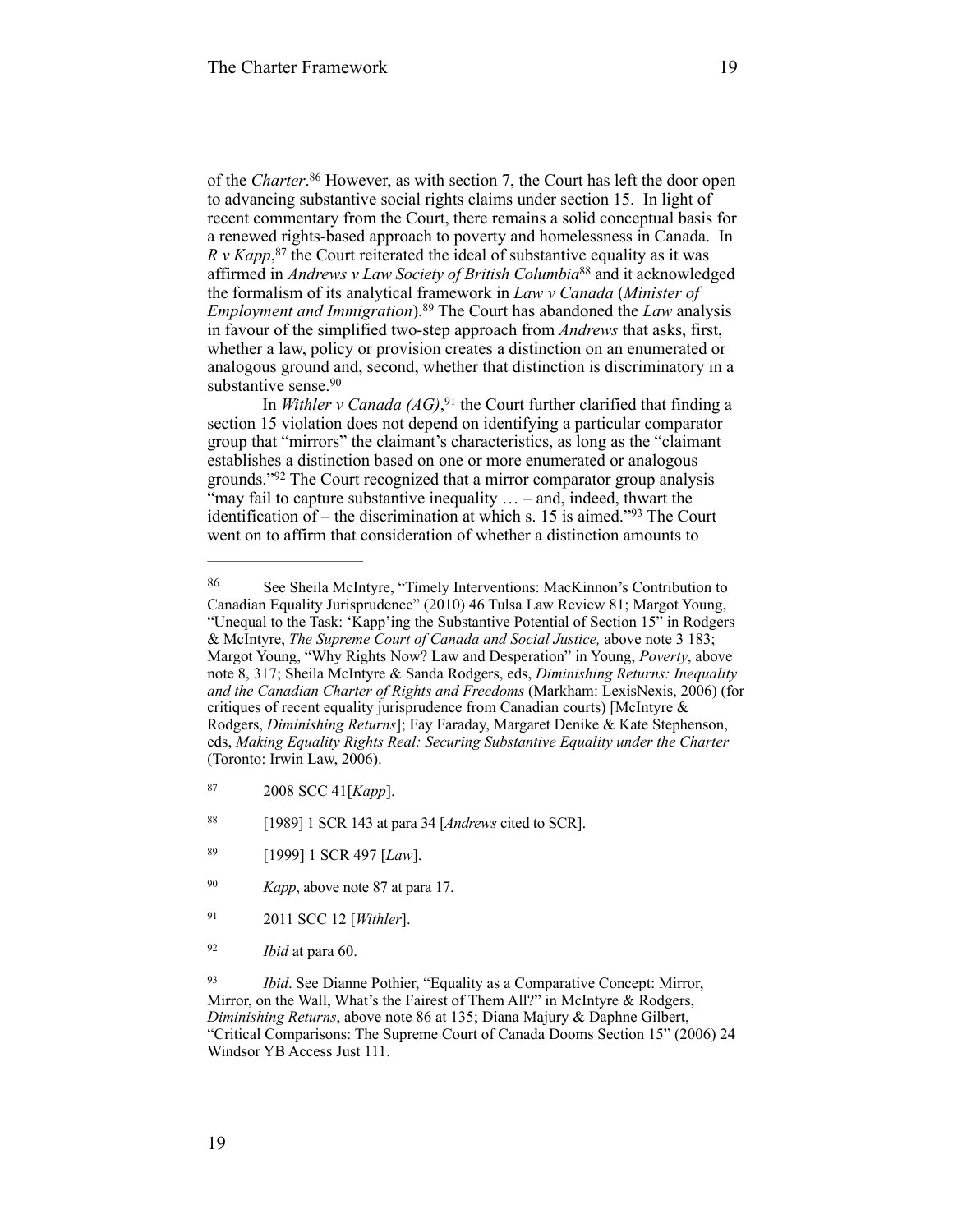substantive discrimination should be contextual, rather than rigid, in order to "provide the flexibility required to accommodate claims based on intersecting grounds of discrimination."<sup>94</sup>

As the Senate Sub-Committee notes in its report, *In from the Margins*, governments' failure to implement housing and anti-poverty strategies engage the equality rights of groups protected from discrimination on enumerated grounds under section 15, such as women, people with disabilities, Aboriginal people and racialized groups because these groups are over-represented among the poor.<sup>95</sup> However, for the purposes of situating housing and antipoverty strategies within an equality framework, it is important to consider whether poverty and homelessness should, themselves, be recognized as analogous grounds of discrimination under section 15. 96

## **1) The "Social Condition" of Poverty and Homelessness**

The analogous grounds inquiry must, according to the Supreme Court, be undertaken in a purposive and contextual manner.<sup>97</sup> The "nature and situation" of the individual or group at issue, and the social, political, and legal history of Canadian society's treatment of that group" must be considered;<sup>98</sup> specifically, whether persons with the characteristics at issue are lacking in political power or vulnerable to having their interests overlooked.<sup>99</sup> In *Miron v Trudel*, the Court identified a number of factors that may be considered in determining whether an analogous ground of discrimination should be recognized under section 15, including whether the proposed ground may "serve as a basis for unequal treatment based on stereotypical attributes;" whether it is a source of historical social, political, and economic disadvantage; whether the group experiencing discrimination constitutes a "discrete and insular minority;" and whether the proposed ground is similar to other prohibited forms of discrimination recognized in domestic and

<sup>&</sup>lt;sup>94</sup> *Withler*, above note 91 at para 63.

*In from the Margins*, above note 8 at 69-70. <sup>95</sup>

See Kerri Froc, Chapter 3; Wayne MacKay & Natasha Kim, *Adding Social* <sup>96</sup> *Condition to the Canadian Human Rights Act (*Ottawa: Canadian Human Rights Commission, 2009) [MacKay & Kim, *Social Condition*]; Froc, "Golden Rule", above note 22; Martha Jackman, "Constitutional Contact with the Disparities in the World: Poverty as a Prohibited Ground of Discrimination Under the Canadian *Charter* and Human Rights Law" (1994) 2 Rev Const Stud 76.

*Law*, above note 89 at para 6; *Andrews*, above note 88 at para 46. <sup>97</sup>

<sup>&</sup>lt;sup>98</sup> *Law*, above note 89 at para 93.

<sup>&</sup>lt;sup>99</sup> *Andrews*, above note 88 at para 5.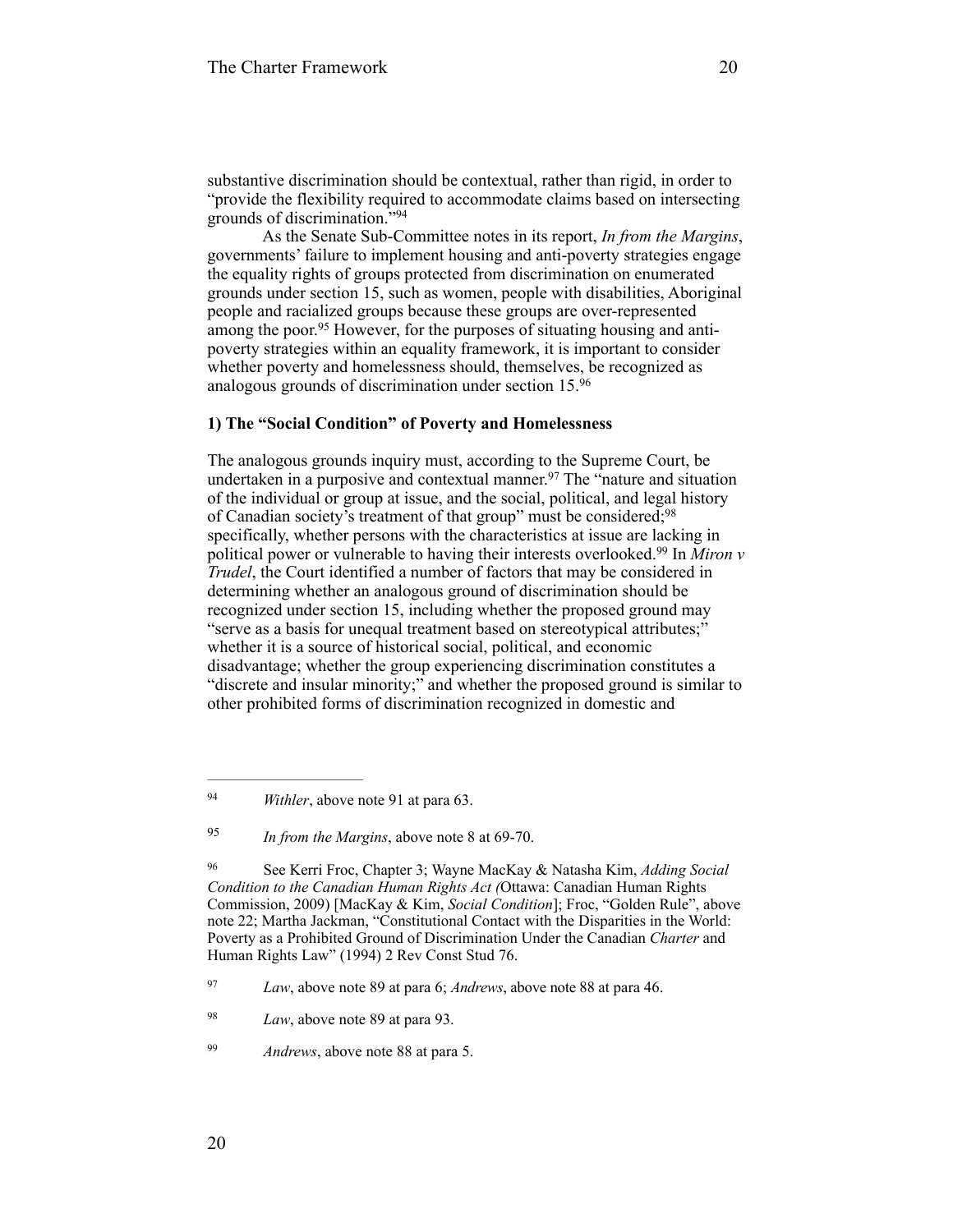international human rights law.<sup>100</sup> The Court in *Miron* cautioned that "while discriminatory group markers often involve immutable characteristics, they do not necessarily do so."<sup>101</sup>

In *Corbiere v Canada (Minister of Indian and Northern Affairs)*, the Court broadened the concept of immutability, introducing the notion of "constructive immutability," linked to identity and prevailing social attitudes.  $102$  While reiterating that the analogous grounds inquiry must consider the general purpose of section 15, the majority went on to suggest that analogous grounds must either be "actually immutable, like race, or constructively immutable, like religion" and that other factors to be considered in the analogous grounds analysis "may be seen to flow from the central concept of immutable or constructively immutable personal characteristics ..."<sup>103</sup> The Court concluded in *Corbiere* that the distinction between on-reserve and off-reserve residential status "goes to a personal characteristic essential to a band member's personal identity, which is no less constructively immutable than religion or citizenship."<sup>104</sup>

 There are compelling reasons for recognizing that the socially constructed dimension of homelessness and poverty make these characteristics constructively immutable, in the same way as residential status was found to be in *Corbiere*. A purposive approach must link the economic deprivation associated with homelessness or poverty to the "social condition" or socially constructed characteristics of those who are living in poverty or who are homeless. As Dennis Raphael explains, "[i]n addition to the burdens of living with material and social deprivation – and the stresses associated with these – people living in poverty must deal with the reality that others frequently blame them for their own situation … The experience of stigma adds to the profound issues that people in poverty must live with."105 Quantifiable measures of income level may accurately identify needs that must be addressed. However, understanding how the group's imputed characteristics are socially constructed, often through stigmatization, stereotyping, and prejudice, brings into focus the social relations and attitudes which accompany and exacerbate physical and material deprivations, and that create and legitimate discriminatory governmental responses to poverty and homelessness.

This social dimension of poverty and homelessness has been recognized in domestic human rights legislation under the prohibited ground

- [1999] 2 SCR 203 [*Corbiere*]. <sup>102</sup>
- <sup>103</sup> *Ibid* at para 13.
- <sup>104</sup> *Ibid* at para 14.
- <sup>105</sup> Raphael, *Poverty in Canada*, above note 47 at 178.

*Miron v Trudel*, [1995] 2 SCR 418 at paras 144-55 [*Miron*]. 100

<sup>&</sup>lt;sup>101</sup> *Ibid* at paras 148-149.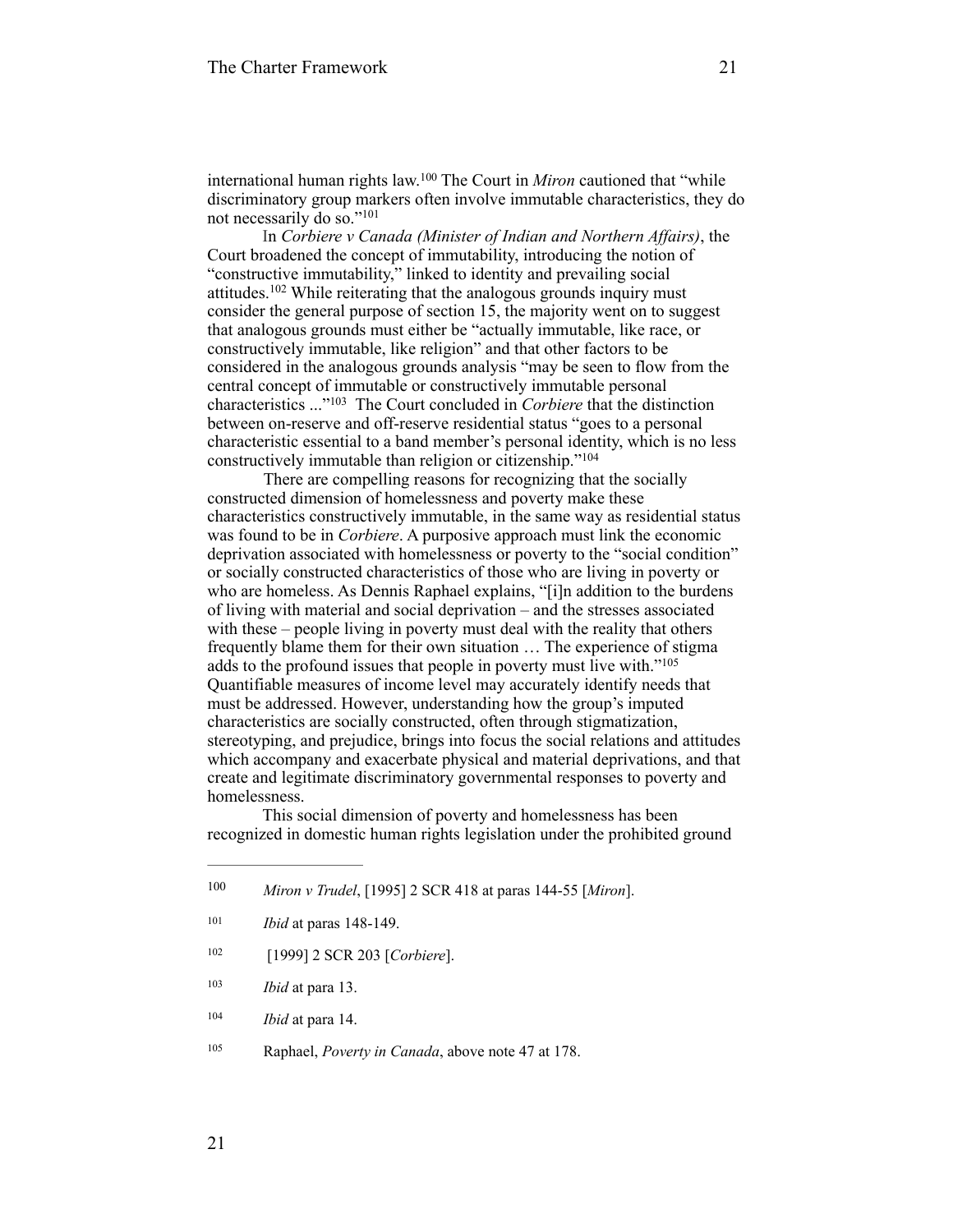of "social condition." All provincial and territorial human rights statutes in Canada include protection from discrimination because of "social condition" (New Brunswick, Northwest Territories, Quebec) or a related ground, such as "social origin" (Newfoundland); "source of income" (Alberta, British Columbia, Manitoba, Nova Scotia, Nunavut, and Prince Edward Island); or "receipt of public assistance" (Ontario and Saskatchewan).<sup>106</sup> These grounds have been interpreted broadly to provide protection against discrimination on the basis of poverty, low level of income, reliance on public housing, and homelessness.  $107$  The only human rights legislation in Canada that does not prohibit discrimination based on social condition or a similar ground is the *Canadian Human Rights Act*.<sup>108</sup> The Canadian *Human Rights Act* Review Panel, chaired by former Supreme Court Justice Gerard LaForest, found there was "ample evidence of widespread discrimination based on characteristics related to social conditions, such as poverty, low education, homelessness and illiteracy."<sup>109</sup> The Panel recommended "the inclusion of social condition as a prohibited ground of discrimination in all areas covered by the Act in order to provide protection from discrimination because of disadvantaged socio-economic status, including homelessness."110

The socially constructed dimensions of poverty and homelessness have also been recognized as analogous grounds of discrimination under international human rights law. In *General Comment No 20* on nondiscrimination, the CESCR identifies a number of grounds of discrimination

108 RSC 1985, c H-6.

Russel Zinn, *The Law of Human Rights in Canada: Practice and Procedure*, 106 loose-leaf (consulted on 2 June 2010) (Aurora: Canada Law Book, 1996), ch 13:30 [Zinn, *The Law of Human Rights*].

<sup>&</sup>lt;sup>107</sup> See *Shelter Corp v Ontario (Human Rights Commission)* (2001), 143 OAC 54; *Whittom c Québec (Commission des droits de la personne)* (1997), 73 ACWS (3d) 490 (CA Qc), confirming (1994) 20 CHRR D/349, (1993) RDLPD 55-1 (Tribunal des droits de la personne du Québec); *Quebec (Commission des droits de la personne) v Gauthier*, (1994) 19 CHRR D/312, as cited in Zinn*, The Law of Human Rights* above note 106 at 13-14. See also The Honourable Lynn Smith & William Black, "The Equality Rights" in Gerald Beaudoin & Errol Mendes, eds, *Canadian Charter of Rights and Freedoms*, 4th ed (Markham: LexisNexis, 2005) 927 at 1010-111.

<sup>&</sup>lt;sup>109</sup> Canadian Human Rights Act Review Panel, *Promoting Equality: A New Vision (Ottawa: Department of Justice, 2000) at 107.* 

<sup>&</sup>lt;sup>110</sup> *Ibid* at 106-12 (although strongly supported by civil society organizations and UN human rights bodies, the LaForest Panel's recommendations have yet to be implemented); United Nations Committee on Economic, Social and Cultural Rights, *Consideration of Reports Submitted by States parties Under Articles 16 and 17 of the Covenant: Concluding Observations of the Committee on Economic, Social and cultural Rights: Canada*, UNCESCROR, 19th Sess, UN Doc E/C.12/1/add.31, (1998) at para 51; MacKay & Kim, *Social Condition*, above note 96.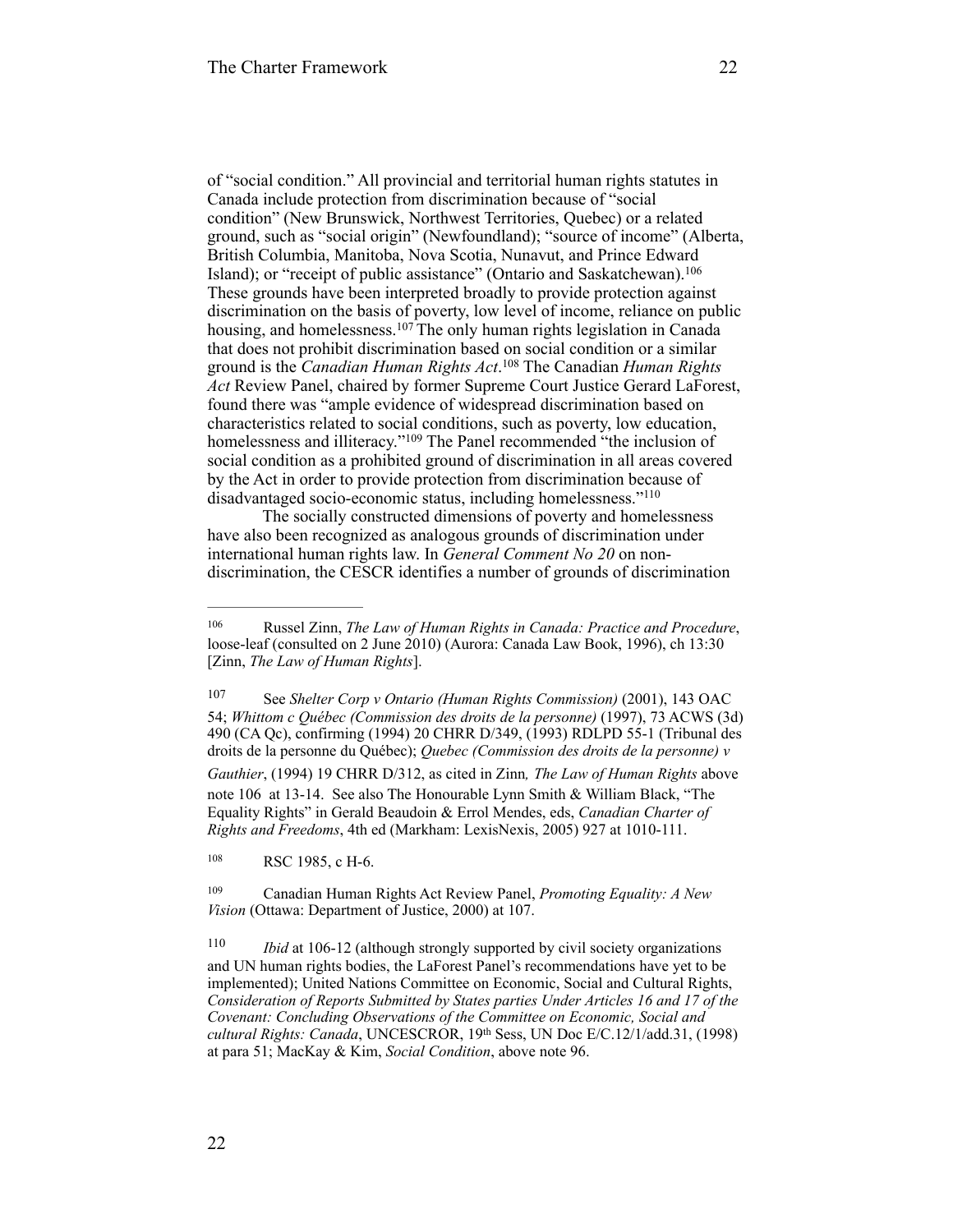that are comparable to enumerated grounds under the *ICESCR*.<sup>111</sup> Along with grounds such as disability and sexual orientation, the Committee lists "economic and social situation," noting that "[a] person's social and economic situation when living in poverty or being homeless may result in pervasive discrimination, stigmatization and negative stereotyping."<sup>112</sup> In a recent report presented to the UN General Assembly, the UN Special Rapporteur on Extreme Poverty, Magdalena Sepulveda, described patterns of stigmatization and criminalization of poor people as common to both developed and developing countries:

> Penalization measures respond to discriminatory stereotypes that assume that persons living in poverty are lazy, irresponsible, indifferent to their children's health and education, dishonest, undeserving and even criminal. Persons living in poverty are often portrayed as authors of their own misfortune, who can remedy their situation by simply "trying harder". These prejudices and stereotypes are often reinforced by biased and sensationalist media reports that particularly target those living in poverty who are victims of multiple forms of discrimination, such as single mothers, ethnic minorities, indigenous people and migrants.<sup>113</sup>

The Special Rapporteur points out that "[s]uch attitudes are so deeply entrenched that they inform public policies and prevent policymakers from addressing the systemic factors that prevent persons living in poverty from overcoming their situation" and she recommends that State parties to the *ICECR*, such as Canada, "ensure that discrimination on the basis of economic and social status is prohibited by law and the law applied by courts."114

The Supreme Court has yet to consider the question of whether the social conditions of homelessness and of poverty are analogous grounds of discrimination under section 15 of the *Charter*. Lower court jurisprudence on the issue is mixed. Where courts have considered evidence of the socially constructed exclusion and devaluation of poor and homeless people, including evidence of stereotyping and stigma, these have been recognized as analogous

United Nations Committee on Economic, Social and Cultural Rights, 111 *General Comment 20: Non-discrimination in economic, social and cultural rights*, UNCESCROR, 42d Sess, UN Doc E/C.12/GC/20, (2009) art 2 para 2[*General Comment 20*].

 $112$  *Ibid* at para 35.

*Report of the Special Rapporteur on extreme poverty and human rights,* <sup>113</sup> *Magdalena Sepulveda*, UNGAOR, 66th Sess, UN Doc A/66/265, (2011) at para 7.

 $114$  *Ibid* at para 82(b).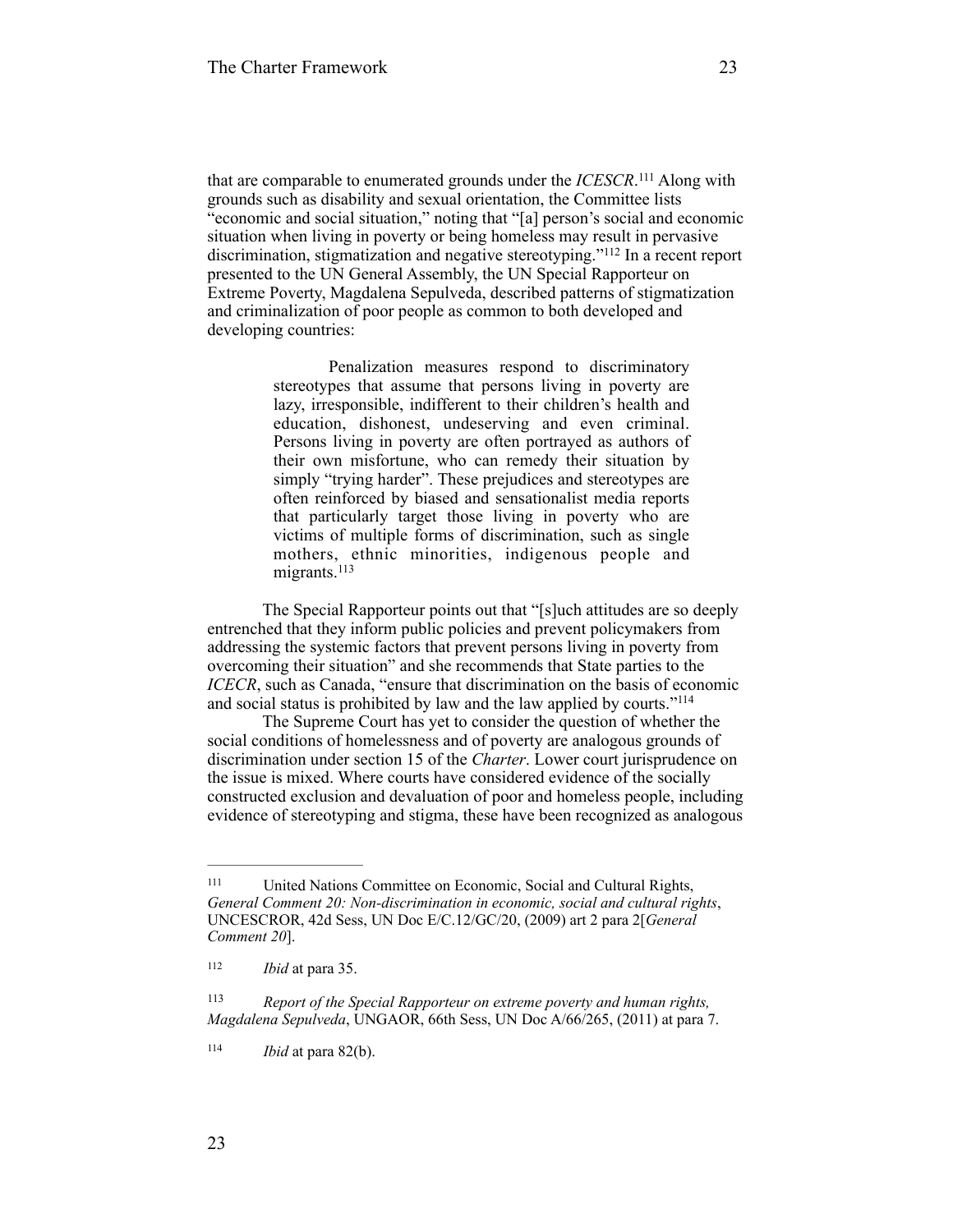grounds of discrimination.<sup>115</sup> However, in cases where the courts have focused solely on the characteristic of economic need or income level, analogous grounds claims have been rejected.<sup>116</sup> In some unsuccessful cases the courts have focused on level of income in relation to a generalized poverty line and found that income level may change. $117$  In others, the courts have considered economic activities linked to poverty and homelessness, such as "begging" or "panhandling," and have concluded that economic activity is not a personal characteristic that can be protected under section 15.<sup>118</sup> As Fichaud J asserted in *Boulter v Nova Scotia Power Inc*: "[p]overty is a clinging web, but financial circumstances may change, and individuals may enter and leave poverty or gain and lose resources ... Economic status, poverty or wealth, is not an adopted emblem of identity like religion, citizenship or marital status, that the individual observes peacefully free of government meddling."119

The denial of analogous grounds claims on the basis that income level or economic circumstances can change and that people may move in and out of poverty or homelessness represents a misapplication of the concept of immutability and the contextual and purposive assessment called for in *Miron*<sup>120</sup> and *Corbiere*.<sup>121</sup> In considering whether off-reserve status constituted an analogous ground in *Corbiere*, the Court did not consider the question of immutability in relation to residency status in the abstract, nor did

*Federated Anti-Poverty Groups*, above note 29; *Falkiner v Ontario (Ministry* <sup>115</sup> *of Community and Social Services)* (1996), 140 DLR (4th) 115 at 130-139 (Ont Ct J (Gen Div), Rosenberg J, dissenting; *Falkiner v Ontario (Ministry of Community and Social Services)* (2000), 188 DLR (4th) 52 (Ont Div Ct); *Falkiner v Ontario (Ministry of Community and Social Services)* (2002), 59 OR (3d) 481 (Ont CA) [*Falkiner* CA]; *Schaff v Canada* (1993), 18 CRR (2d) 143 at para 52; *Dartmouth/Halifax County Regional Housing Authority v Sparks* (1993), 119 NSR (2d) 91 (NSCA) [*Sparks*]; *R v Rehberg* (1993)*,* 127 NSR (2d) 331 (NSSC) [*Rehberg*].

Froc, "Golden Rule", above note 22 at 468-70; MacKay & Kim, *Social* <sup>116</sup> *Condition*, above note 96 at 64-73.

<sup>&</sup>lt;sup>117</sup> *Boulter v Nova Scotia Power Incorporated, 2009 NSCA 17 at para 42* [*Boulter*]; *Guzman v Canada (Minister of Citizenship and Immigration)*, 2006 FC 1134 at para 19*.* 

<sup>&</sup>lt;sup>118</sup> *R v Banks*, 2007 ONCA 19 at para 104, leave to appeal to SCC refused, 31929 (23 August 2007) [*Banks*]; *Thibaudeau v Canada,* [1995] 2 SCR 627; *Donovan v Canada*, [2006] 1 CTC 2041 at para 18 (TCC); *Dunmore v Ontario (AG)* (1997), 37 OR (3d) 287 (Ont Gen Div), aff'd (1999), 182 DLR (4th) 471 (ONCA), rev'd on other grounds 2001 SCC 94; *Bailey v Canada*, 2005 FCA 25 at para 12 (FCA).

<sup>&</sup>lt;sup>119</sup> *Boulter*, above note 117 at para 42.

<sup>&</sup>lt;sup>120</sup> *Miron,* above note 100 at para 100.

<sup>&</sup>lt;sup>121</sup> *Corbiere, above note 102 at para 59.*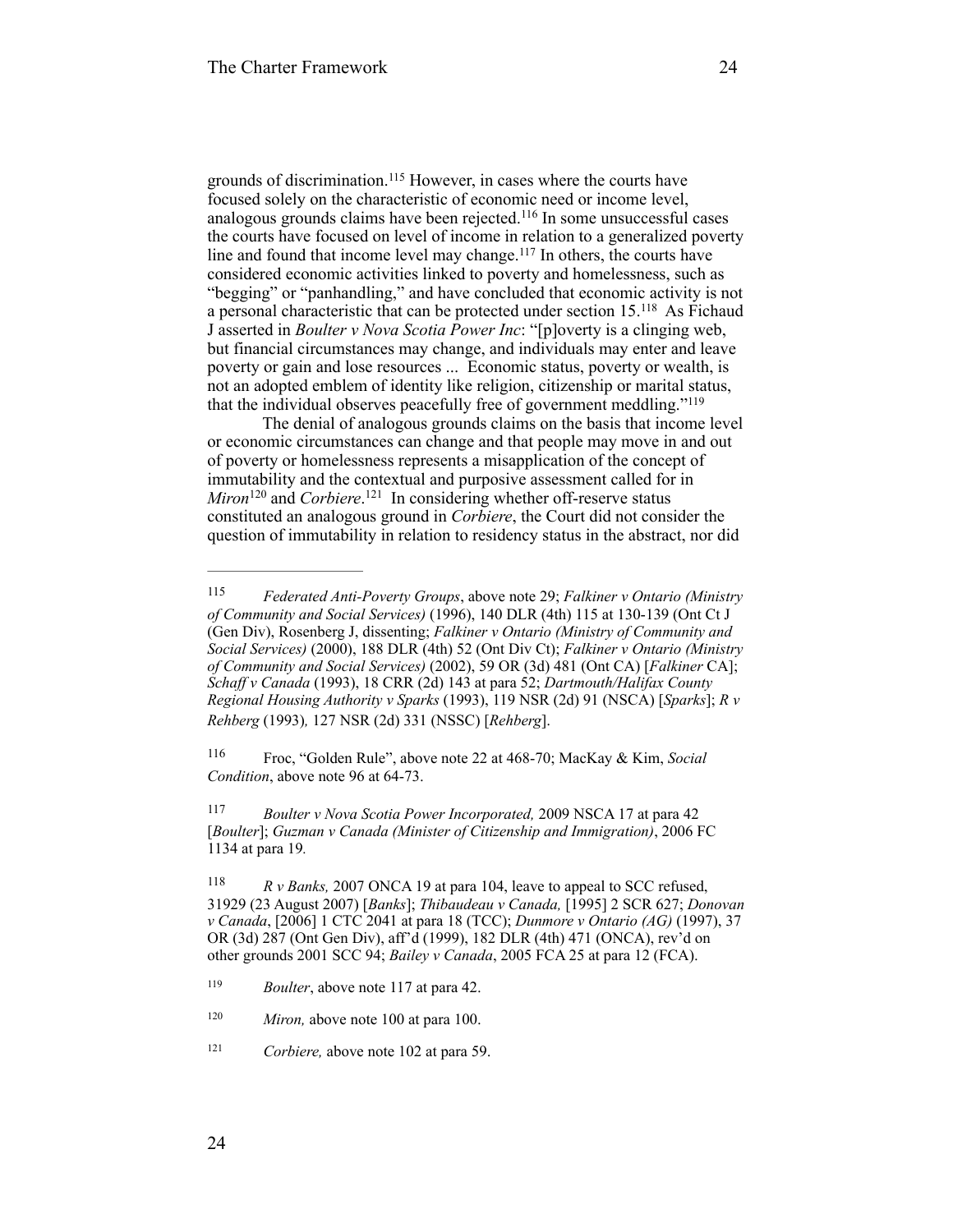it rely on data quantifying the frequency of movement between on-reserve and off-reserve residence. Rather, the immutability analysis was focused on the socially constructed characteristics associated with on-reserve and off-reserve status. The Court considered how residency status was tied to social identity and social relations, such that it may "stand as a constant marker of potential legislative discrimination" and of "suspect distinctions."<sup>122</sup> The majority in *Corbiere* also insisted that the analogous grounds analysis should not be restricted to the facts of a particular case, but rather must be conducted in relation to broader historical and systemic patterns of discrimination, in order to develop "a conceptual jurisprudence of the sorts of distinctions that fall under the s. 15 guarantee, without foreclosing new cases of discrimination."<sup>123</sup>

Judicial decisions predating *Corbiere*, which recognize poverty as an analogous ground, are not inconsistent with the focus on socially constructed identity, which the majority in *Corbiere* relied on in developing the concept of "constructive immutability." For instance, in its decision in *Dartmouth/ Halifax County Regional Housing Authority v Sparks*, challenging the exclusion of public housing tenants from provincial residential tenancies legislation, the Nova Scotia Court of Appeal found that poverty and reliance on public housing constituted analogous grounds under section  $15^{124}$  The Court recognized that, while people may move in and out of public housing, social attitudes related to residency in public housing attach to personal identity in a way that attracts stigma and discriminatory treatment. Noting that attitudes toward public housing tenants were linked to the overrepresentation of racialized households and single mothers among those living in poverty and relying on public housing,  $125$  Hallett J concluded that "the impugned provisions amount to discrimination on the basis of race, sex and income."<sup>126</sup> The Court of Appeal's reasoning in *Sparks* was later applied by the Nova Scotia Supreme Court in *R v Rehberg*, where the Court found that a "spouse in the house" rule that disentitled sole support parents, largely women, from receiving social assistance benefits if they were co-habiting with a man, was discriminatory on the ground of poverty.<sup>127</sup>

The *Sparks* and *Rehberg* decisions were cited by the Ontario Court of Appeal in *Falkiner v Ontario (Ministry of Community and Social Services)*, which involved a similar challenge to a "spouse in the house" rule in Ontario social assistance legislation.<sup>128</sup> Referring the Ontario Divisional Court's

- <sup>123</sup> *Ibid* at para 11.
- <sup>124</sup> *Sparks*, above note 115.
- $125$  *Ibid* at para 31.
- $126$  *Ibid* at paras 26-27.
- <sup>127</sup> *Ibid* at para 83.
- <sup>128</sup> *Falkiner* CA, above note 115 at para 90.

 $122$  *Ibid* at paras 10-11.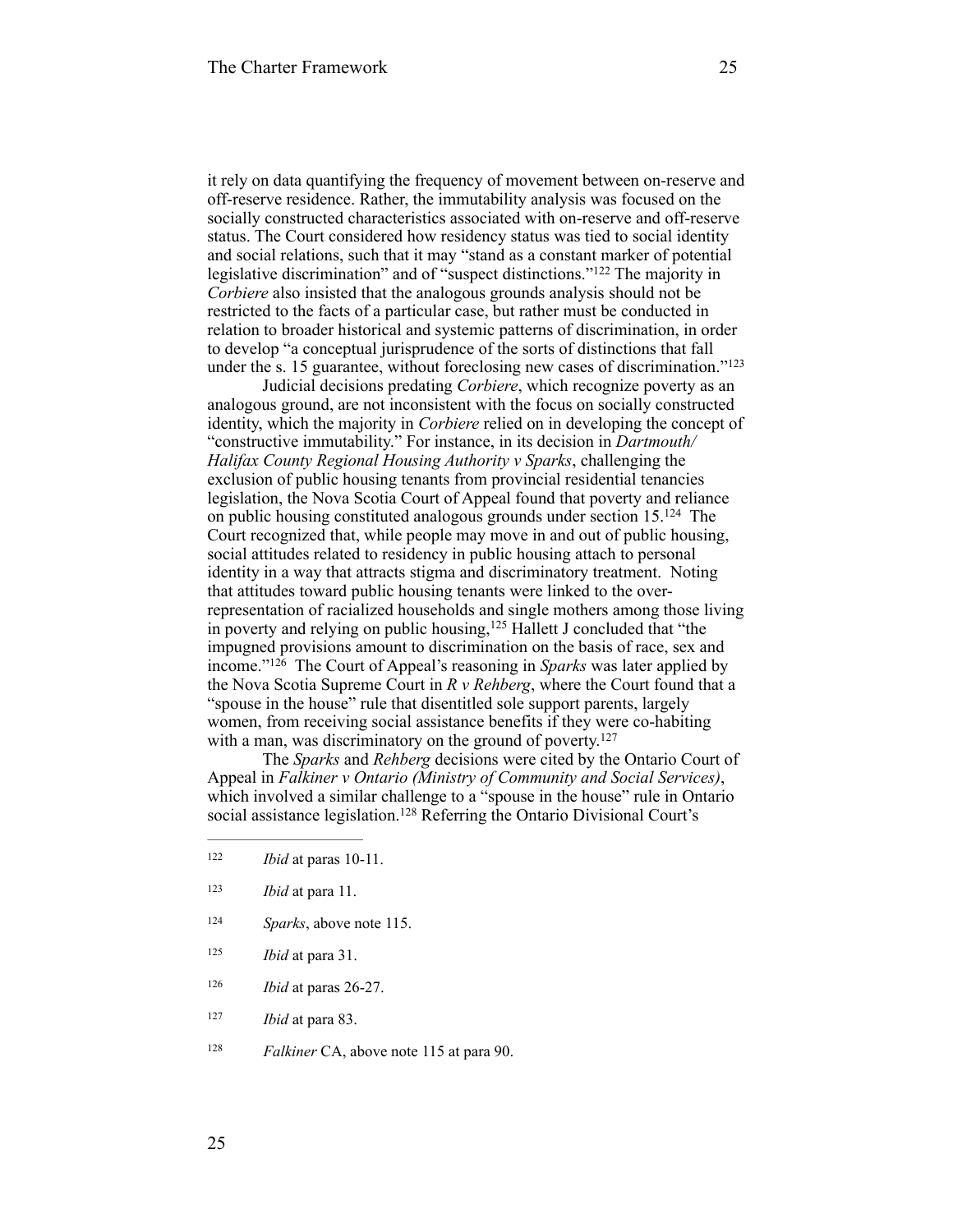earlier decision in *Masse v Ontario (Ministry of Community and Social Services),* <sup>129</sup> Laskin J acknowledged that recognizing receipt of public assistance as an analogous ground of discrimination has been "controversial primarily because of concerns about singling out the economically disadvantaged for *Charter* protection, about immutability and about lack of homogeneity."<sup>130</sup> He noted, however, that the inquiry into analogous grounds should be situated in the context of the broader purposes of section 15 and must take into account "the nature of the group and Canadian society's treatment of that group."<sup>131</sup> Justice Laskin pointed to the trial court's finding that "[s]ocial assistance recipients face resentment and anger from others in society, who see them as freeloading and lazy" and that the members of the group are "subject to stigma leading to social exclusion," $132$  and he went on to suggest that:

[A]lthough the receipt of social assistance reflects economic disadvantage, which alone does not justify protection under s. 15, economic disadvantage often co-exists with other forms of disadvantage. That is the case here. The economic disadvantage suffered by social assistance recipients is only one feature of and may in part result from their historical disadvantage and vulnerability. I am comforted in this conclusion by two Nova Scotia decisions: *R. v. Rehberg* (1994), 111 D.L.R. (4th) 336 (S.C.) and *Dartmouth/Halifax County Regional Housing Authority v. Sparks* (1993), 101 D.L.R. (4th) 244  $(C.A.)$ .  $133$ 

Given the significant evidence of historical disadvantage and continuing prejudice experienced by those in receipt of social assistance, including sole support mothers, Laskin J concluded that "recognizing receipt of social assistance as an analogous ground of discrimination under s. 15(1) would further the protection of human dignity."<sup>134</sup>

In  $R$  v Clarke,<sup>135</sup> the Ontario Superior Court considered whether discriminatory attitudes toward those living in poverty or who are homeless

*Masse v Ontario (Ministry of Community and Social Services)* (1996), 134 *<sup>129</sup>* DLR (4th) 20, leave to appeal denied without reasons, [1996] OJ No 1526 (Ont CA); [1996] SCCA No 373 (SCC).

<sup>&</sup>lt;sup>130</sup> *Falkiner* CA, above note 115 at para 84.

<sup>&</sup>lt;sup>131</sup> *Ibid* at para 85.

<sup>&</sup>lt;sup>132</sup> *Ibid* at para 86.

<sup>&</sup>lt;sup>133</sup> *Ibid* at para 88.

<sup>134</sup> *Ibid* at para 86-87.

<sup>135</sup> *R v Clarke* (2003), 61 WCB (2d) 134.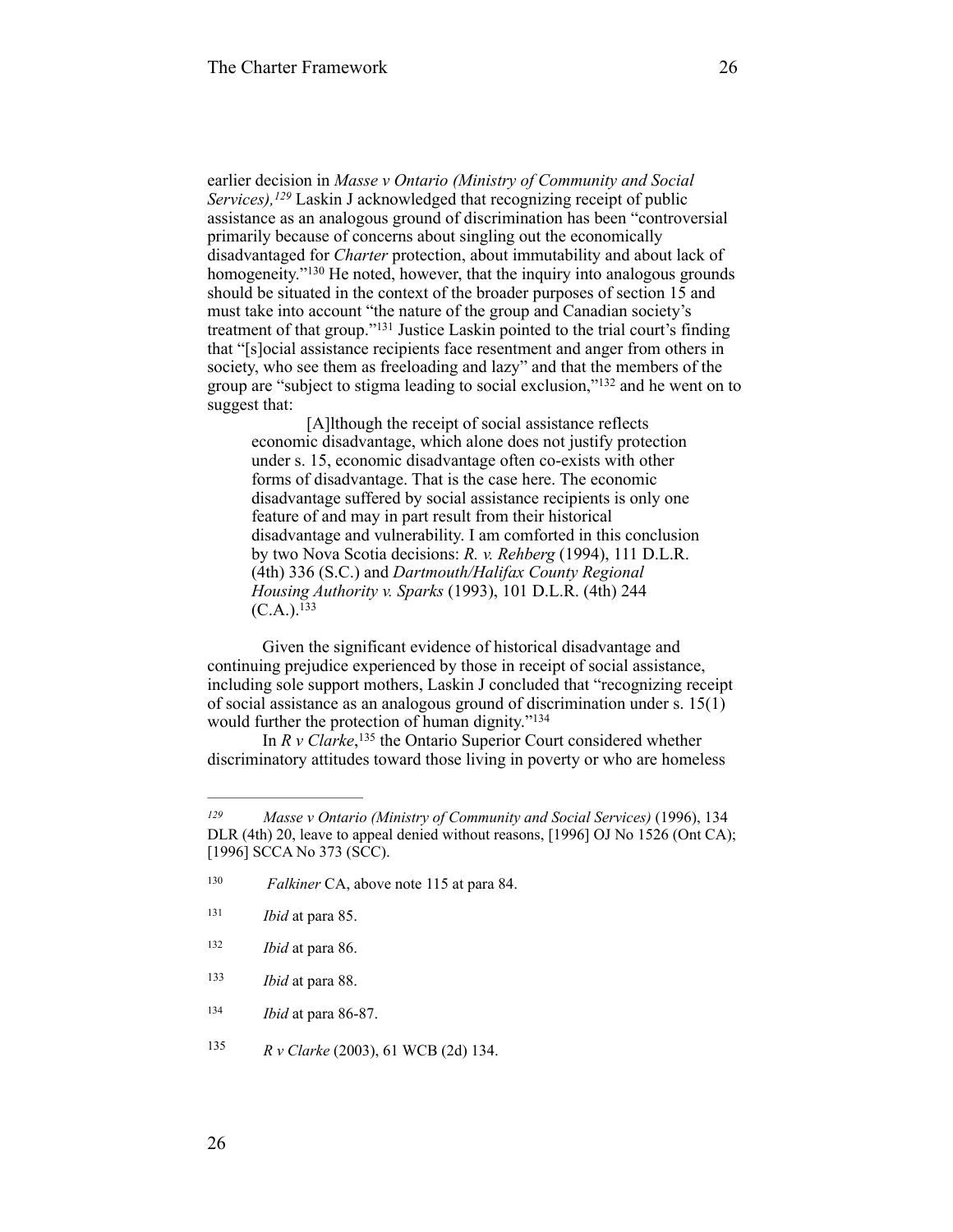ought to be recognized as a basis for challenges to prospective jurors. Noting the Court of Appeal's findings in *Falkiner*, Ferrier J concluded that "there is widespread prejudice against the poor and the homeless in the widely applied characterization that the poor and homeless are dishonest and irresponsible and that they are responsible for their own plight." $136$  He further found that "the prejudice against the poor and homeless is similar to racial prejudice."<sup>137</sup>

As Kerri Froc points out in Chapter  $6$ ,  $138$  the analogous grounds analysis outlined by the Supreme Court in *Miron* and *Corbiere*<sup>139</sup> requires an in-depth inquiry into the lived reality — material, political, economic, and social — of the members of the group whose equality rights are at issue. As described above, the material deprivation experienced by people living in poverty and who are homeless directly threatens life, liberty, and security of the *person-related interests* under section 7 of the *Charter*. Far from justifying exclusion from section 15, these material conditions reinforce the call for equal protection and equal benefit of the *Charter*'s equality guarantees. Above and beyond the economic disadvantage to which they are subject, however, it is evident that people living in poverty and who are homeless are, in the words of Wilson J, "lacking in political power and as such vulnerable to having their interests overlooked and their rights to equal concern and respect violated."<sup>140</sup> This understanding is reflected in both domestic human rights legislation and international human rights laws. In view of the stigma and marginalization which poor people and the homeless experience, individually and as a group, and their effective exclusion from political power and from full participation in social, economic and political life, judicial recognition of the social condition of poverty and homelessness as prohibited grounds of discrimination under section 15 is long overdue.

Aside from the issue of whether poverty and homelessness constitute analogous grounds in-and-of-themselves, the material reality and social construction of homelessness and poverty must also, as the Senate Sub-Committee observed in *In from the Margins*, be understood as intersecting

- 138 See Kerri Froc, Chapter 3.
- <sup>139</sup> *Miron*, above note 100; *Corbiere*, above note 102.
- <sup>140</sup> *Andrews*, above note 88 at para 5.

<sup>&</sup>lt;sup>136</sup> *Ibid* at para 18.

*Ibid*. <sup>137</sup>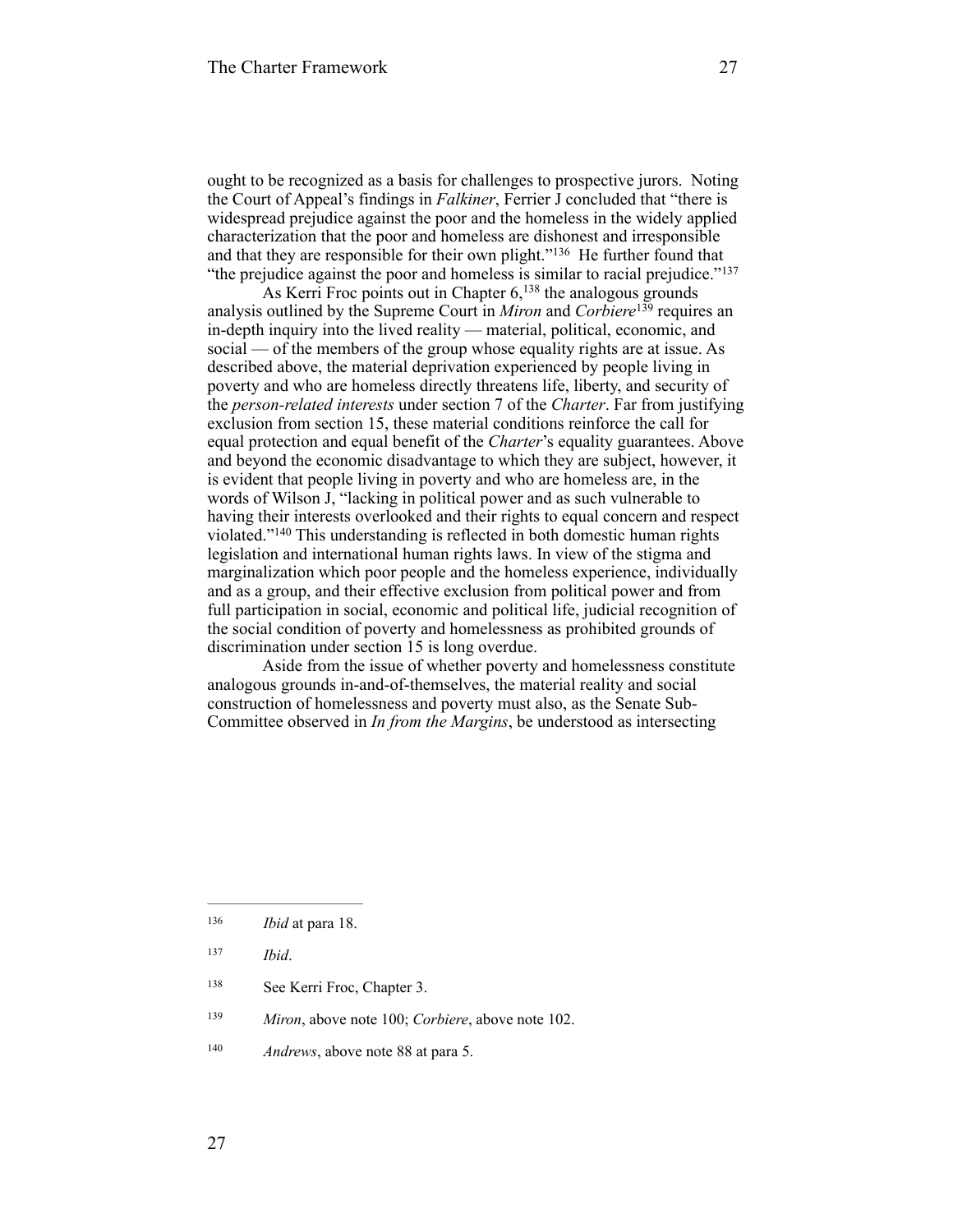with other enumerated grounds of discrimination.<sup>141</sup> The CESCR has pointed out that women, especially single mothers and people with disabilities, racialized groups, Aboriginal people, newcomers and youth, are disproportionately affected by homelessness and poverty in Canada.<sup>142</sup> A purposive equality rights analysis of poverty and homelessness must be informed by an understanding of systemic patterns of discrimination against these groups, and must consider, for example, how attitudes toward people with mental health disabilities, youth or racialized immigrants, are manifested in government and public responses to homelessness and poverty. As UN human rights monitoring bodies have underscored,  $143$  disaggregated data relating to such groups, as well as provisions to ensure their effective representation in decision-making processes, are critical components in any rights-based poverty and housing strategy that is informed by an equality framework consistent with section 15 of the *Charter*. 144

<sup>142</sup> *Concluding observations* (2006), above note 5; Day, "Minding the Gap," above note 8.

*In from the Margins,* above note 8; see also Raphael, *Poverty in Canada*, 141 above note 47 at 62-89; Shelley Gavigan & Dorothy Chunn, eds, *The Legal Tender of Gender: Law, Welfare and the Regulation of Women's Poverty* (Oxford: Hart Publishing, 2010); Human Resources and Skills Development Canada, *Federal Disability Report 2010 – The Government of Canada's Annual Report on Disability Issues* (Ottawa: Human Resources And Skills Development Canada, 2010) at 7-14; Grace-Edward Galabuzi, "Social Exclusion" in Raphael, *Social Determinants*, above note 42 at 252-268; Daniel Wilson & David Macdonald, *The Income Gap Between Aboriginal Peoples and the Rest of Canada* (Ottawa: Canadian Centre for Policy Alternatives, 2010); Sharon Donna McIvor, "Aboriginal Women Unmasked: Using Equality Litigation to Advance Women's Rights" in Young, *Poverty*, above note 8 at 96; Monica Townson, *Women's Poverty and the Recession* (Ottawa: Canadian Centre for Policy Alternatives, 2009); Hermer & Mosher, *Disorderly People*, above note 65; Grace-Edward Galabuzi, *Canada's Economic Apartheid: The Social Exclusion of Racialized Groups in the New Century* (Toronto: Canadian Scholars Press, 2006).

See United Nations Committee On Economic, Social And Cultural Rights*,* <sup>143</sup> *Guidelines on Treaty-Specific Documents To Be Submitted By States Parties Under Articles 16 And 17 Of The International Covenant On Economic, Social And Cultural Rights*, UNCESCROR, 2009, UN Doc E/C.12/2008/2 (24 March 2009) at paras 3 & 10 [UNCESCROR, *Treaty-Specific Documents*]; *Report of the Special Rapporteur on Adequate Housing as a Component of the Right to an Adequate Standard of Living, Miloon Kothari*, UN Human Rights Council, 4th Sess, UN Doc A/HRC/4/18, (2007) [UNHRC, *Report of Miloon Kothari* ]; *Report of the Special Rapporteur on the Right of Everyone to the Enjoyment of the Highest Attainable Standard of Physical and Mental Health, Paul Hunt*, Commission on Human Rights, 62d Sess, UN Doc E/CN. 4/2006/48 (2006).

See UNCESCROR, *Treaty-Specific Documents, ibid* at paras 3 &10; 144 UNHRC, *Report of Miloon Kothari, ibid*.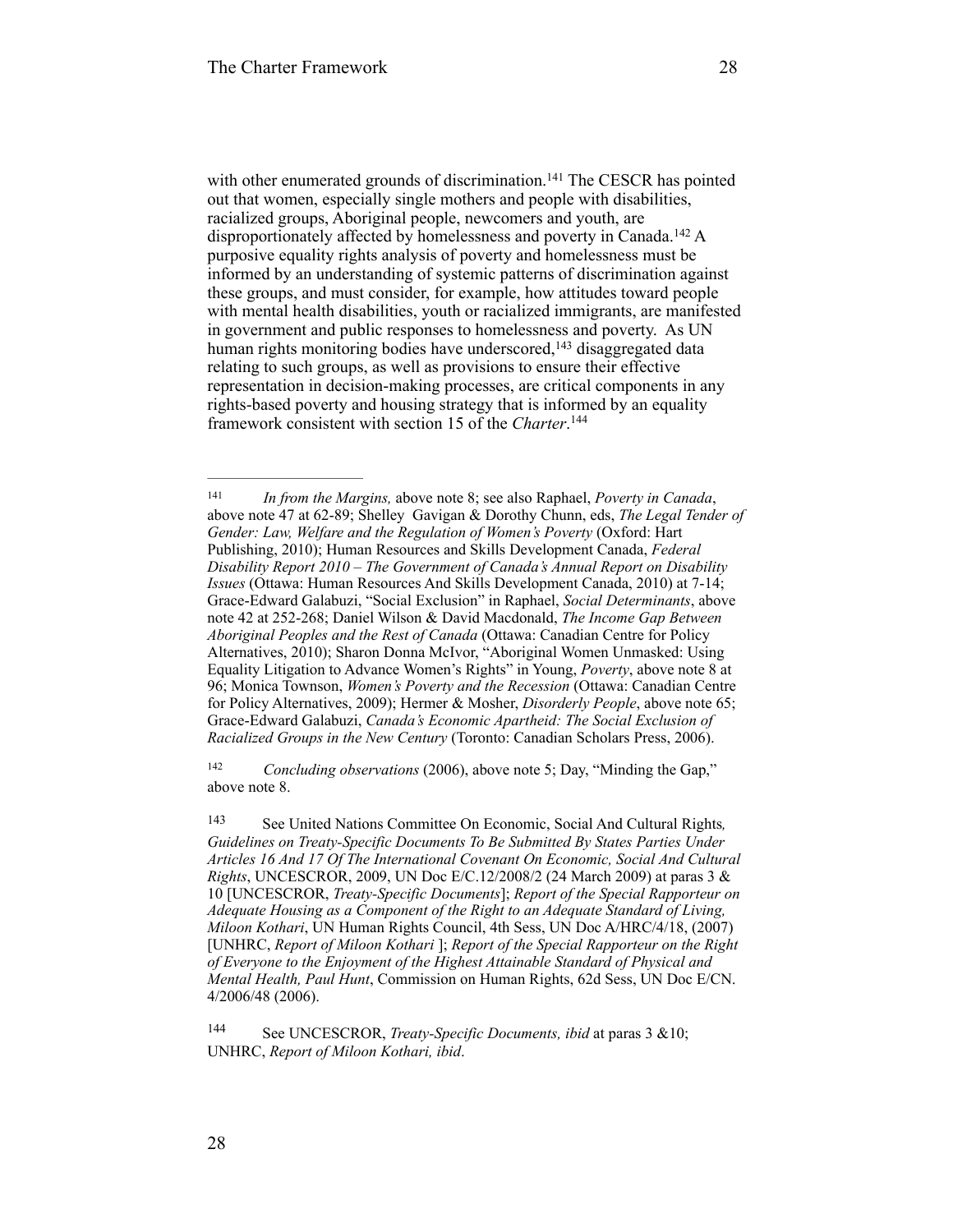#### **2) Substantive Discrimination**

The second stage of the Supreme Court's equality analysis is to consider whether a law or policy that draws a distinction on a prohibited ground is substantively discriminatory. As the Court explained in *Kapp*, "perpetuation of disadvantage and stereotyping" were identified in *Andrews* "as the primary indicators of discrimination." $145$  An understanding of the social construction of poverty and homelessness is therefore critical at this stage of the section 15 analysis as well. This does not mean, as Vincent Greason underscores in Chapter 9, that material deprivation or the adverse effects of governments' failure to address economic need do not violate equality guarantees. 146 Rather, governments' lack of response to the material needs of those living in poverty should be understood in light of the discrimination, exclusion, and discounting of rights that lies behind the denial of adequate benefits. As Kerri Froc explains:

Poverty is not easily analyzed under section 15, given its multi-dimensional and relational nature. More than simply an objective economic condition (lack of financial resources), it touches almost every aspect of the lives of those it affects, including the ability to exercise their constitutional rights … it is interwoven in various intersections relations of oppression, and itself is the basis for subordination (demonstrated by the stereotyping and "victim blaming" of poor people).<sup>147</sup>

An illustration of the link between government failure to address needs, and social patterns of stigma and stereotype is provided in Marie-Eve Sylestre's Affidavit in *Tanudjaja*.<sup>148</sup> Sylvestre's research has found that the proliferation of false stereotypes about homeless people and the devaluation of their rights are inextricably linked to government neglect of the needs of this vulnerable group. She points, as one example, to statements by the Mayor of Ottawa that the city was attracting the homeless "like seagulls at the dump" by offering too many services. On another occasion, the Mayor compared homeless people to pigeons, saying that if Ottawa would stop feeding them, they would stop coming.<sup>149</sup> Sylvestre notes that these attitudes create socially

<sup>&</sup>lt;sup>145</sup> *Kapp*, above note 87 at para 23.

<sup>146</sup> See Vincent Greason, Chapter 9.

<sup>&</sup>lt;sup>147</sup> Froc, "Golden Rule", above note 22 at 468.

<sup>&</sup>lt;sup>148</sup> Sylvestre, "Affidavit for *Tanudjaja*", above note 64; see also Marie-Êve Sylvestre & Céline Bellot, Chapter 7.

<sup>&</sup>lt;sup>149</sup> "Pigeons' squawk over mayor's comments on homeless", *CBC News* (25 April 2007), online: CBC.ca www.cbc.ca cited in Sylvestre, "Affidavit for *Tanudjaja*"*,* above note 64 at para 41.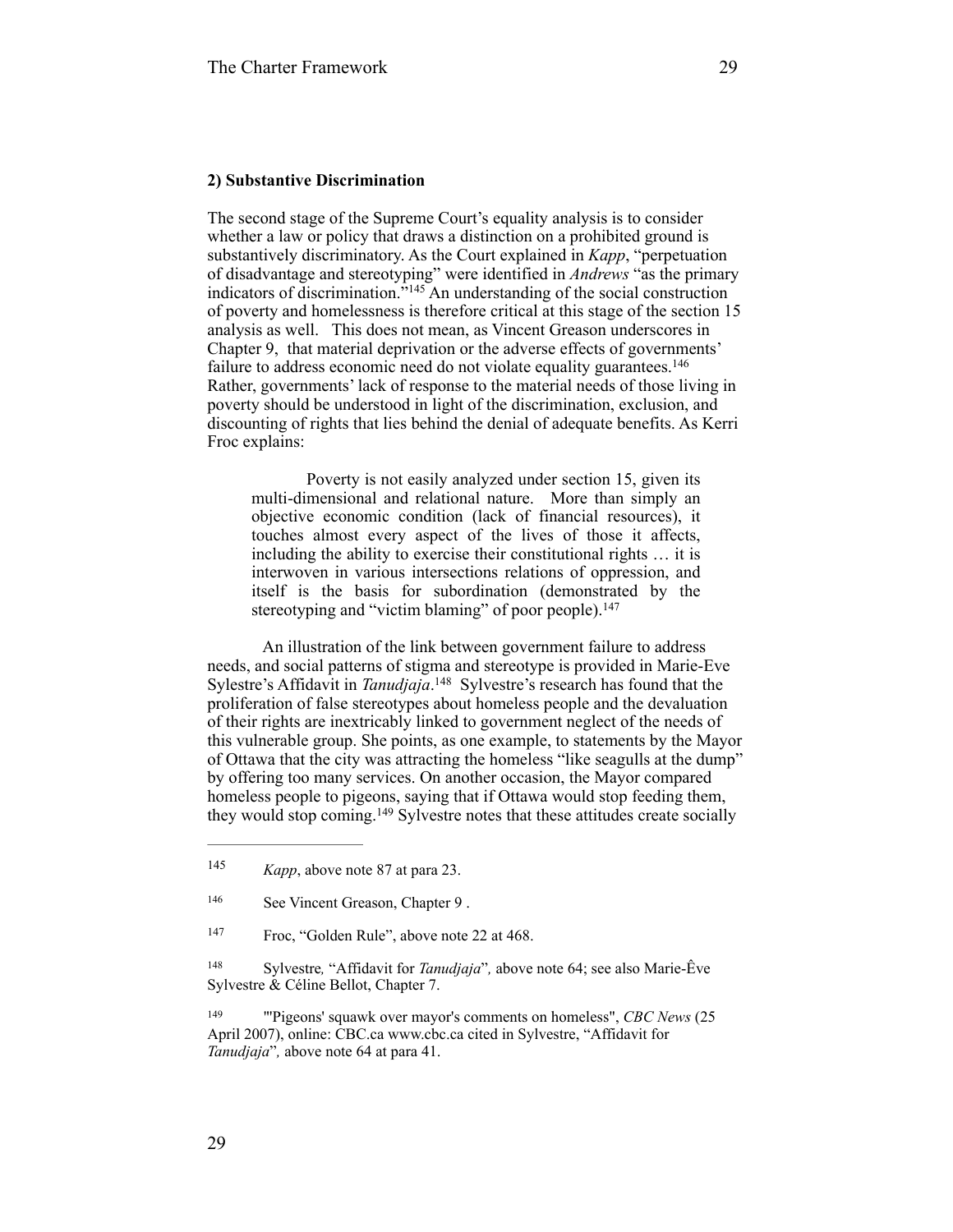constructed identities, as well as significant barriers to any conception of equal rights to services or programs for members of this stigmatized group. Governments at every level are dissuaded from reasonably addressing the needs of the poor and homeless based on stereotypic views of the groups' moral unworthiness and laziness and prejudicial assumptions that the more their needs are addressed, the more of a 'problem' they will become. As Sylvestre explains, "[b]ecause of the prevalence of stereotypes and stigma applied to homeless people, the lived experience of homelessness involves far more than economic deprivation and absence of housing. It becomes an allencompassing social identity or social label for individuals. It defines one's personhood in a way that is socially constructed and difficult to change." The result is that:

> Virtually every part of society perceives and treats a person differently once they become homeless. Law enforcement officials treat them as potentially dangerous and disorderly and in need of severe regulation: they apply measures in a discriminatory fashion, on the basis of visible signs of poverty. Politicians tend to treat them as a 'problem' to be kept out of a neighbourhood by denying basic sustenance or other services, rather than equal citizens entitled to programs and services to meet their unique needs. <sup>150</sup>

While homelessness is not 'immutable' in an absolute sense, Sylvestre describes how this all-encompassing personal identity is difficult to escape:

Street exit is a long and difficult process which involves considerable movement back and forth from being homeless and being "vulnerably housed." When applying for a job, it is hard to justify the period of time that the individual remained unemployed because he or she was homeless. When applying for an apartment, the homeless person often has difficulties providing references to future landlords and is seen as an undesirable tenant … As noted above, landlords routinely check prospective tenants' credit before renting an apartment, and debt collection on unpaid fines may compromise a tenant's ability to pay rent. 151

The Supreme Court has recognized that discrimination occurs when a policy fails to take into account "the actual needs, capacity, or circumstances of the claimant and others with similar traits in a manner that respects their

<sup>&</sup>lt;sup>150</sup> Sylvestre, "Affidavit for *Tanudjaja*", above note 64 at para 51; see also Dennis Raphael, *Poverty in Canada: Implications for Health and Quality of Life*, 2d ed (Toronto: Canadian Scholars' Press, 2011) at 153-85 and 356-66.

 $151$  *Ibid* at para 52.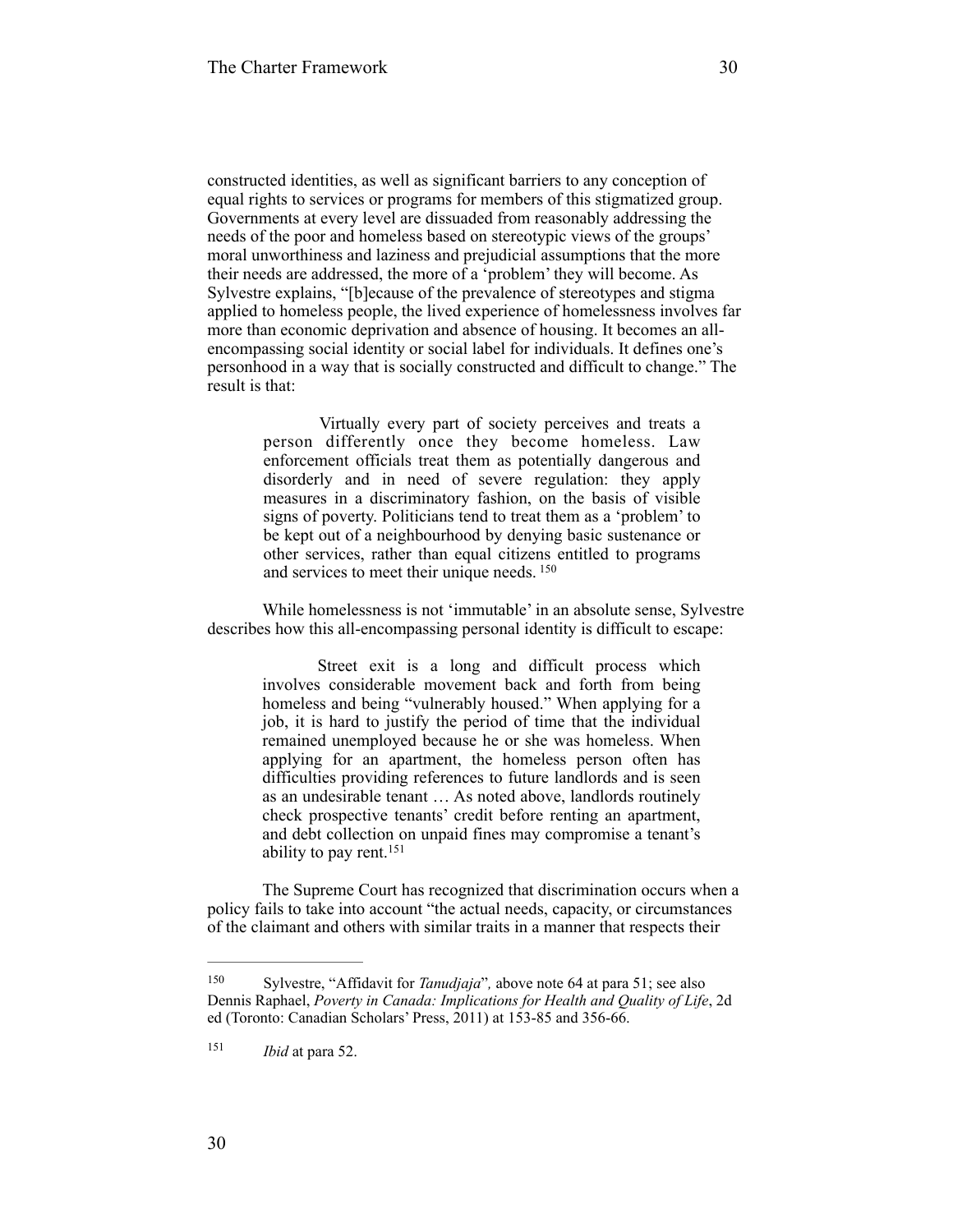value as human beings and members of Canadian society."<sup>152</sup> In *Eaton v Brant County Board of Education*, <sup>153</sup> Sopinka J warned that ignoring the needs and capacities of people with disabilities may be "a case of reverse stereotyping which, by not allowing for the condition of a disabled individual, ignores his or her disability and forces the individual to sink or swim within the mainstream environment. It is recognition of the actual characteristics, and reasonable accommodation of these characteristics which is the central purpose of s.  $15(1)$  in relation to disability."<sup>154</sup> Housing and antipoverty strategies must similarly recognize the unique needs, capacities and circumstances of people who are living in poverty or who are homeless and, in particular, must meet needs that are linked to economic deprivation. At the same time, however, such strategies must remedy the devaluation of rights and capacity that is the underlying cause and fuel for the perpetuation of the inequality being addressed. A rights-based approach, which restores equal citizenship to members of the group, is critical to a remedial, purposive approach to addressing homelessness and poverty amidst affluence.<sup>155</sup> At a fundamental level, such an approach recognizes homelessness and poverty as denials of "a basic aspect of full membership in Canadian society"<sup>156</sup> and demands that government neglect and inaction be addressed as a matter of constitutional right.

153 [1997] 1 SCR 241.

 *Ibid* at paras 66-7, as cited in *Eldridge v British Columbia (AG),* [1997] 3 154 SCR 624 [*Eldridge*].

<sup>155</sup> See generally Gwen Brodsky, "Human Rights and Poverty: A Twenty-First Century Tribute to J.S. Woodsworth and Call for Human Rights" in Jane Pulkingham, ed, *Human Welfare, Rights, and Social Activism: Rethinking the Legacy of J.S. Woodsworth* (Toronto: University of Toronto Press, 2010) 136; Lucie Lamarche, "The 'Made in Quebec' Act to Combat Poverty and Social Exclusion: The Complex Relationship Between Poverty and Human Rights" in Young, *Poverty*, above note 8, 138.

<sup>156</sup> *Law*, above note 89 at para 74; Janine Brodie, "Reforming Social Justice in Neoliberal Times" (2007) 1:2 Studies in Social Justice 93 at 102-03; Janet Mosher, "Welfare Reform and the Re-Making of the Model Citizen" in Young, *Poverty*, above note 8 119: Ken Norman, "The *Charter* as an Impediment to Welfare Rollbacks: A Meditation on 'Justice as Fairness' and as 'Bedrock Value' of the Canadian Democratic Project" in Young, *Poverty*, above note 8 at 297.

<sup>&</sup>lt;sup>152</sup> *Law*, above note 89 at para 70. See *Andrews*, above note 88 (the principle was first enunciated in *Andrews*, where Justice McIntyre explained that "[i]t will be easier to establish discrimination to the extent that impugned legislation fails to take into account a claimant's actual situation, and more difficult to establish discrimination to the extent that legislation properly accommodates the claimant's needs, capacities, and circumstances" at para 70.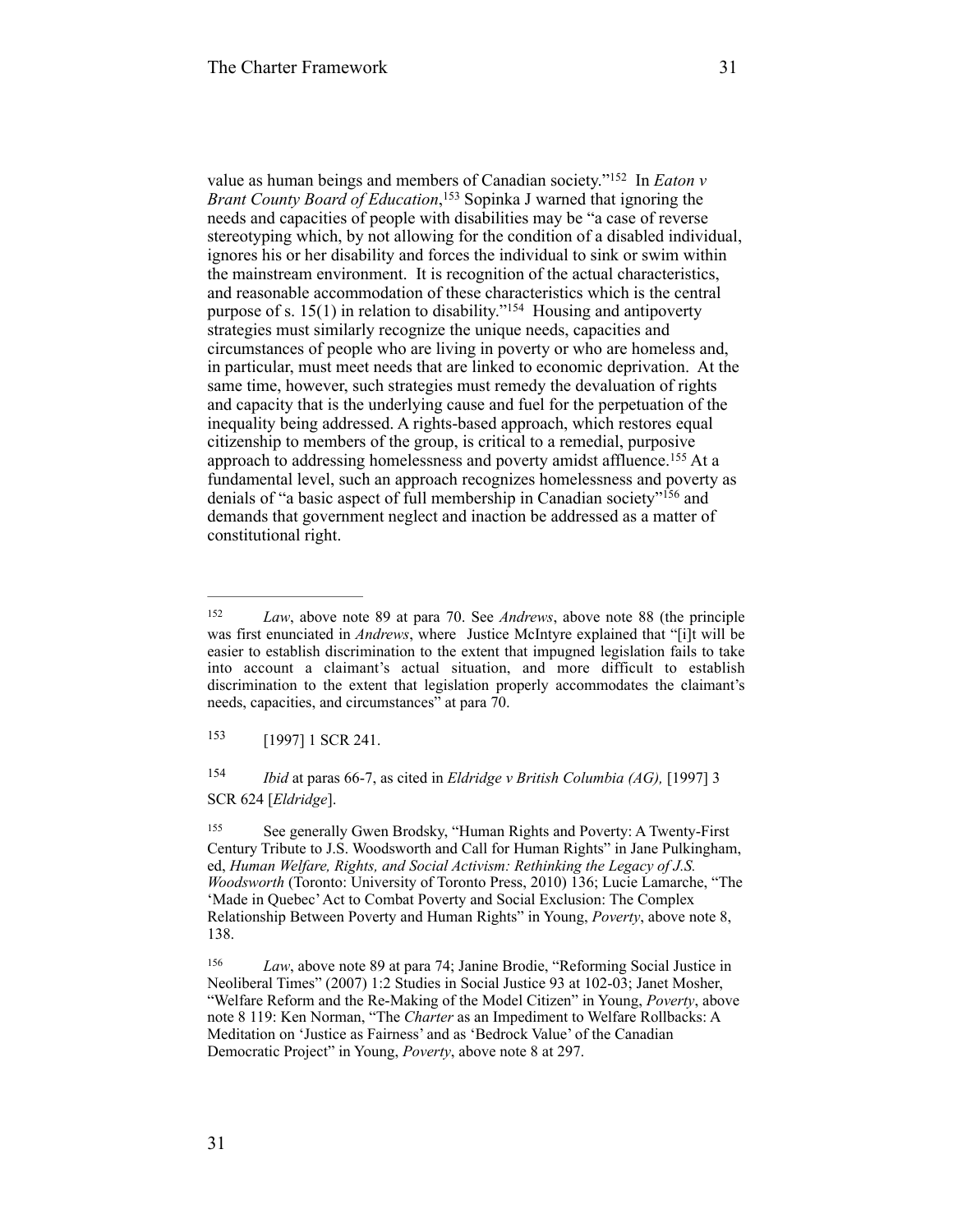#### **D. Section 1: The Guarantee of Reasonable Limits**

The Supreme Court has affirmed that section 1 of the *Charter*<sup>157</sup> plays a dual role, both as a limit to rights and a guarantee of rights.<sup>158</sup> As Arbour J observed in *Gosselin*, "[w]e sometimes lose sight of the primary function of s. 1 – to constitutionally guarantee rights – focussed as we are on the section's limiting function." $159$  In interpreting and applying section 1, the Court has underscored governments' obligations to protect the rights of vulnerable groups. In *Irwin Toy*, for example, restrictions on advertising aimed at those under the age of thirteen were found to be a justifiable infringement of section 2(b) rights to freedom of expression because such restrictions were consistent with the important *Charter* value of protecting vulnerable groups, such as children.  $160$  While evidence in the case suggested that other less restrictive means were available to the government, the Court affirmed it would not "in the name of minimal impairment [of a *Charter* right] … require legislatures to choose the least ambitious means to protect vulnerable groups." 161

In line with similar obligations under human rights legislation, the Supreme Court has situated the assessment of what positive measures are reasonably required to accommodate disability or other characteristics of disadvantaged groups within the section 1 guarantee of reasonable limits. 162 In *Eldridge v British Columbia (AG)*, <sup>163</sup> for example, the Court considered a challenge brought by deaf patients to the government's failure to include sign language interpretation as an insured service within the publicly funded health care system. Having determined that the failure to provide interpretation services violated section 15, the Court examined the cost of providing

*Ibid* at 999; *Dunmore v Ontario (AG)*, 2001 SCC 94 at para 57. See however RJR-MacDonald Inc v Canada (AG), [1995] 3 SCR 199 at para 136 (where the Supreme Court granted a tobacco manufacturer's s 2(b) challenge to federal tobacco advertising and marketing restrictions, notwithstanding evidence of tobacco related harm to health, and the particular vulnerability of children and youth to tobacco advertising).

<sup>&</sup>lt;sup>157</sup> *Charter*, above note 2 s 1 (s 1 of the *Charter* provides, "[t]he *Canadian* Charter of Rights and Freedoms guarantees the rights and freedoms set out in it subject only to such reasonable limits prescribed by law as can be demonstrably justified in a free and democratic society").

*R v Oakes,* [1986] 1 SCR 103 at para 135 [*Oakes*]. 158

<sup>&</sup>lt;sup>159</sup> *Gosselin*, above note 26 at para 352.

<sup>&</sup>lt;sup>160</sup> *Irwin Toy*, above note 23.

*Schachter v Canada,* [1992] 2 SCR 679 at 709; *Egan v Canada,* [1995] 2 162 SCR 513 at para 99; *Nova Scotia (Workers' Compensation Board) v Martin; Nova Scotia (Workers' Compensation Board) v Laseur*, 2003 SCC 54 at para 109.

<sup>&</sup>lt;sup>163</sup> *Eldridge*, above note 154.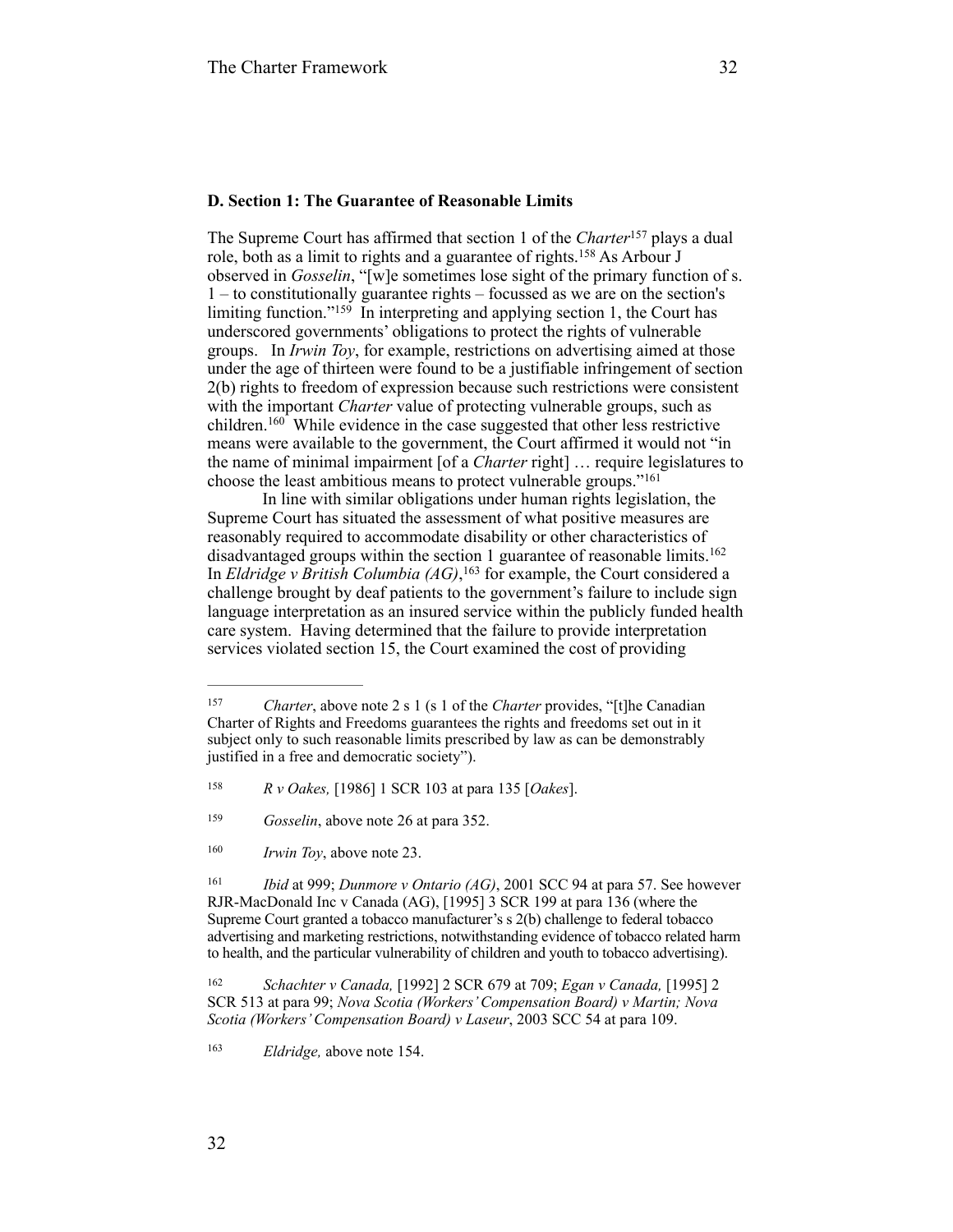interpreter services to deaf patients in relation to the overall provincial health care budget. The Court concluded that the government's refusal to fund such services was not reasonable.<sup>164</sup> In the course of his section 1 analysis, LaForest J noted that

> [i]t is also a cornerstone of human rights jurisprudence, of course, that the duty to take positive action to ensure that members of disadvantaged groups benefit equally from services offered to the general public is subject to the principle of reasonable accommodation ... In my view, in s. 15(1) cases this principle is best addressed as a component of the s. 1 analysis. Reasonable accommodation, in this context, is generally equivalent to the concept of "reasonable limits."<sup>165</sup>

 The "undue hardship" standard was thus found by the unanimous Court in *Eldridge* to fit within the "reasonable limits" requirement of section 1. The majority of the Court reaffirmed this principle more recently in *Multani v Commission Scolaire Marguerite-Bourgeoys*, finding that "correspondence between the legal principles [of "reasonable limits" and "reasonable accommodation] is logical.<sup>166</sup> The standard of undue hardship, as it has been developed under human rights legislation, is a rigorous standard in relation to the allocation of necessary budgetary measures. In *British Columbia (Superintendent of Motor Vehicles) v British Columbia (Council of Human Rights*), <sup>167</sup> the Court cautioned in regards to financial justifications for rights violations that "it is all too easy to cite increased costs as a reason;" that "impressionistic evidence of increased expenses will not generally suffice;" and that courts must consider that "there may be ways to reduce costs."168

In those *Charter* cases where the Court has approached issues of positive obligations and budgetary measures without reference to the human rights standard of "undue hardship," the standard that has been applied under section 1 has, like in *Eldridge*, been described as a rigorous one. In *New Brunswick v G(J)*, the Court held that the government had a positive obligation under section 7 to provide legal aid to parents who cannot afford a lawyer when the parent's life, liberty, or security is at stake in child custody proceedings.<sup>169</sup> Noting that violations of section 7 rights will only rarely be

- <sup>165</sup> *Ibid* at para 79.
- 166 2006 SCC 6 at para 53.
- 167 [1999] 3 SCR 868.
- <sup>168</sup> *Ibid* at para 41.
- <sup>169</sup>  $G(J)$ , above note 30.

*Ibid* at para 93*.* <sup>164</sup>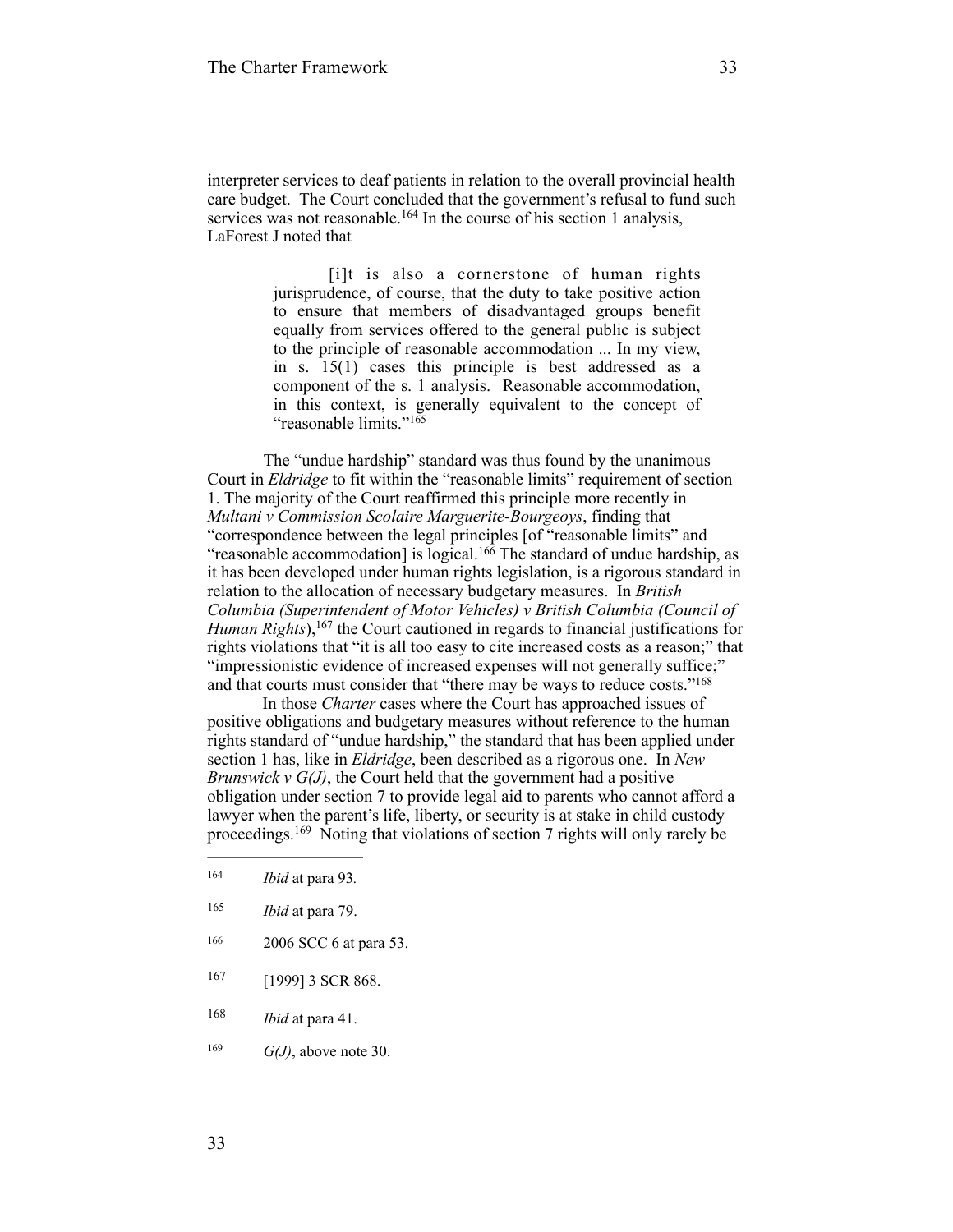overridden by competing social interests and, hence, are unlikely to constitute reasonable limits under section  $1<sub>1</sub>^{170}$  the Court found that "a parent's right to a fair hearing when the state seeks to suspend such parent's custody of his or her child outweighs the relatively modest sums, when considered in light of the government's entire budget, at issue in this appeal."<sup>171</sup>

Even in *Newfoundland (Treasury Board) v NAPE*, where the Supreme Court concluded that the province's failure to honour a \$24 million pay equity award in favour female public sector workers was justifiable under section 1, the Court claimed to be applying a rigorous standard of review.  $172$  The province's decision was made as part of an across-the-board reduction of government expenditures in response to a perceived provincial debt crisis that was characterized by the government and accepted by the Supreme Court as amounting to a "financial emergency."<sup>173</sup> While the Court found that a budgetary crisis justified an infringement of section 15 in that case, Binnie J cautioned that courts must remain sceptical of attempts by governments to justify such rights infringements, noting that "there are *always* budgetary constraints and there are *always* other pressing government priorities."<sup>174</sup> At the same time, Binnie J noted the important social values that are engaged in budgetary decision-making:

> The weighing exercise has as much to do with social values as it has to do with dollars. In the present case, the "potential impact" is \$24 million, amounting to more than 10 percent of the projected budgetary deficit for 1991-92. The delayed implementation of pay equity is an extremely serious matter, but so too (for example) is the layoff of 1,300 permanent, 350 part-time and 350 seasonal employees, and the deprivation to the public of the services they provided.<sup>175</sup>

The Supreme Court has recognized that, in these kinds of "weighing" exercises, a certain degree of judicial deference is mandated, since "there may be no obviously correct or obviously wrong solution but, rather, a range of options each with its advantages and disadvantages. Governments act as they

- 172 2004 SCC 66 [*NAPE*].
- <sup>173</sup> *Ibid* at para 1.
- <sup>174</sup> *Ibid* at para 72.
- *Ibid*. <sup>175</sup>

<sup>170</sup> *Ibid* at para 99.

 $171$  *Ibid* at para 100.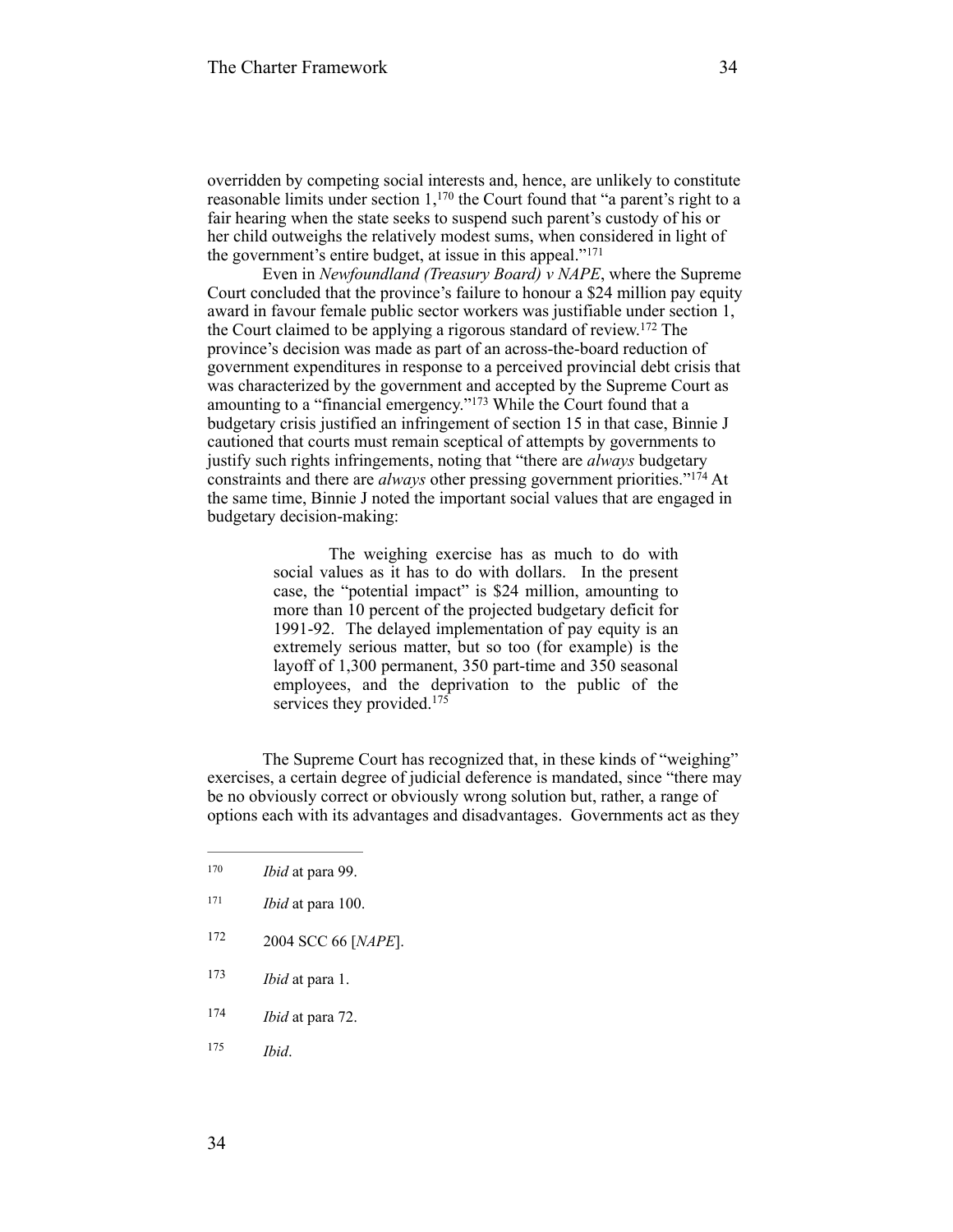think proper within a range of reasonable alternatives."<sup>176</sup> However, as McLachlin CJ underscored in *RJR-MacDonald Inc v Canada (AG)*, 177 acknowledging that there may be a range of policy measures that are reasonable does not justify blanket deference to legislatures in relation to budgetary allocations or socio-economic policy. Section 1 calls for rigorous and independent judicial assessment and oversight of government choices, where these infringe *Charter* protected rights.<sup>178</sup> Thus, in *NAPE*, Binnie J rejected the Court of Appeal's suggestion that budgetary decisions are inherently political and should be subject to a unique deferential standard based on the separation of powers.<sup>179</sup> As Binnie J cautioned:

> No doubt Parliament and the legislatures, generally speaking, *do* enact measures that they, representing the majority view, consider to be reasonable limits that have been demonstrated to *their* satisfaction as justifiable. Deference to the legislative choice to the degree proposed by Marshall J.A. would largely circumscribe and render superfluous the independent second look imposed on the courts by s. 1 of the *Charter*. 180

In light of the rigorous standard of justification imposed under section 1, it is hard to see how governments' refusal to adopt measures to address increasing poverty and homelessness in the midst of affluence in Canada can be characterized as a reasonable limit on the *Charter* rights of those who are harmed and whose rights are infringed by such inaction. In his Affidavit in support of the *Tanudjaja* case,<sup>181</sup> former UN Special Rapporteur on adequate housing, Miloon Kothari, makes the observation that:

The most striking feature of my visit to Canada was the contrast between the abundance of resources available and the dire living conditions facing the most vulnerable in society … At the time of my mission, the Federal Government had enjoyed a multi-billion dollar surplus for a decade. Canada Mortgage and Housing Corporation, the federal government's national housing

<sup>178</sup> Douglas Elliott & Jason Tan, "Unequal Benefits or Unequal Persons? Social Benefit Programs and the Charter" (2006) 19 NJCL 285 at 308-11; Margot Young, "The Politics of Social Justice" (2005) 38 UBC L Rev 539.

<sup>179</sup> Newfoundland (Treasury Board) v NAPE, 2002 NLCA 72.

<sup>176</sup> *Ibid* at para 83.

<sup>&</sup>lt;sup>177</sup> [1995] 3 SCR 199 at paras 134-138.

<sup>&</sup>lt;sup>180</sup> *NAPE*, above note 172 at para 103.

*Tanudjaja*, above note 36. <sup>181</sup>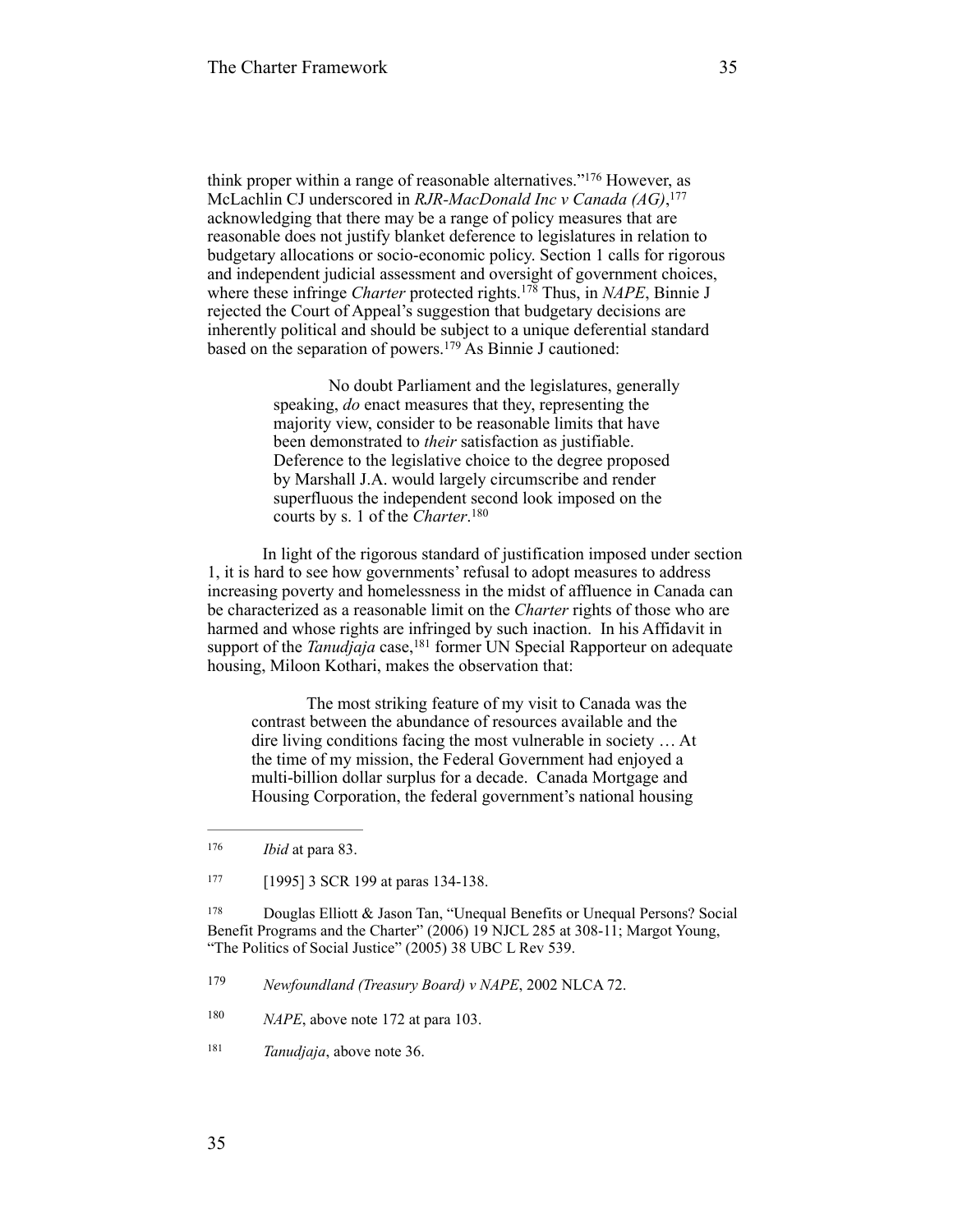agency, had an increasingly large operating surplus – almost \$1 billion in 2007 … And yet, everywhere I visited in Canada, I met people who were homeless and living in inadequate and insecure housing conditions. I received reliable evidence that people had died as a direct result of Canada's nation-wide housing crisis.<sup>182</sup>

There is overwhelming evidence that governments are wasting large amounts of money by failing to adopt anti-poverty and housing strategies called for by international treaty monitoring bodies.  $183$  A 2009 Alberta government study estimated the cost of supporting each homeless person in that province to be close to  $$100,000/year.<sup>184</sup>$  As Marie-Êve Sylvestre and Céline Bellot note in Chapter 7, the cost of services for homeless people has been estimated at \$4,000 per month.<sup>185</sup> Incarceration costs are about the same for adults and significantly higher for youth.<sup>186</sup> In comparison, a program involving rent supplements and support services, which provided access to adequate and stable housing for former homeless residents of tent-city in Toronto, was estimated to have cost about \$1,000 per month – a quarter of the cost of incarceration or homelessness services. 187

Pointing to the estimated \$1.4 billion in annual costs of homelessness in Canada, the Mental Health Commission of Canada has recently characterized Canadian governments' response of relying on shelters and emergency and acute health services as "a costly and ineffective way of responding to the problem."<sup>188</sup> In a 2009 report, the Auditor General of British Columbia likewise found that "[a]ccording to a growing body of evidence, the cost to society of not addressing homelessness is significantly higher than the cost of providing housing and intervention services."<sup>189</sup> The

<sup>183</sup> Porter & Jackman, "Making the Connection", above note 4 at 20-31.

 Alberta Secretariat for Action on Homelessness, *A Plan for Alberta: Ending* <sup>184</sup> *Homelessness in 10 years* (Edmonton: Ministry of Housing and Urban Affairs, 2009) at 8.

185 Marie-Êve Sylvestre & Céline Bellot, Chapter 7; see also Sylvestre, "Affidavit for *Tanudjaja*"*,* above note 64 at para 50.

*Ibid*. <sup>186</sup>

 Gloria Gallant, Joyce Brown & Jacques Tremblay, *From Tent City to* <sup>187</sup> *Housing: An Evaluation of The City of Toronto's Emergency Homelessness Pilot Project,* (Toronto: City of Toronto, 2004).

<sup>188</sup> Mental Health Commission, *At Home/Chez Soi*, above note 34 at 11.

 Office of the Auditor General of British Columbia, *Homelessness: Clear* <sup>189</sup> *Focus Needed* (Victoria: Office of the Auditor General of British Columbia, 2009) 19.

<sup>&</sup>lt;sup>182</sup> Miloon Kothari, "Affidavit for *Tanudjaja v Attorney General (Canada)*", Ont Sup Ct File no CV-10-403688 (2011) at paras 75-77.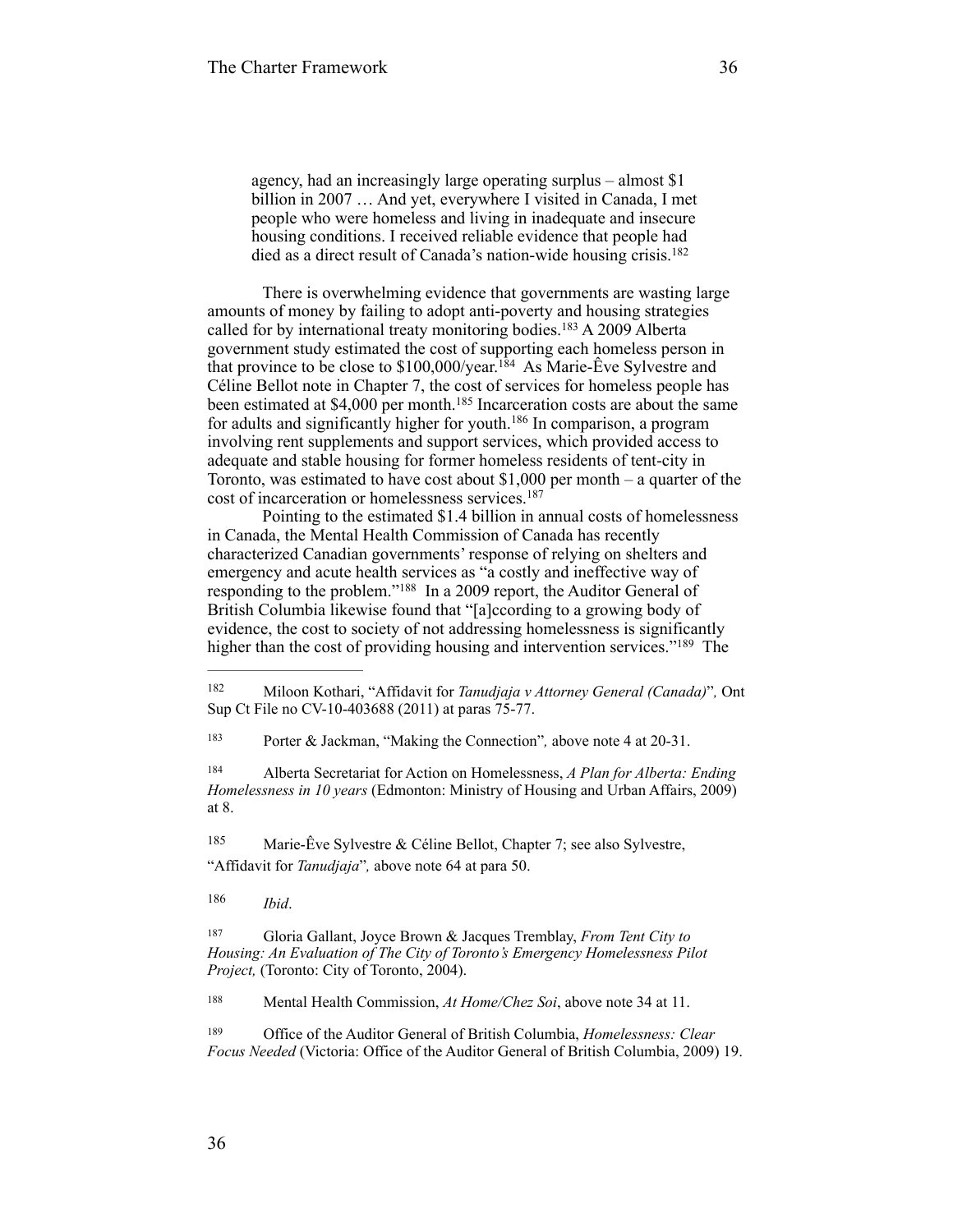Senate Sub-Committee on Cities came to a similar conclusion in relation to the cost of poverty and homelessness in its 2009 report, *In From the Margins: A Call to Action on Poverty, Housing and Homelessness*:

… the Committee's testimony clearly underlines that poverty costs us all. Poverty expands healthcare costs, policing burdens and diminished educational outcomes. This in turn depresses productivity, labour force flexibility, life spans and economic expansion and social progress, all of which takes place at huge cost … We believe that eradicating poverty and homelessness is not only the humane and decent priority of a civilized democracy, but absolutely essential to a productive and expanding economy benefitting from the strengths and abilities of all its people.190

 Governments' refusal to implement effective strategies to address poverty and to ensure access to adequate housing is not only violation of both domestic constitutional and international human rights. It is also a fiscally irresponsible response to problems that could be better addressed in accordance with human rights and values of social inclusion, rather than through the perpetuation of patterns of stigmatization and exclusion. It is precisely in these types of situations that an "independent second look" at government policies through a human rights lens is essential to ensure governmental accountability and the proper functioning of a constitutional democracy. <sup>191</sup>

## **E. Conclusion**

The fact that adequate housing, or an adequate standard of living, are not explicitly recognized as constitutional rights in Canada does not mean that there is no domestic constitutional framework to protect and guarantee these rights. Section 7 of the *Charter* can and should be interpreted as requiring governments not only to refrain from interfering with the survival tactics of people who are homeless or living in poverty in public spaces, but to actively address and combat homelessness and poverty through appropriate strategies. Section 7 principles of fundamental justice provide a solid basis for claiming a substantive right to fair and reasonable housing and anti-poverty strategies and procedural rights to meaningful, rights-based participation in the design, implementation, monitoring, and evaluation of such programs. For its part, section 15 not only mandates an effective response to economic and physical needs, but also creates an equality framework for challenging structural and systemic injustices and exclusion based on stereotypes, stigma, and

*In From the Margins*, above note 8 at 3; Food Banks Canada, *Hunger Count* <sup>190</sup> *2009* (Toronto: Food Banks Canada, 2010) at 3.

<sup>&</sup>lt;sup>191</sup> *NAPE*, above note 172 at para 103.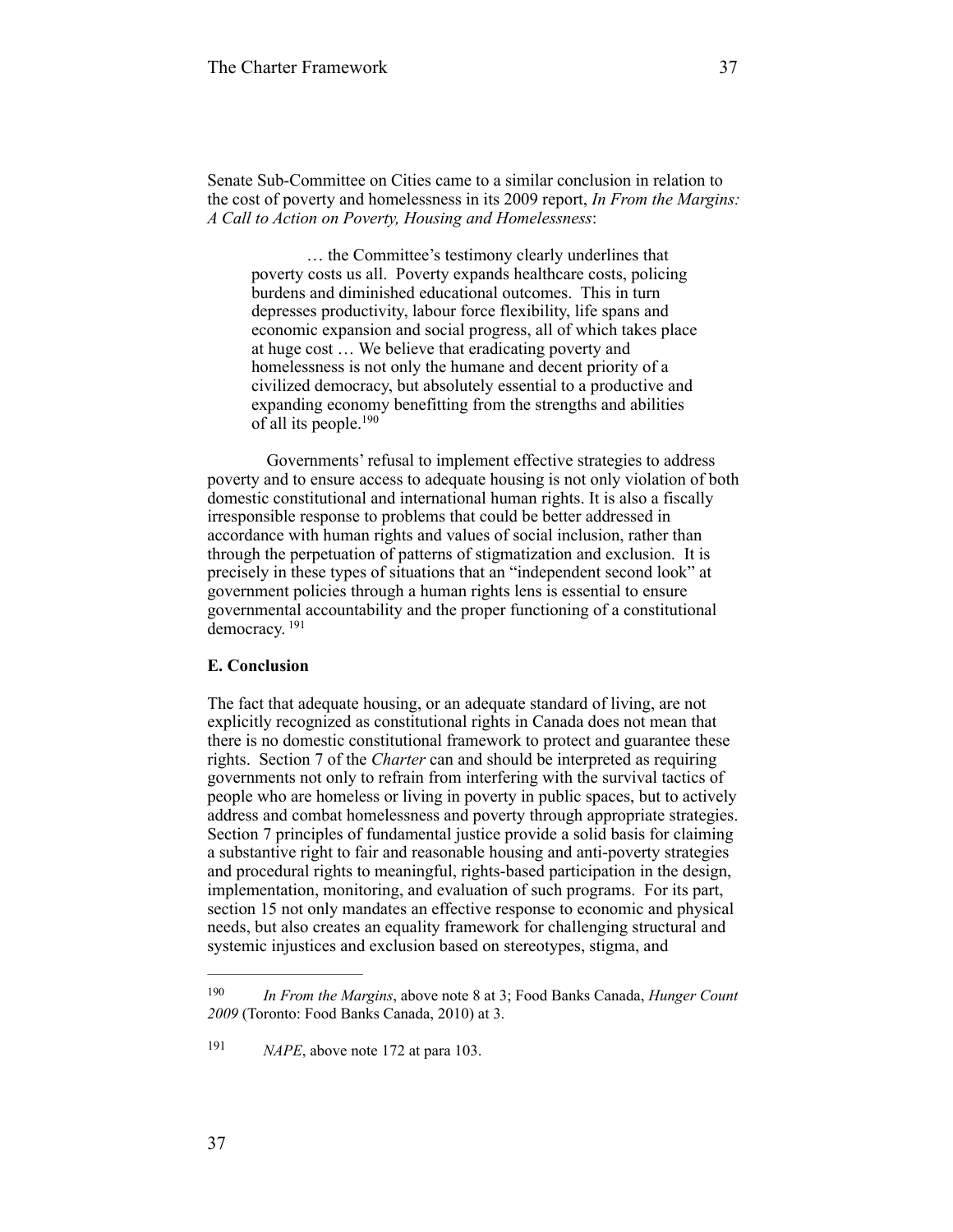marginalization faced by those who are homeless and living in poverty in such a wealthy country as Canada. Section 1, in turn, offers a rights-based approach to assessing the reasonableness of government action and inaction in relation to poverty and homelessness, and for balancing competing needs and budgetary allocations.

Although sections 7, 15, and 1 of the *Charter* have the potential to provide a robust constitutional framework for a rights-based approach to poverty and homelessness, such claims have been resisted by Canadian governments at every level. In the *Tanudjaja* case,<sup>192</sup> for example, the governments of Canada and Ontario have brought a motion to strike the claim, prior to any hearing on the evidence or merits, on the grounds that "the issues raised and the relief sought … are not justiciable" and that the Applicants' claim "challenges economic and social policies that are essentially political matters, beyond the institutional competence of the Superior Court." $193$  Of even greater concern, however, is the prevailing judicial bias in Canada against applying the *Charter* to require governments to act in response to human rights crises of this sort. Although homeless people were successful in their *Charter* challenge in *Victoria (City)* v Adams, <sup>194</sup> this judicial bias is evident even in that case.<sup>195</sup> The *Adams* claim arose from an application by the City of Victoria for an injunction authorizing it to evict a number of homeless people, including the Defendants, from a tent city they had created in a public park. In response, the Defendants challenged the constitutionality of the municipal bylaw that prohibited the overnight erection of temporary structures, such as tents and tarps attached to trees, in public places. In its intervention in the case, the Attorney General of British Columbia argued against the application of the *Charter* and judicial interference in relation to the problem of homelessness:

The AGBC says that the solutions to the difficult and challenging circumstances faced by the homeless lie in the hands

 *Victoria (City) v Adams,* 2009 BCCA 172 [*Adams* (CA)]*,* affirming *Victoria* <sup>194</sup> *(City) v Adams*, 2008 BCSC 1363 [*Adams* (SC)].

<sup>195</sup> See generally Young, "Rights, Homeless, and Social Change" above note 3; Martha Jackman, "*Charter* Remedies for Socio-economic Rights Violations: Sleeping Under a Box?" in Kent Roach, ed, *Taking Remedies Seriously* (Montreal: Les Editions Yvon-Blais, 2010).

*Tanudjaja*, above note 36. <sup>192</sup>

<sup>&</sup>lt;sup>193</sup> *Ibid*, "Notice of Motion of the Attorney General of Canada (on motion to strike)", para 15; "Factum of the Attorney General of Canada (on motion to strike)", paras 3-4, 20-24, 42-46, 49-57; "Factum of the Attorney General of Ontario (on motion to strike)", paras 1, 15, 21-25, 30-35, 37-45, 59-66. The Attorney Generals' motion to strike was granted in the Ontario Superior Court of Justice April 2013 (above note 36). The claimants have appealed the Superior Court decision. The appeal was heard in the Ontario Court of Appeal May 26th-28th, 2014.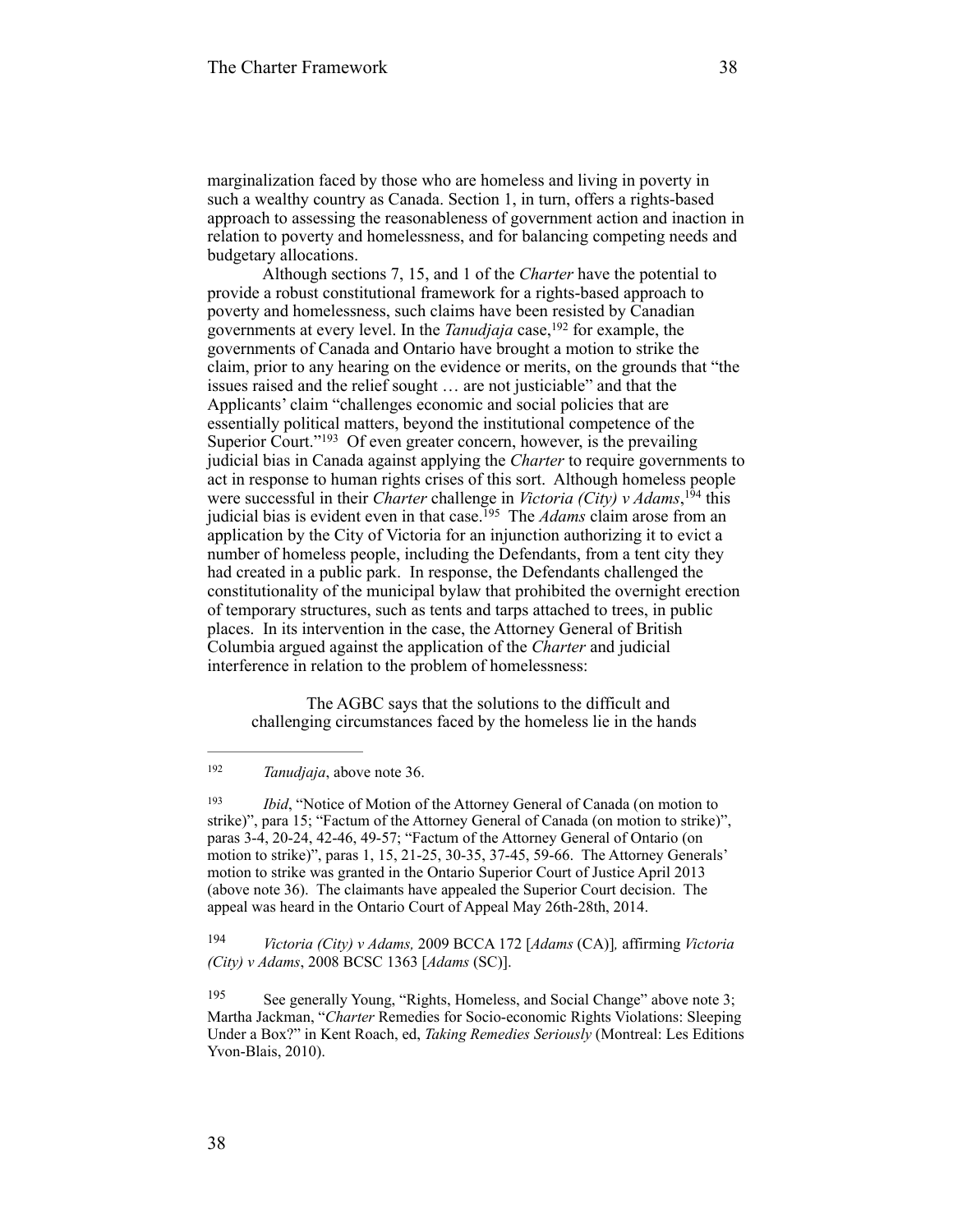of the democratically elected legislative and executive arms of government, and not in the courts creating a constitutionally entrenched 'right'. The courts are not equipped with the resources or the expertise to address the many challenging issues raised by the phenomenon of homelessness, and ought not to extend the reach of the Canadian constitution in an attempt to moderate the effects of homelessness in a manner that inevitably creates more problems than it can resolve.196

The Attorney General also denied that Canada's international human rights obligations had any bearing on the case, arguing instead that "international documents to which Canada is a party do not assist the Defendants ... They cannot be enforced in Canadian courts."197

At trial, Ross J found that the shortage of shelter spaces in Victoria meant that "hundreds of people are left to sleep in public places in the City" <sup>198</sup> and that the government's interference with the ability of homeless people to provide themselves with temporary shelter while sleeping outdoors at night exposed them to a risk of serious harm, including death by hypothermia.<sup>199</sup> On that basis she concluded that the bylaw prohibition on erecting temporary shelter violated section 7 of the *Charter* and could not be justified under section  $1.^{200}$  The British Columbia Court of Appeal agreed with this finding.<sup>201</sup> However, like Ross  $J<sub>z</sub><sup>202</sup>$  the Court of Appeal insisted on interpreting and applying section 7 as a negative 'restraint' on government action, rather than as imposing any positive obligations on governments to address the problem of homelessness or the rights of the homeless.<sup>203</sup> While the Court of Appeal recognized that the trial court's ruling would likely require some responsive action by the City to address the inadequate number of shelter beds in Victoria and the lack of housing options available to homeless people, the Court declared "[t]hat kind of responsive action to a

- <sup>198</sup> *Adams* (SC), above note 194 at para 58.
- <sup>199</sup> *Ibid* at para 142.
- <sup>200</sup> *Ibid* at para 216.
- <sup>201</sup> *Adams* (CA), above note 194 at para 10.
- $A$ *dams* (SC), above note 194 at paras 119-20.
- <sup>203</sup> *Adams* (CA), above note 194 at para 95.

<sup>&</sup>lt;sup>196</sup> *Adams* (SC), above note 194, "Factum of the Intervenor the Attorney General of British Columbia" at para 3.

<sup>197</sup> *Ibid* at paras 56-7.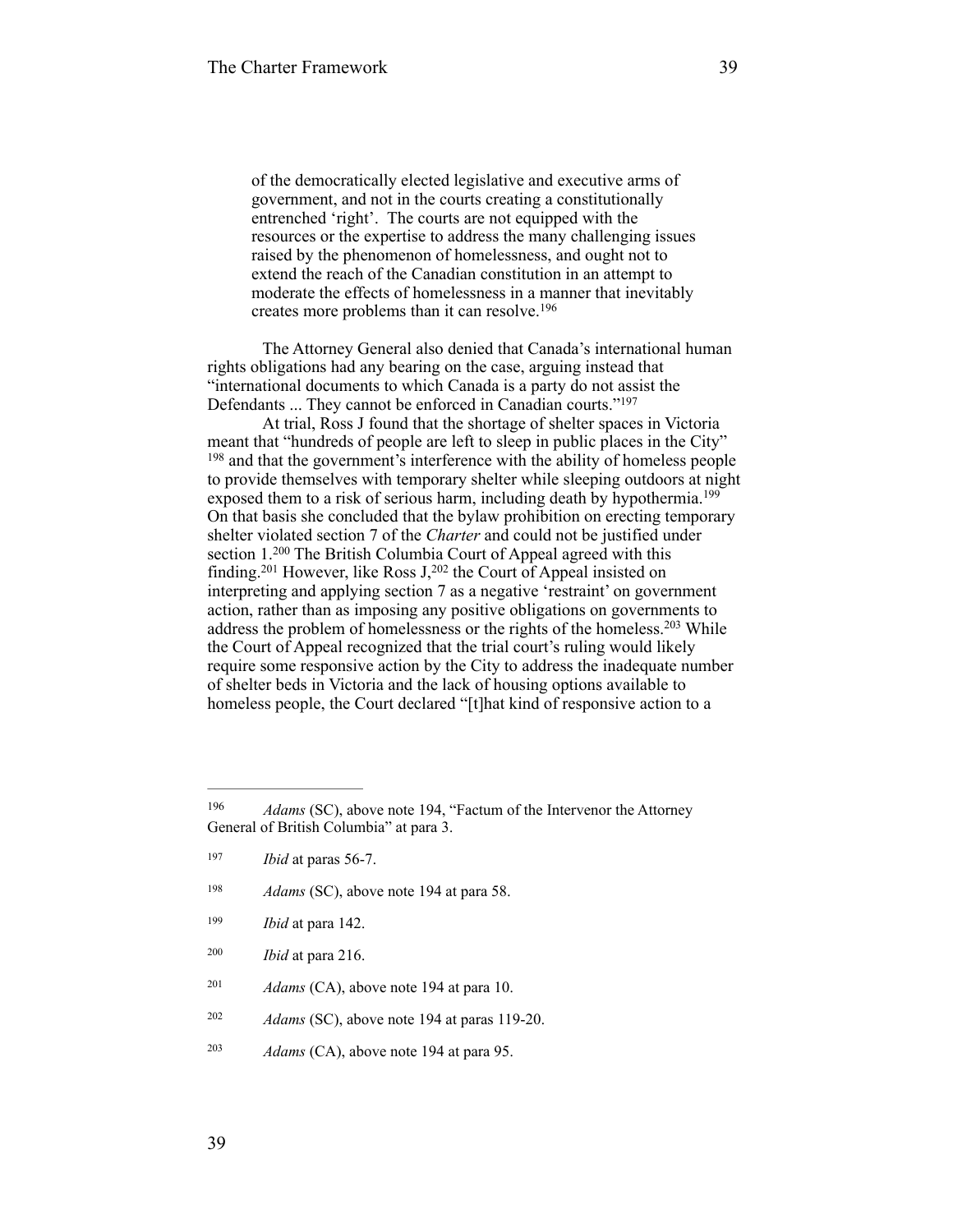finding that a law violates s. 7 does not involve the court in adjudicating positive rights."<sup>204</sup>

 As argued above, there is no constitutional basis for courts or governments to draw such distinctions between the "positive" and "negative" rights obligations imposed by the *Charter*, or to focus exclusively on government action that violates rights while ignoring those that result from government inaction. In discussing the application of the *Charter* pursuant to section  $32,^{205}$  the Supreme Court has emphasized that the distinction between government action and inaction is "very problematic."<sup>206</sup> Quoting from Dianne Pothier in *Vriend v Alberta*, <sup>207</sup> the Court affirmed that section 32 of the *Charter* is "worded broadly enough to cover positive obligations on a legislature such that the *Charter* will be engaged even if the legislature refuses to exercise its authority."<sup>208</sup> The Court went on to state that "[t]he application of the *Charter* is not restricted to situations where the government actively encroaches on rights."<sup>209</sup>

 The Supreme Court has also rejected the idea that, because such decisions are inherently political in nature, the *Charter* should not apply to executive or legislative choices about what policies or legislation to enact. In *R v Operation Dismantle*, the Court established that "political" questions are not immune from *Charter* review.<sup>210</sup> In *NAPE*, after the Newfoundland Court of Appeal invoked the separation of powers as a basis for limiting judicial interference with "policy initiatives within the purview of the political branches of government,"<sup>211</sup> Binnie J responded for the majority:

The "political branches" of government are the legislature and the executive. Everything that they do by way of legislation and executive action could properly be

<sup>205</sup> Section 32 provides that the *Charter* applies: "(a) to the Parliament and government of Canada in respect of all matters within the authority of Parliament including all matters relating to the Yukon Territory and Northwest Territories; and (b) to the legislature and government of each province in respect of all matters within the authority of the legislature of each province."

*Vriend v Alberta*, [1998] 1 SCR 493 at para 53 [*Vriend*]. <sup>206</sup>

*Ibid*. *<sup>207</sup>*

<sup>208</sup> Dianne Pothier, "The Sounds of Silence: *Charter* Application when the Legislature Declines to Speak" (1996) 7 Const Forum 113 at 115, cited in *Vriend, ibid* at para 60.

<sup>210</sup>  $R \, \nu$  *Operation Dismantle*, [1985] 1 SCR 441 at para 64.

<sup>211</sup> *NAPE*, above note 172 at para 110.

*Ibid* at para 96. <sup>204</sup>

<sup>&</sup>lt;sup>209</sup> *Vriend*, above note 206.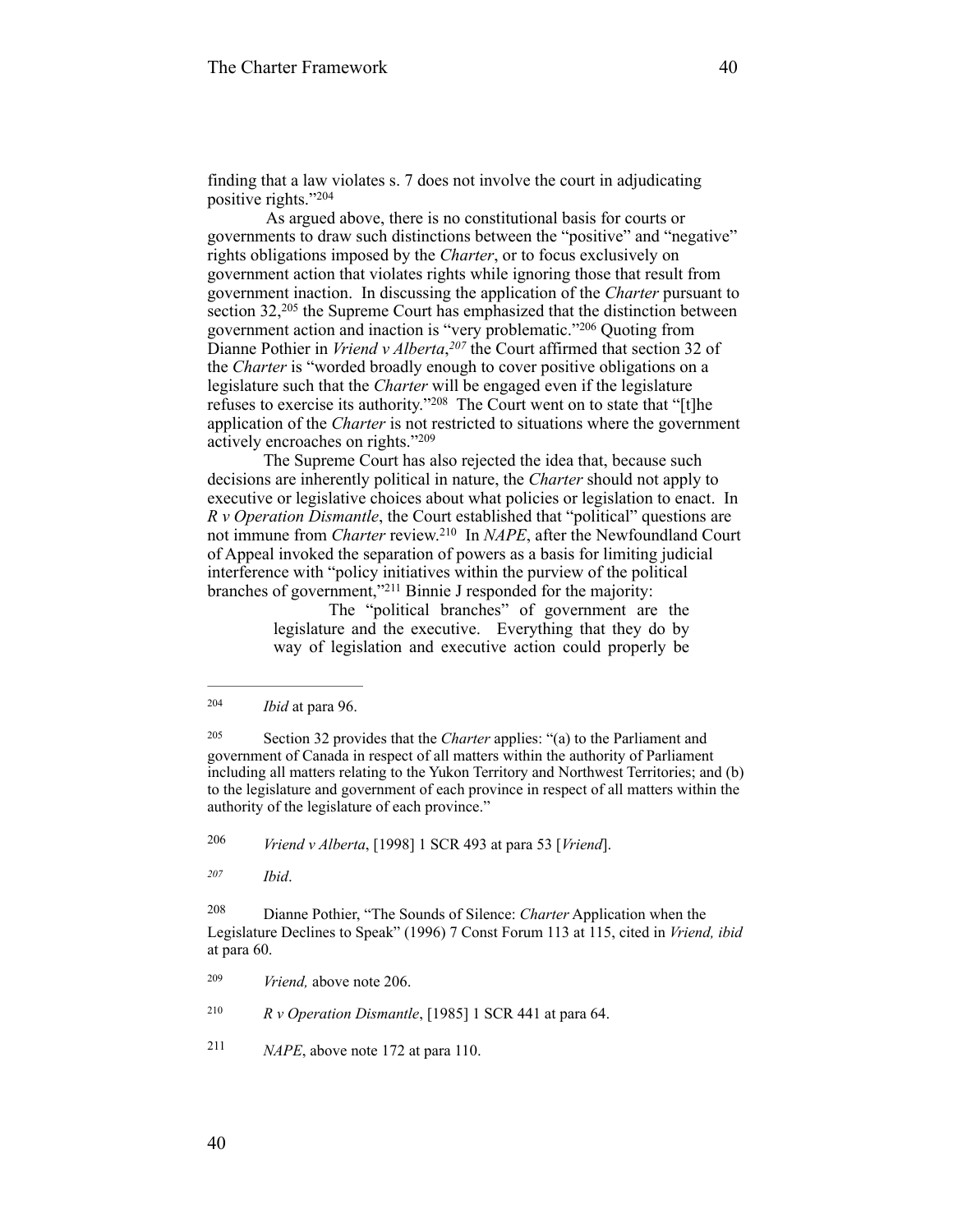called "policy initiatives". If the "political branches" are to be the "final arbitrator" of compliance with the *Charter* of their "policy initiatives", it would seem the enactment of the *Charter* affords no real protection at all to the rights holders the *Charter*, according to its text, was intended to benefit. *Charter* rights and freedoms, on this reading, would offer rights without a remedy.<sup>212</sup>

Governmental authority to act, or not, in response to poverty and homelessness must be exercised consistently with the *Charter,* whether through positive measures to ensure equality or to protect life and security, or through 'negative' obligations to refrain from actively interfering with such rights. Louise Arbour and Fannie Lafontaine make the point that,

[r]ights are not just about protection against abusive or unjustified interference by the state. The role of the state has evolved and it has become central for human dignity and security to be fulfilled through a system of public policy and legislation aimed at protecting the individual and his or her family from want and need …The duality of roles for the state that is mandated by international human rights law needs to be integrated into our understanding of the *Charter*. 213

As suggested at the outset of the chapter, the Supreme Court has affirmed that: "Canada's *current* international commitments and the current state of international thought on human rights provide a persuasive source for interpreting the scope of the *Charter*."<sup>214</sup> In 2008, the International Commission of Jurists (ICJ) undertook a comprehensive review of socioeconomic rights jurisprudence from across Europe, Africa, Asia and the Americas, including cases from the United States, Germany, Israel, and the United Kingdom among others.<sup>215</sup> The ICJ found that, while the constitutions of some of the countries surveyed include explicit protection for socioeconomic rights,<sup>216</sup> courts and tribunals in many other jurisdictions rely on

<sup>213</sup> Arbour & Lafontaine, "Beyond Self-Congratulation", above note 21 at 271.

*Health Services Assn*, above note 12 at para 78. <sup>214</sup>

 International Commission of Jurists, *Courts and the Legal Enforcement of* <sup>215</sup> *Economic, Social and Cultural Rights: Comparative Experiences of Justiciability* (Geneva: International Commission of Jurists, 2008) [ICJ, *Comparative Experiences*]; see also Malcolm Langford, ed, *Social Rights Jurisprudence: Emerging Trends in International and Comparative Law* (Cambridge: Cambridge University Press, 2009) at 649-76.

ICJ, *Comparative Experiences*, above note 215 at 4, footnote 7. <sup>216</sup>

*Ibid* at para 111. <sup>212</sup>